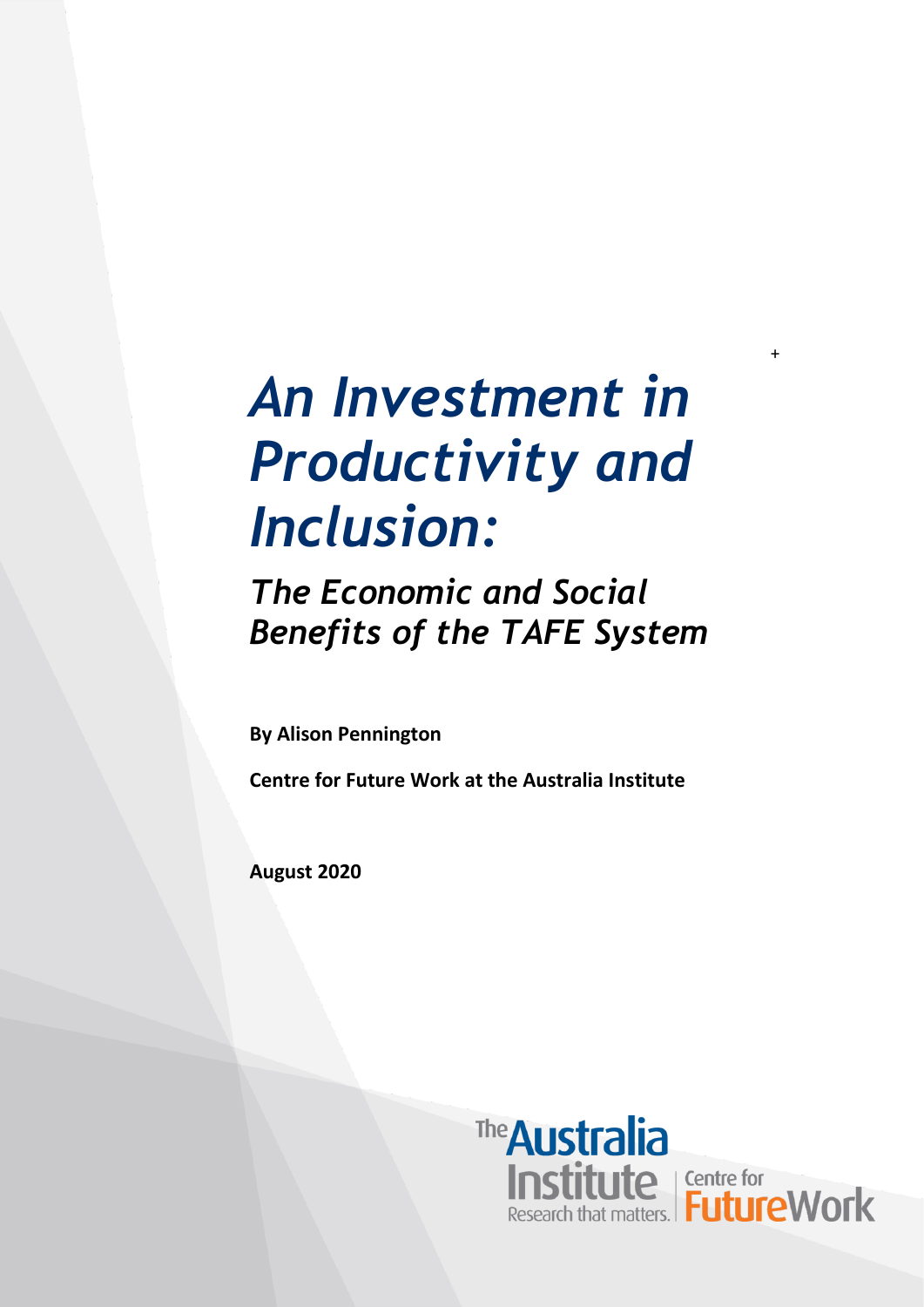#### About The Australia Institute

The Australia Institute is an independent public policy think tank based in Canberra. It is funded by donations from philanthropic trusts and individuals and commissioned research. We barrack for ideas, not political parties or candidates. Since its launch in 1994, the Institute has carried out highly influential research on a broad range of economic, social and environmental issues.

#### Our Philosophy

As we begin the 21st century, new dilemmas confront our society and our planet. Unprecedented levels of consumption coexist with extreme poverty. Through new technology we are more connected than we have ever been, yet civic engagement is declining. Environmental neglect continues despite heightened ecological awareness. A better balance is urgently needed.

The Australia Institute's directors, staff and supporters represent a broad range of views and priorities. What unites us is a belief that through a combination of research and creativity we can promote new solutions and ways of thinking.

#### Our Purpose—'Research That Matters'

The Institute publishes research that contributes to a more just, sustainable and peaceful society. Our goal is to gather, interpret and communicate evidence in order to both diagnose the problems we face and propose new solutions to tackle them.

The Institute is wholly independent and not affiliated with any other organisation. Donations to its Research Fund are tax deductible for the donor. Anyone wishing to donate can do so via the website at https://www.tai.org.au or by calling the Institute on 02 6130 0530. Our secure and user-friendly website allows donors to make either one-off or regular monthly donations and we encourage everyone who can to donate in this way as it assists our research in the most significant manner.

Level 1, Endeavour House, 1 Franklin St Canberra ACT 2601 Tel: (02) 6130 0530 Email: mail@tai.org.au Website[: www.tai.org.au](http://www.tai.org.au/)

#### About the Centre for Future Work

The Centre for Future Work is a research centre, housed within The Australia Institute, to conduct and publish progressive economic research on work, employment and labour markets.

It serves as a unique centre of excellence on the economic issues facing working people: including the future of jobs, wages and income distribution, skills and training, sector and industry policies, globalisation, the role of government, public services and more. The Centre also develops timely and practical policy proposals to help make the world of work better for working people and their families.

www.futurework.org.au

#### About the Author

Alison Pennington is Senior Economist with the Centre for Future Work. Her research focus is on work in Australia today, and in the future. She received a Master of Political Economy from the University of Sydney.

The author thanks without implication Jonathan Guy and Jim Stanford for helpful comments.

# The **Australia Austique**<br> **Institute** FutureWork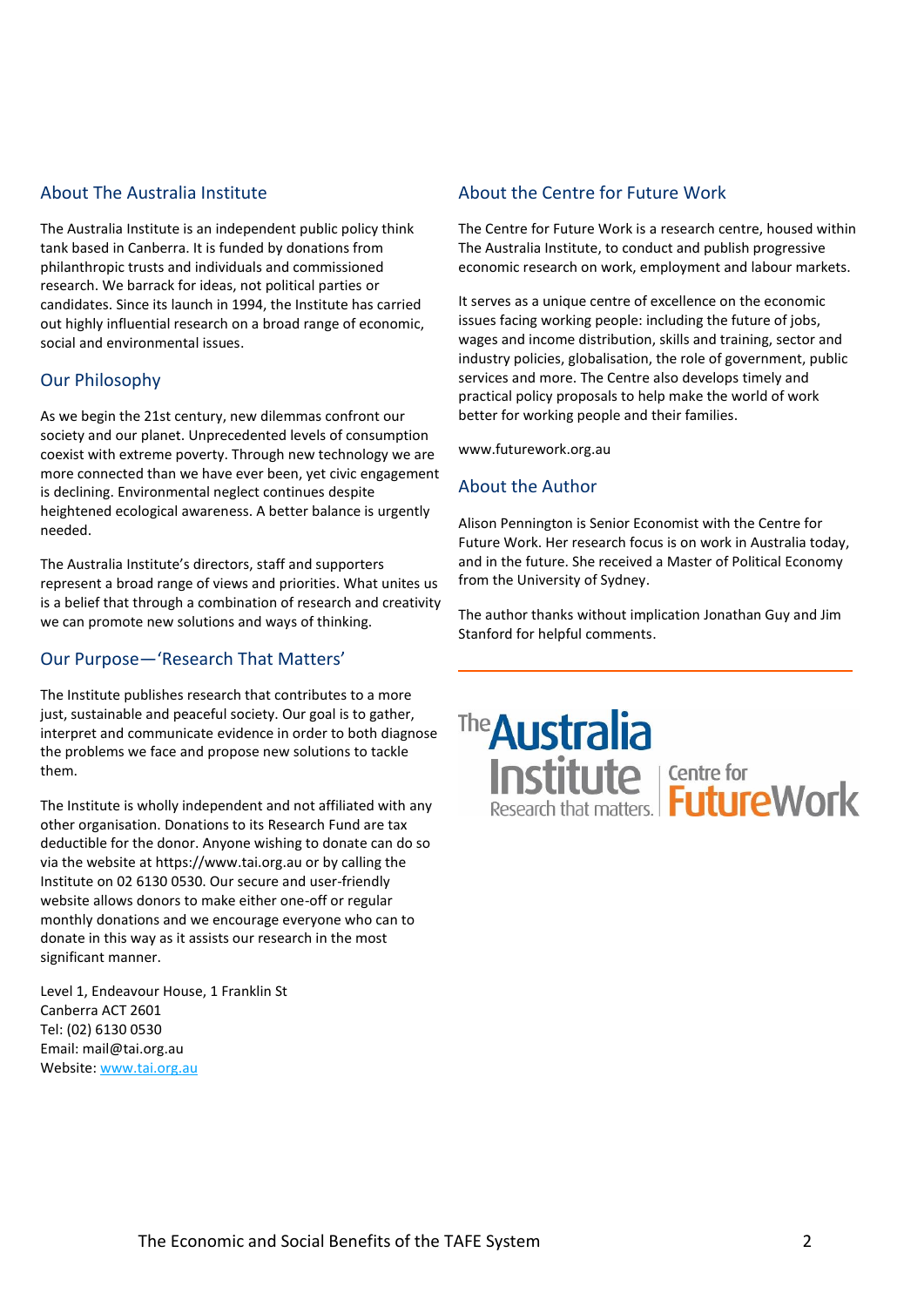## **Table of Contents**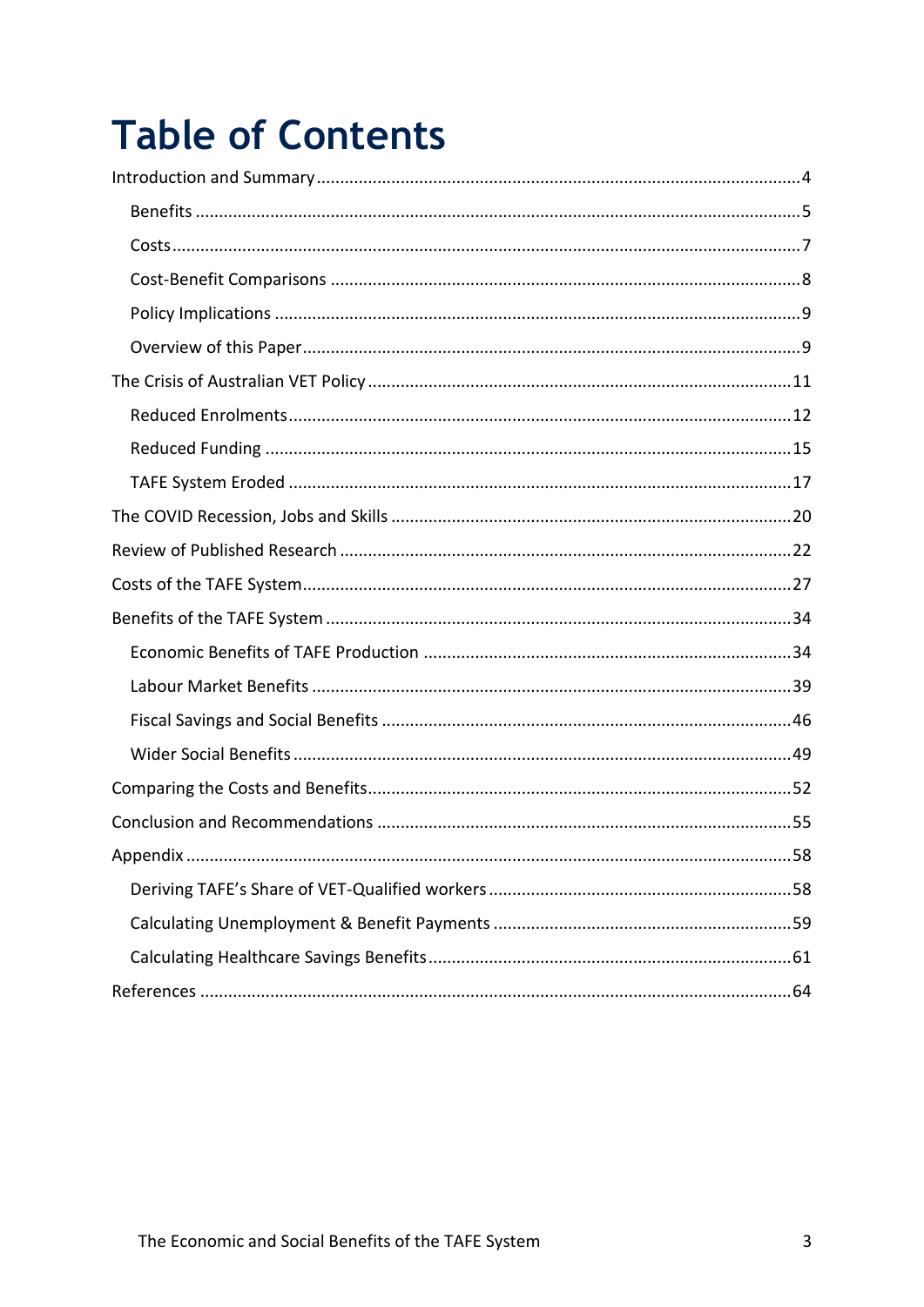## <span id="page-3-0"></span>**Introduction and Summary**

Australia currently faces its most significant economic challenge in many decades. COVID-19 has resulted in the shutdown of large segments of the economy and the destruction of hundreds of thousands of jobs. With private incomes collapsing, business confidence shattered and global supply chains disrupted, it will take many years to rebuild the economy and enable Australians to start working again to their full potential. There is no doubt that young workers will be hardest hit by high unemployment and underemployment in coming years.

Training will play a vital role in reorienting the economy after the pandemic, facilitating crisis-accelerated transitions across industries and supporting millions of workers (both new entrants to the labour force, and existing workers displaced by the pandemic and its aftereffects) to prepare for future jobs. But Australia's vocational education and training (VET) system requires urgent rebuilding to ensure it can support new skills acquisition, jobcreation, and opportunity – including for those segments of Australia's population hardesthit by the crisis (such as young people, women, and workers in regional communities). Unfortunately, the VET sector enters this tumultuous period having already experienced a profound and multidimensional crisis from policy failures and fiscal mismanagement during previous years. These problems remain entrenched. Understanding where policy went wrong will be critical to ensuring that VET plays its proper role in a comprehensive public policy-led national reconstruction effort.

Enrolments in apprenticeships and traineeships had already collapsed after 2012. Current projections now predict a further 30% drop in new apprenticeships (with 130,000 fewer positions) resulting from the pandemic to 2023 (Mitchell Institute, 2020). Yet even as the number of apprentices contracts, employers report prolonged skills shortages in technical and trades occupations; meanwhile, the number of young people neither in education nor in work is exploding. Dramatic restructuring of the VET system from the 2000s, based on market-based delivery of programs underpinned by massive public subsidies paid to private providers, failed to create the stable, high-quality vocational education system that the economy needs so badly now. Private providers received enormous public subsidies, only to come and go—sometimes even collapsing mid-program, or leaving students with poorquality credentials. At the same time, governments have dramatically cut funding to the longest-standing and most reliable national provider of VET education: Australia's once world-renowned Technical and Further Education (TAFE) institutes. Coordinated and effective ties between students, TAFE institutes, industry and employers have been undermined. Once-reliable vocational pathways have been deeply damaged.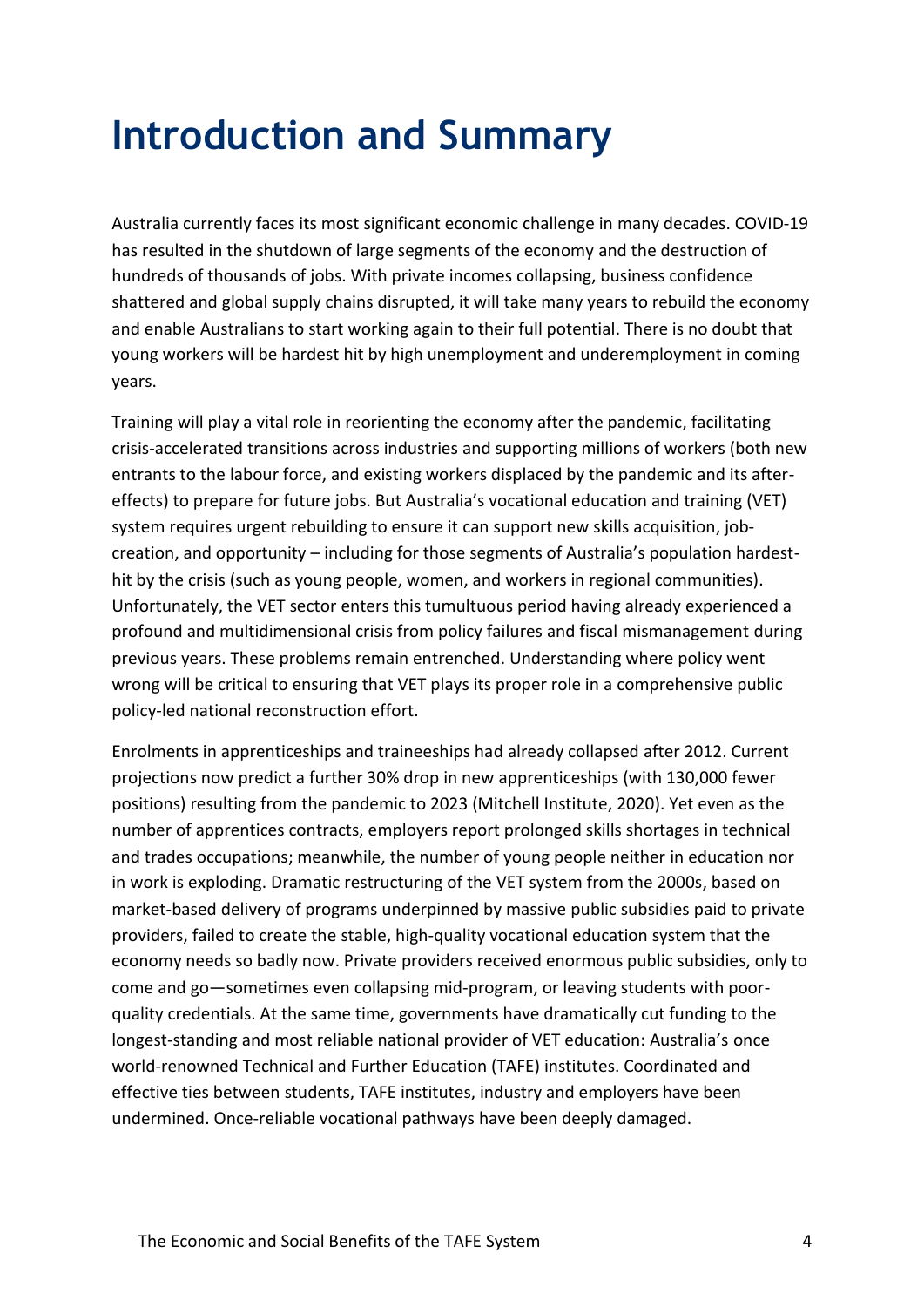In this report we present robust and up-to-date evidence on the broad economic benefits of the TAFE system to Australia's future economy. This report makes a new contribution to the study of the economic impacts of both VET broadly, and the TAFE system specifically, in Australia. We adopt a multidimensional approach to measuring the economic and wider social benefits of vocational education. Our cost-benefit methodology is guided both by a review of the extant literature, and by original research to identify and quantify the broad economic and social benefits of vocational education. To calculate the wide-ranging economic impacts and social benefits of the TAFE system, we use a range of quantitative data from multiple official sources—including the Australian Bureau of Statistics (ABS); the National Centre for Vocational Education Research (NCVER); the Commonwealth Department of Education and Training; the Commonwealth Department of Employment, Skills, Small and Family Business; and the Organisation for Economic Co-operation and Development (OECD).

Here are our key findings:

### <span id="page-4-0"></span>**BENEFITS**

Despite years of significant funding pressure and policy confusion, the TAFE system continues to make a strong and disproportionate economic and social contribution to the Australian economy. The economic and social benefits arising from the direct activity of TAFE institutes, and the highly-skilled higher-earning workforce that the system has helped develop, are substantial. As outlined below, our quantitative benefits assessment has been organised into four benefits 'streams': each capturing different ways in which the TAFE system interacts with, and impacts the economy. In addition, we consider wider social benefits that the TAFE system generates, but which are harder to quantify.

#### *The Economic Footprint of the TAFE System*

The direct operation of TAFE institutes produces about \$3 billion per year in additional value-added in Australia, including around \$2.3 billion in wages, salaries and other employment benefits paid annually. Purchases and supply chain inputs associated with TAFEs extend and multiply this impact on the broader national and regional economies, generating another \$1.6 billion per year in 'upstream' economic benefits. Counting the indirect jobs supported in the TAFE supply chain, a total of \$3 billion in employment incomes is generated by TAFE institutes each year. In turn, that income translates into an additional \$1.5 billion in incremental consumer spending on Australian-made goods and services. Including the direct activity of the TAFEs, its supply chain, and 'downstream' consumer spending impacts, we estimate that a total of over \$6 billion in economic activity, supporting 48,000 positions (directly and indirectly), is generated by the presence and activity of Australia's TAFE institutes.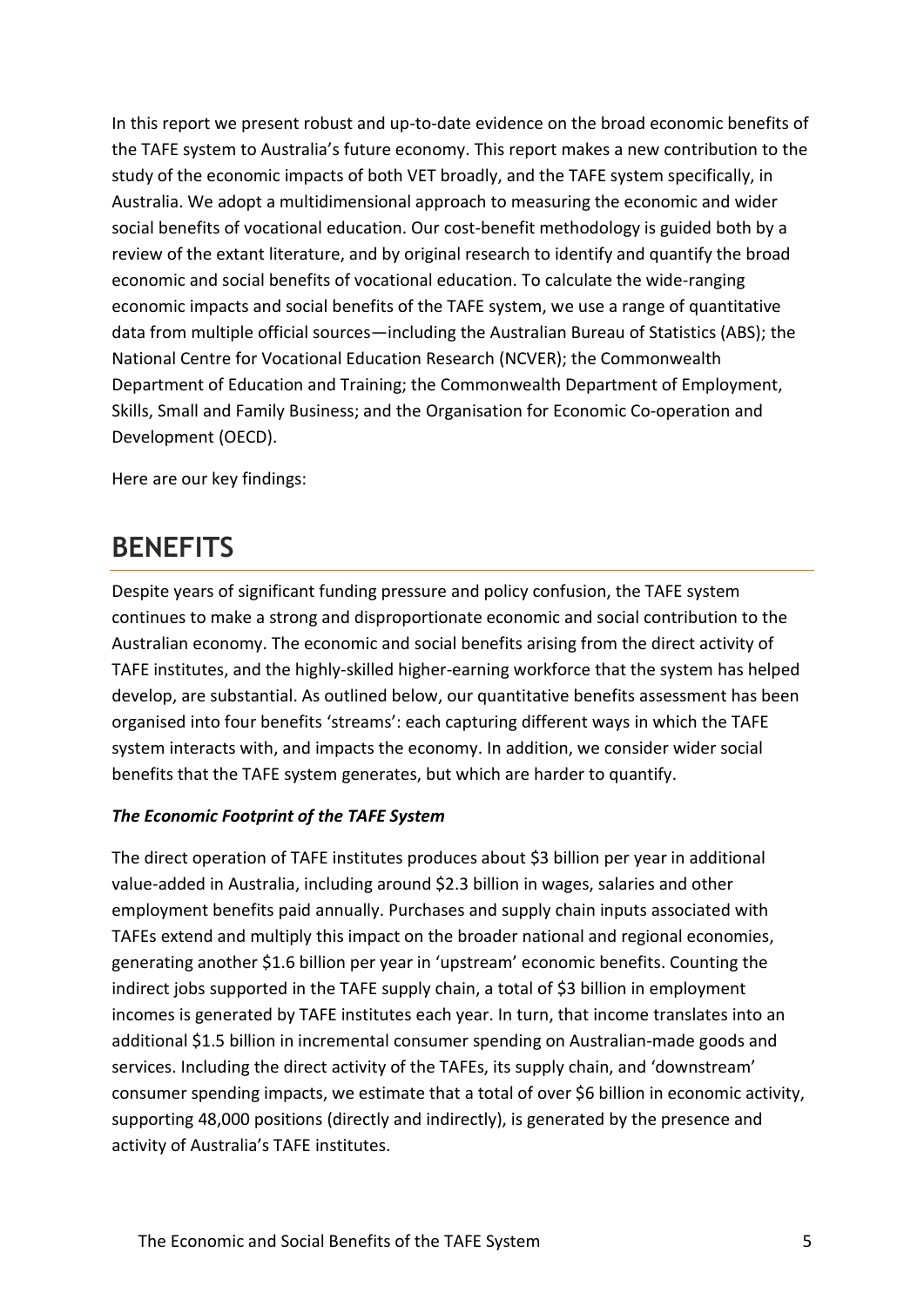#### *Increased Earnings and Productivity*

Students who complete VET qualifications with TAFE institutes move into the labour force with skills that generate higher earnings compared to the earnings of workers without postschool qualifications. Employees and owner-managers with VET qualifications (including Certificate I/II/III/IV, Diploma and Advanced Diploma) receive a wage premium of 39% compared with those whose highest educational attainment is Year 12 or below.

In addition, a more skilled workforce yields significant productivity benefits to employers, as well as higher tax revenues for government. The total annual benefit that the TAFE system generates thanks to its accumulated contribution to the skills of Australians is estimated at \$84.9 billion. Some of this is paid in higher incomes to workers; some of it is captured in higher profits by employers. And some of it is paid in incremental taxation revenues to government, which we estimate are worth \$25 billion per year—several times more than governments currently allocate to the cost of running the entire TAFE system.

#### *Stronger Employment Outcomes*

After training, TAFE graduates are more likely to be employed, and less likely to be unemployed, than workers with less training. Moreover, with increased access to skilled workers, industry can expand production and employ more people, increasing total output across the economy. We estimate the TAFE system has increased the employability of the VET-educated population, relative to those without post-school education, resulting in an increase in employment of around 486,000 positions.

#### *Reduced Fiscal Outlays*

The TAFE system increases employability, thereby lowering unemployment and supporting a healthier workforce and society. An important consequence of this is reduced social assistance and public healthcare expenditures. We estimate the annual value of reduced social expenses at some \$1.5 billion per year.

#### *Combined Benefits*

Table 1 provides a summary of the annual impacts of TAFE across these key economic indicators. The total annual benefit (driven by the accumulated historic investment in the TAFE-trained workforce) is estimated at \$92.5 billion. That represents around 4.5% of Australian GDP. Those benefits can be traced back to the extra employability, productivity and incomes (and associated savings on social benefit costs) demonstrated by the TAFEeducated workforce.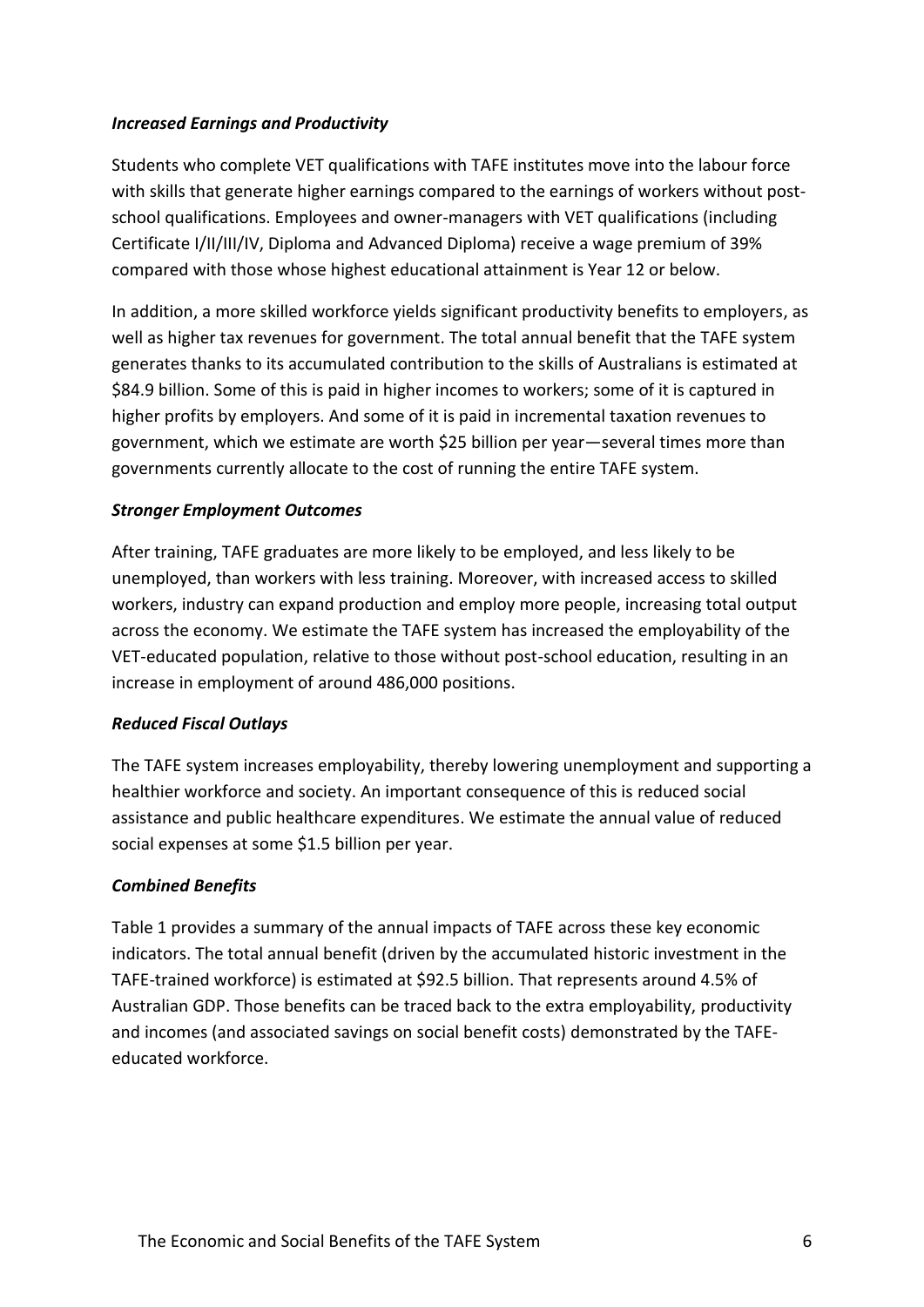| Table 1<br><b>TAFE Annual Economic Impact Results</b> |                |  |
|-------------------------------------------------------|----------------|--|
| <b>TAFE Economic Footprint</b>                        | \$6.1 billion  |  |
| <b>Higher Earnings and Productivity</b>               | \$84.9 billion |  |
| (Includes Higher Tax Revenues)                        | (\$25 billion) |  |
| <b>Fiscal Savings (Social Benefits)</b>               | \$1.5 billion  |  |
| <b>Total Benefit</b>                                  | \$92.5 billion |  |
| <b>Total Annual Costs</b>                             | \$5.7 billion  |  |

#### *Wider Social Benefits*

The substantial economic benefits supported by the TAFE system, quantified in Table 1, do not tell the whole story about the importance of TAFEs to our all-round economic and social well-being. The TAFE system also underpins a wide range of broader social benefits that are harder to quantify. For example, TAFEs promote stronger economic and labour market outcomes in regional areas. They help 'bridge' access to further education and jobs pathways for special and at-risk groups of young Australians. They ensure greater social cohesion, and help to reduce crime. TAFE students are more likely to come from the lowest quintile of society according to socio-economic disadvantage, $1$  more likely to be Aboriginal or Torres Strait Islander, and more likely to identify as having a disability compared with students of private VET providers or universities. All these features confirm that TAFEs are critically important in addressing systemic inequality in Australia's economy and society.

### <span id="page-6-0"></span>**COSTS**

The costs of operating the TAFE system accrue to governments, students and employers in the delivery of vocational education through TAFE institutes. Compared to the preceding inventory of direct and indirect economic and social benefits, the costs of operating the TAFE system are modest by any measure. We estimate the combined costs of the TAFE system—including government funding for training and administration, employer and student assistance, loans and income support payments, student fees, and employer apprenticeship and traineeship training costs—at \$5.7 billion per year. That represents only about 0.3% of Australia's GDP.

<sup>&</sup>lt;sup>1</sup> NCVER statistics measure disadvantage among VET and university students according to the ABS Index of Relative Socio-economic Disadvantage (IRSD). IRSD is a socio-economic index that summarises a range of indicators about the economic and social conditions of individuals and households within an area, including income and educational attainment. Low quintile scores indicate greater disadvantage relative to higher quintiles (NCVER, 2020).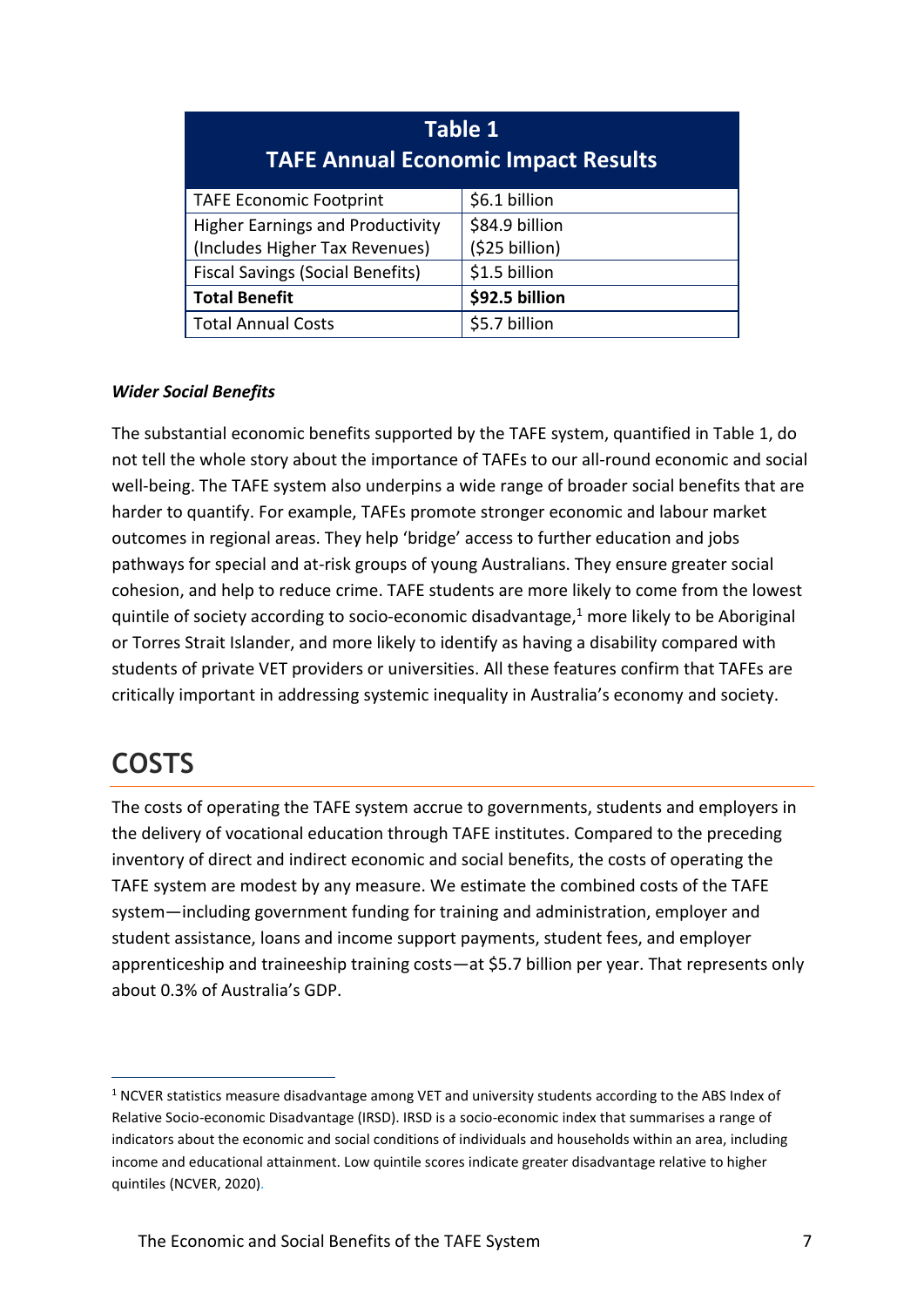## <span id="page-7-0"></span>**COST-BENEFIT COMPARISONS**

The TAFE system has made a leading, decades-long contribution to training and skills in the Australian economy. On the basis of historical enrolment data, we estimate that 72.5% of Australian workers currently holding VET qualifications received their training through the TAFE system. Hence, Australia's historic investment in quality public vocational education generates an enormous and ongoing dividend, in the form of the enhanced productivity, higher earnings, increased tax payments, and reduced social benefit costs associated with those workers. This is a valuable and continuing payoff to the funds that were invested in TAFEs: both now and in the past.

There is no doubt that the benefits of TAFE education to individuals, employers, the government and wider society far outweigh the costs. As noted, the combined annual costs for operating the TAFE system's 35 institutes were modest—\$5.7 billion. In contrast, the annual economic benefits generated thanks to investments in TAFE-provided training were estimated at \$92.5 billion. In other words, the flow of annual benefits resulting from the present and past operation of the TAFE system exceed the current annual costs of operating that system by a factor of 16 times.

Keep in mind that the flow of these economic benefits resulting from a better-skilled workforce is the legacy of Australia's historic commitment to high-quality public vocational education. But that commitment has been undermined in recent years by reductions in fiscal support for public VET, and failed policy experiments with privatised, marketdelivered, but publicly-subsidised VET programs. As a result, the flow of economic benefits generated by well-trained, better-paid VET graduates is in jeopardy today. Australia is not replacing its stock of high-quality TAFE graduates – which means that over time, that flow of economic benefits will inevitably decline. Reported problems encountered by many industries and employers in recruiting and retaining adequately-skilled workers in numerous occupations attests to the growing costs of Australia's underinvestment in reliable, publiclydelivered VET.

A fitting analogy can be drawn to other long-term investments that deliver an ongoing flow of benefits – but which must be adequately maintained if that flow of benefits is to continue. Imagine a well-built house: it generates value each year that someone lives in it. But if the house is not maintained, and its structural integrity assured, then that flow of benefits will quickly erode. Australia's economy today is reaping an enormous flow of economic benefits from a 'house' that was built by our TAFE system: \$92.5 billion in annual productivity, income, tax, and social benefits. But the TAFEs today have been structurally damaged by neglect and outright policy vandalism. If we want to continue reaping those benefits of a superior productive TAFE-trained workforce, we must repair that damage – and quickly. With the COVID-19 pandemic ushering in an era of unprecedented disruption and transition, this is the moment to strengthen Australia's investments in the TAFE system.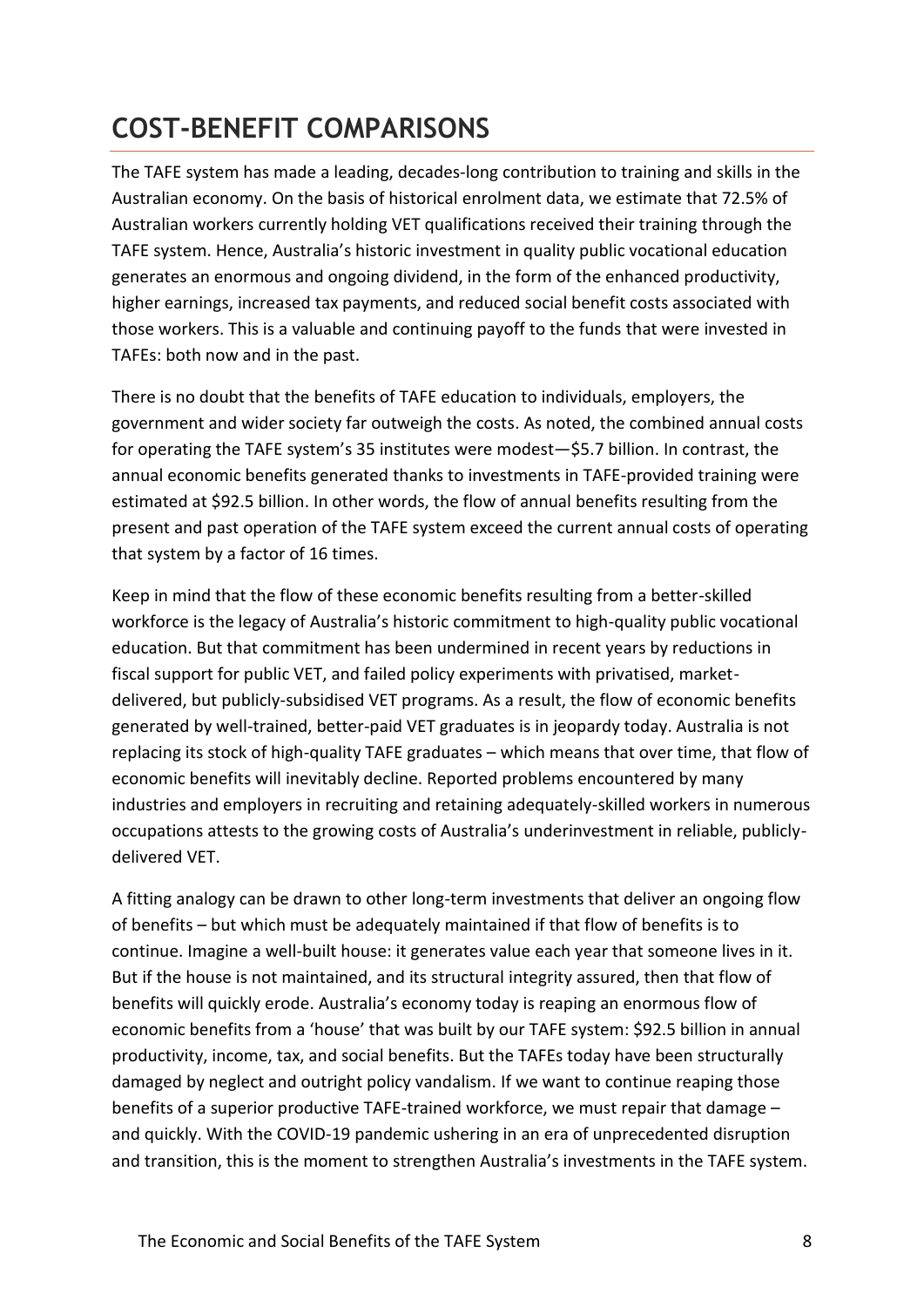We can make our vocational training system once again the envy of the world, and ensure that our economy, our communities, and our governments continue to reap the benefits of a productive, well-trained workforce.

### <span id="page-8-0"></span>**POLICY IMPLICATIONS**

Australia desperately needs a thorough overhaul of VET sector policy, and a lasting commitment to repairing a badly-damaged VET system. As the economy staggers in the face of the COVID-19 pandemic and resulting global recession, we need expanded access to VET education, stronger pathways from training to work, and a more cohesive and coordinated post-school education system. Revitalised TAFE institutes, as the most reliable 'anchors' of vocational training, must be at the centre of that reconstruction process.

There is a fitting historical analogy for the present imperative to repair our VET system, starting with the TAFEs. After the Second World War, Australia launched a coordinated national training strategy, as a key part of a National Reconstruction Plan aimed at ensuring returning soldiers would have productive employment opportunities – and making sure the economy did not slip back into a stubborn depression. <sup>2</sup> We need a similarly comprehensive national strategy for skills and training today, starting with the urgent restoration of public funds to the most experienced, reliable and high-quality, national-level, vocational training provider in Australia: the TAFE system.

Our findings suggest there is strong economic rationale for strengthening and expanding VET access for young, at-risk groups, and for all workers who lack post-school qualifications. Australia will squander the demonstrated and ongoing economic benefits generated by our investments in TAFE institutes, and unduly limit our post-COVID reconstruction opportunities, if we do not act quickly to reinstate the funding and critical role that TAFE plays in the VET system.

### <span id="page-8-1"></span>**OVERVIEW OF THIS PAPER**

The remainder of this paper is organised as follows. First, we review the history of underfunding and failed market-based policies that have left Australia's VET system in such poor shape to respond to the crisis of the pandemic and resulting recession. The next section then discusses how this legacy of policy failure has left the VET system poorly prepared to confront the unprecedented labour market challenges arising from the COVID-

<sup>&</sup>lt;sup>2</sup> The National Reconstruction Plan was launched by the Commonwealth Government in 1942, years before the eventual cessation of hostilities, and featured several complementary elements: including building national manufacturing and infrastructure, extending public education and vocational training, expansionary macroeconomic policies, and a commitment to full employment. For more on Australia's experience with 1940s reconstruction, see MacIntyre (2015).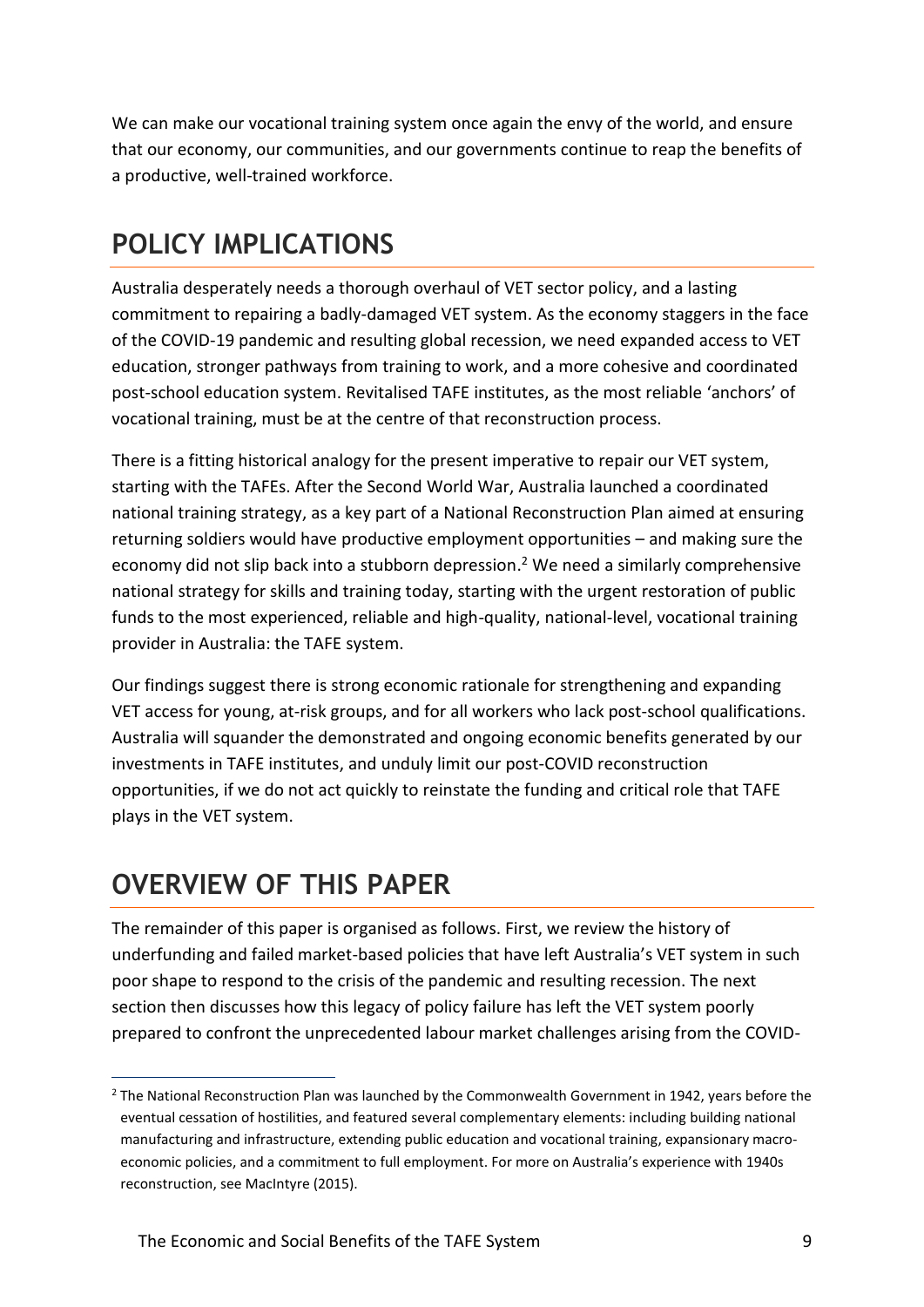19 pandemic and associated recession. The following section reviews the methodology and findings of other published research, which has also attempted to analyse the costs and benefits of public and social programs. The next sections of the report review and quantify the benefits and costs associated with the TAFE system in detail, broken into various categories and components. The benefits include the direct economic injections resulting from the operation of TAFE institutes, the superior productivity and income flows resulting from the TAFE-trained workforce, and the broader (often non-quantifiable) social benefits produced thanks to a more accessible public training system. The costs include expenses of operating the TAFE system allocated to governments, students, and employers. After comparing these costs and benefits of the TAFE system, the final section provides a concluding discussion of policy implications arising from these findings. A technical appendix provides more details regarding several of the methodological issues confronted in the costbenefit analysis.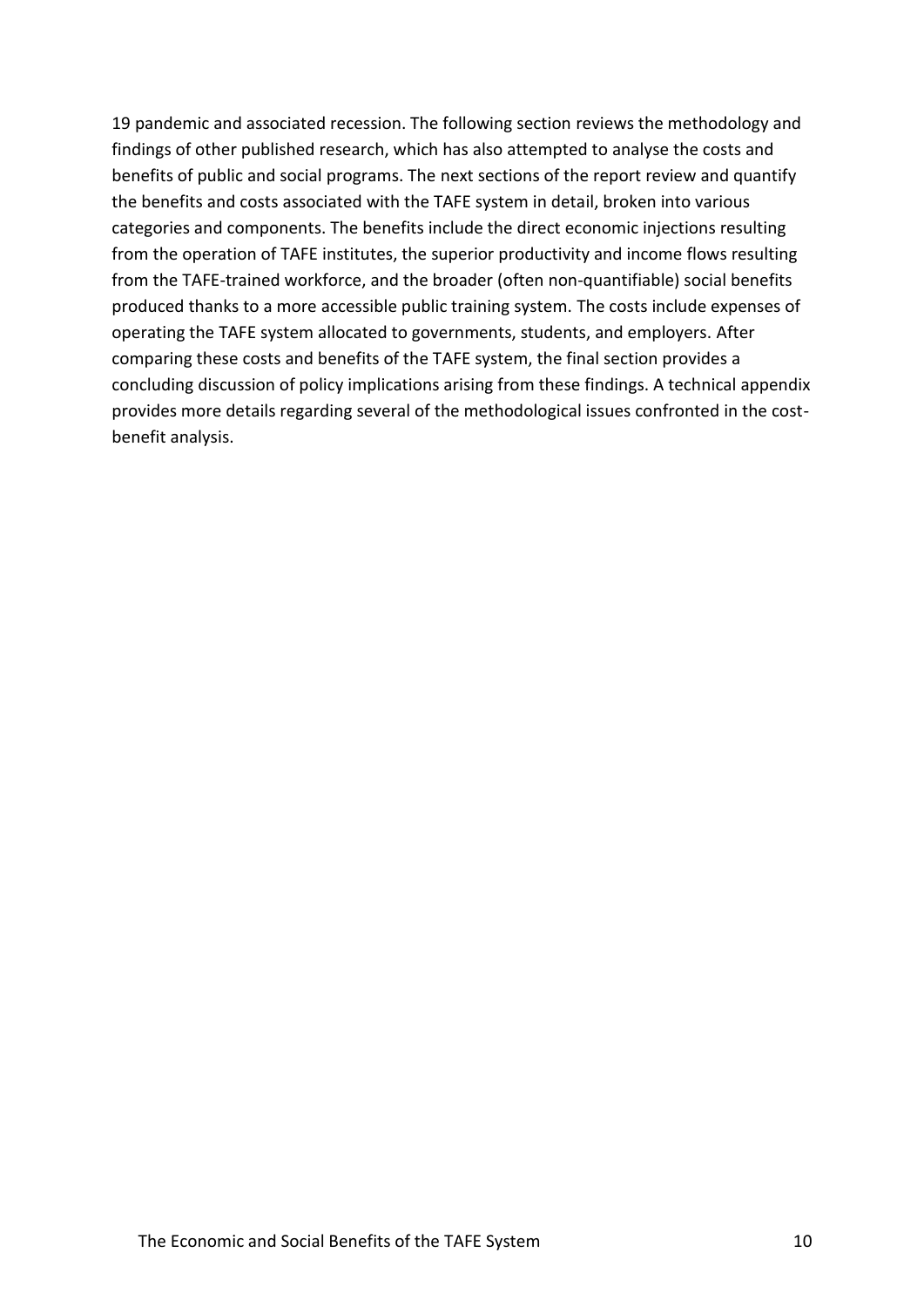## <span id="page-10-0"></span>**The Crisis of Australian VET Policy**

Strong vocational education and training (VET) systems are vital to the success of dynamic, innovative economies and inclusive labour markets. Australia's VET system once provided well-established and dependable education-to-jobs pathways, but a combination of policy mistakes and fiscal mismanagement plunged the VET system into a lasting and multidimensional crisis. A recent index comparing education systems and labour market outcomes across 80 countries ranked Australia's VET system, once the envy of the world, as 20th. For mid-level skills capability, the ranking was even lower: 38<sup>th</sup> in the world (Lanvin & Monteivo, 2020). 3

Multiple policy failures produced this outcome:

- Both state/territory and Commonwealth levels of governments have failed to provide adequate long-term fiscal support to vocational training, with postsecondary education expenditures increasingly focused on the university sector.
- A policy experiment in establishing a 'contestable market' for vocational education services that decentralised offerings, course delivery and student recruitment to unaccountable for-profit training providers also failed. Poor-quality programs and providers proliferated, with the result that VET skills coordination and planning is in disarray.
- Enormous public subsidies for private VET providers were introduced under the poorly controlled VET FEE-HELP loans system—introduced first in 2007, and then expanded in 2012 through demand-driven arrangements. The VET FEE-HELP loans regime wasted public resources, and spurred unethical and unproductive practices in the for-profit VET system. At the same time that up-front fees for VET courses were introduced, Commonwealth funding for university enrolments was uncapped. When coupled with the existing HECS-HELP regime (which allows for full fee deferral), vocational education was effectively discouraged—even for those students for whom vocational education was better aligned with their skills and interests. The unequal funding treatment between post-secondary funding regimes continues to distort higher education decision-making by young Australians.
- Despite the government's own 2016 review into VET, which recommended fee caps and tighter regulation (Department of Education and Training, 2016), the Productivity Commission's (2020b) interim report on national VET reforms

<sup>&</sup>lt;sup>3</sup> Other indications of access and mobility problems in Australia's education-to-jobs system are low rankings for matching labour market demand to workforce supply (ranked  $17<sup>th</sup>$ ), the provision of lifelong learning  $(14<sup>th</sup>)$ , and access to growth opportunities  $(14<sup>th</sup>)$ .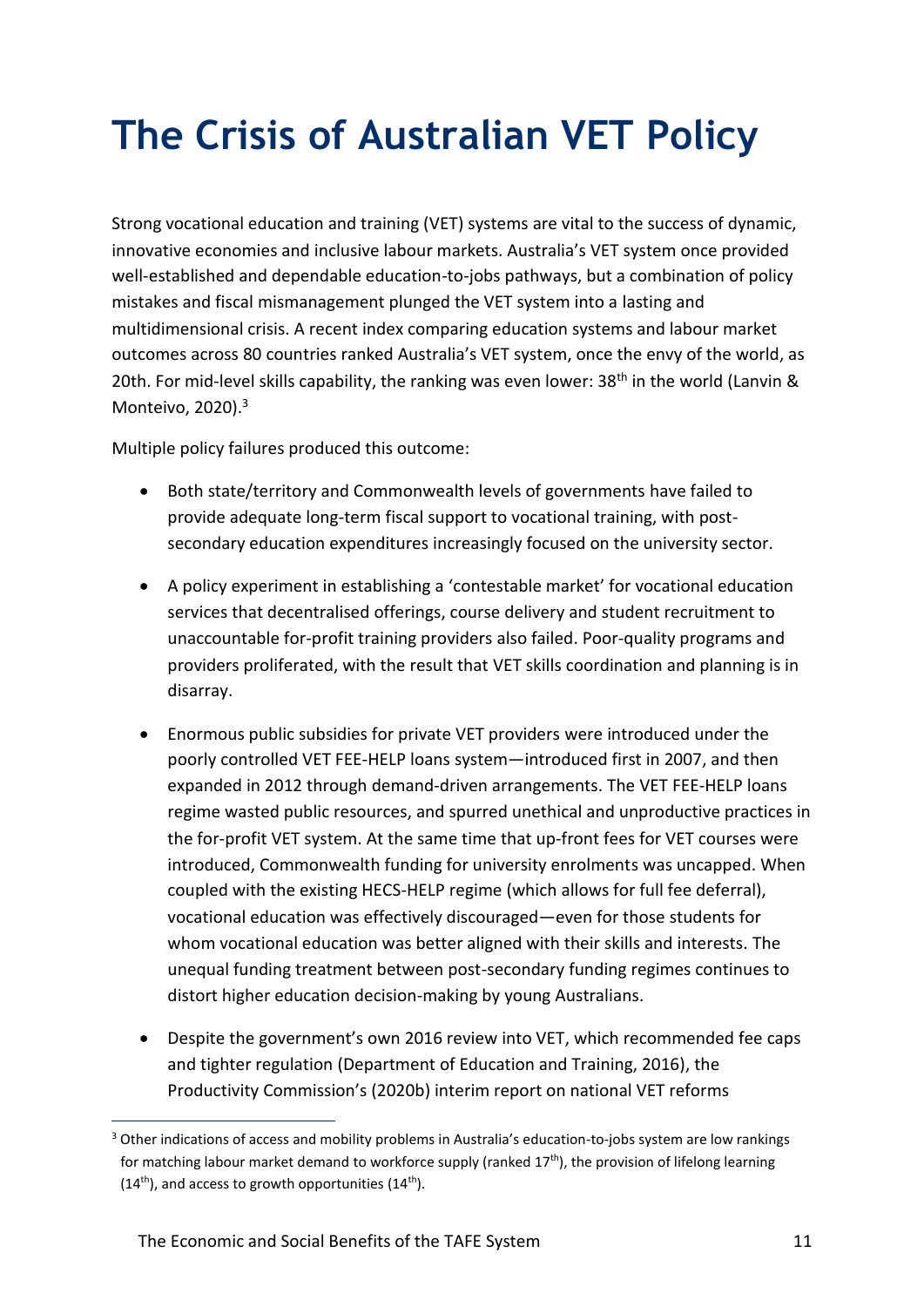responding to the COVID-19 crisis has worryingly recommended the same policies that landed the sector in hot water before the pandemic. Measures recommended by the Productivity Commission include uncapping fees, expanding access to student income-contingent loans, and replacing direct public subsidies to providers with a student voucher system. These policies would reinforce the failure of previous market-driven models.

• While experimenting in marketisation, most state/territory governments and the Commonwealth Government ruthlessly cut the budgets of the public TAFE system— Australia's longest-standing, quality, publicly accountable core provider of vocational education. Consequently, the TAFE system's vital 'anchor' function as a high-quality public institution – working in cooperation with industries, and embedded in communities – is in jeopardy.

### <span id="page-11-0"></span>**REDUCED ENROLMENTS**

After a short-lived surge in enrolments once VET FEE-HELP was extended across the sector, program enrolments in vocational training (including apprenticeships and traineeships) have fallen sharply. Eligibility criteria and oversight were tightened in 2015–16 in response to numerous scandals (and VET FEE-HELP was replaced by the new VET Student Loans Scheme<sup>4</sup>). However, without any corresponding commitment to resource more genuine VET streams as alternatives to dodgy for-profit providers, this only reinforced the enrolment decline.

This failure to seize the opportunity to repair the damage of marketisation during the 2015– 16 government VET review has seen the number of program enrolments begin to decline precipitously – and that decline has accelerated during the COVID-19 pandemic. Table 2 shows that program enrolments across the total VET sector declined by around 450,000 between 2015 and 2018. By number of enrolments, the decline has been highest for private training providers and for TAFE institutes; but as a proportion of previous enrolments, the decline has been experienced broadly across most providers. TAFE institutes broadly maintained their 32% share of all VET enrolments from 2015 through 2018.

<sup>&</sup>lt;sup>4</sup> The Commonwealth Government implemented the VET Student Loans program on 1 January 2017, replacing the existing VET FEE-HELP scheme for new students. The new VET Student Loans provide eligible students with an income-contingent loan to pay their tuition fees for VET qualifications at the Diploma level and above. Like university HECS loans, students are only required to repay loans when their income after graduation exceeds a minimum threshold.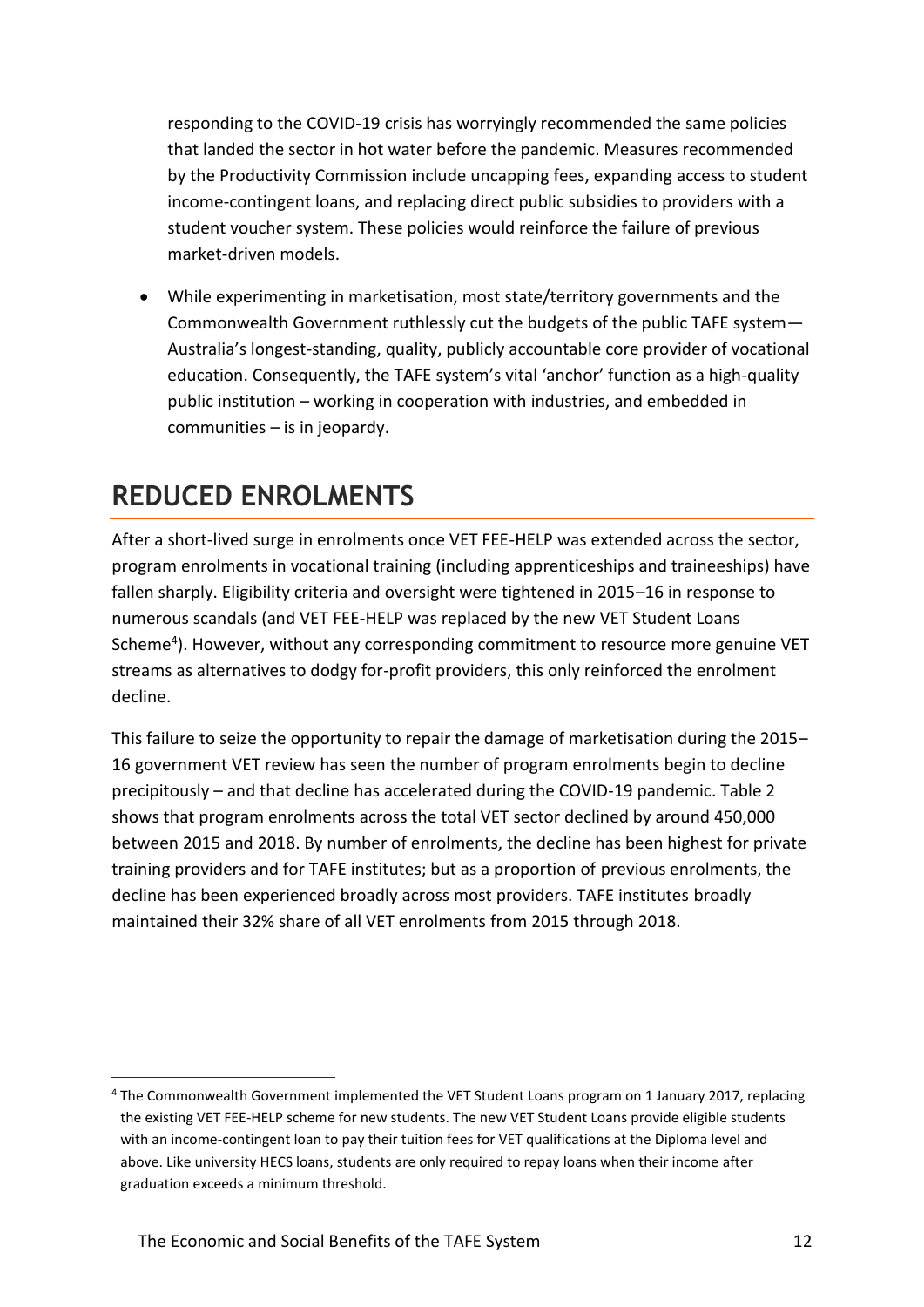| <b>Table 2</b><br><b>Program Enrolments by VET Provider (2015-18)</b> |           |                       |                                       |                                       |
|-----------------------------------------------------------------------|-----------|-----------------------|---------------------------------------|---------------------------------------|
| <b>Provider Type</b>                                                  | 2018      | Change<br>$2015 - 18$ | % of all<br><b>Enrolments</b><br>2015 | % of all<br><b>Enrolments</b><br>2018 |
| <b>Private Training</b><br><b>Providers</b>                           | 1,391,359 | $-260,592$            | 54%                                   | 53%                                   |
| <b>TAFE Institutes</b>                                                | 833,134   | $-155,806$            | 32%                                   | 32%                                   |
| <b>Enterprise Providers</b>                                           | 83,851    | $-2618$               | 3%                                    | 3%                                    |
| <b>Community Education</b><br>Providers                               | 102,488   | $+845$                | 3%                                    | 4%                                    |
| <b>Schools</b>                                                        | 144,090   | $-32,135$             | 6%                                    | 5%                                    |
| <b>Universities</b>                                                   | 67,602    | $-7148$               | 2%                                    | 3%                                    |
| <b>Total</b>                                                          | 2,622,523 | $-457,455$            | 100%                                  | 100%                                  |
| Source: NCVER, 2018.                                                  |           |                       |                                       |                                       |

Apprenticeship and traineeship positions have been another casualty of the Australian VET system crisis—falling dramatically since 2012. Figure 1 shows that the number of apprentices and trainees in training plunged by almost half after 2012, to just 275,000 in 2017. That decline levelled off and recovered just slightly; but there were only 5000 additional apprentices and trainees in training by June 2019. However, even that modest growth was subsequently lost because of the severe impacts of the coronavirus crisis on employment and recruitment. The Mitchell Institute (2020) predicts a further 30% drop in new apprenticeships (representing a further decline of 130,000 fewer apprenticeships) from the virus shutdowns through to 2023. That comes on top of the pre-pandemic decline of more than 200,000 apprentices and trainees removed from the skills pipeline compared with 2012 levels. If the Mitchell Institute forecast is realised, total apprenticeship and traineeship numbers will have declined by 70% since 2012.

Since the TAFE system is the dominant provider of apprenticeships and traineeships delivering around half of all government-funded programs in 2018<sup>5</sup>—it is not a coincidence that Australia's crisis in apprenticeship numbers has coincided with funding cuts to TAFE. Apprenticeships require long-term investment and commitment from both the apprentice and the employer. The OECD (2010, p. 49) acknowledges that this relationship is best established through public funding arrangements, since VET skills yield wide returns to employers and the economy, and pure market models cannot adequately reflect these returns in course fees to students. As a result, without public funding all actors suffer through under-provision of skills.

<sup>&</sup>lt;sup>5</sup> 'Government-funded programs' refers to all Commonwealth and state/territory government-funded training delivered by technical and further education (TAFE) institutes, as well as by other government providers (including universities), community education providers and private training providers.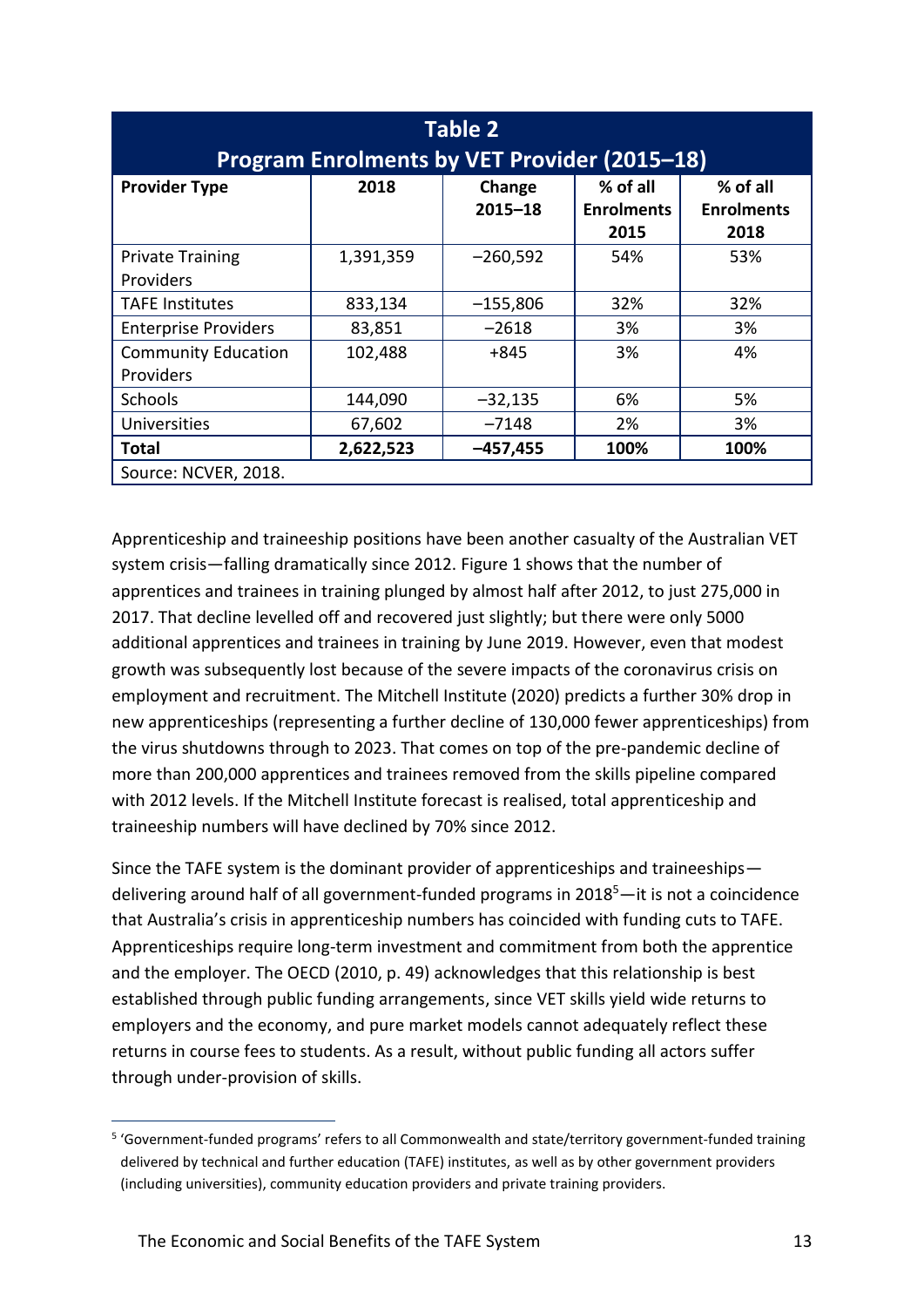

**Figure 1. Total Apprentices and Trainees in Training, 2005–19.**

Source: NCVER, *Apprentices and Trainees* (June 2019). Annual averages.

Indeed, the establishment of private market principles for VET delivery and the VET FEE-HELP scheme increased both the cost of education for individuals (many of whom could not afford the new fees) and the employer risk (and costs) of investing long-term in their future workforce. This retreat of government from vocational skills and training has reinforced limited-horizon, more apprehensive attitudes among employers, who now invest less in workforce training and skills—particularly given the context of increased competition and access to an abundant supply of underutilised labour. An Australian Industry Group (AiG 2018) survey of firms employing a total of over 110,000 employees found that only half these firms planned to increase training expenditure in future years. The same survey reported that employers are facing stubborn skills shortages, particularly in trades and technicians.

Decline in VET training programs has occurred alongside continued growth in the overall workforce—and the associated demand to expand training provision. Expressed as a share of total employment, the decline in apprentices and trainees in training has been even more severe. Figure 2 illustrates the decline in the overall rate of vocational education undertaken across the Australian economy from 2012 to 2019 (before the pandemic struck). In 2019, total participation in apprenticeships and traineeships represented only 2.1% of Australian employment—just half the 2012 rate. This constitutes one of the weakest vocational education participation rates of any industrial country.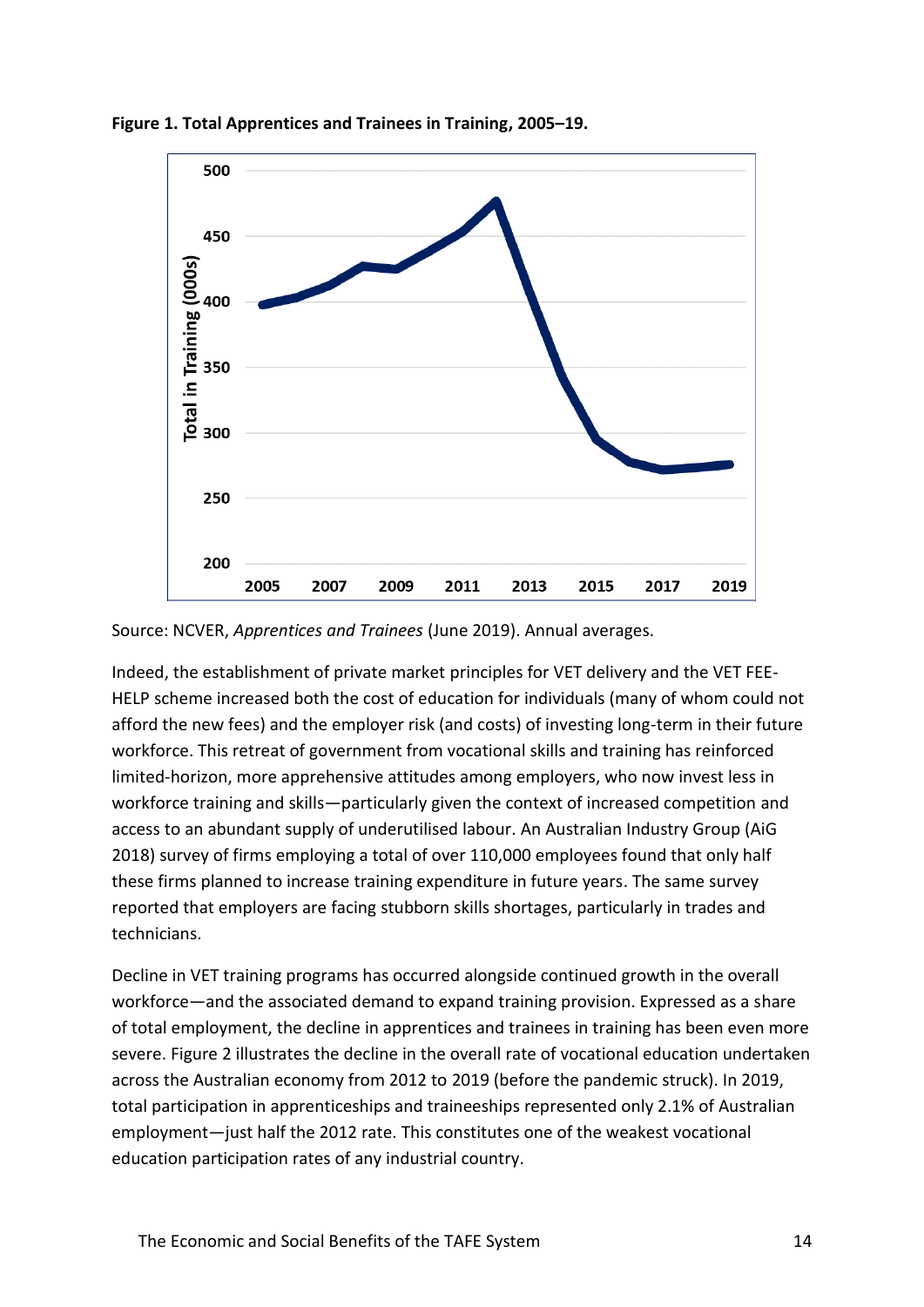



Source: Author's calculations from NCVER, *Apprentices and Trainees* (June 2019) and ABS Catalogue 6202.0. Annual averages.

### <span id="page-14-0"></span>**REDUCED FUNDING**

The combination of reduced funding for public VET education and the introduction of VET FEE-HELP triggered a damaging cycle of cumulative causation: reduced enrolments allowed government to further cut funding, thereby both reducing course offerings and the quality of vocational training, which further reduced the standing of the TAFE system among students and employers, and discouraged enrolments even further.

Figure 3 presents ABS annual data on government spending by education sector for the financial years 2005–06 to 2017–18. $<sup>6</sup>$  The data provide total operating expenditure on</sup> education and training by Commonwealth and state/territory governments, and

<sup>6</sup> Data for the last four financial years from ABS 5518.0.55.001 provide government expenditure figures under the following classifications: 'school', 'tertiary' and 'other education' only. The VET and university sectors are combined under 'tertiary education'. We calculate a proxy for VET expenditure from the 'Control n.f.d.' sector which represents expenditure on public universities (e.g. tertiary education – Control n.f.d = VET). However, this figure does not include state–Commonwealth consolidations. This may explain why our final funding figures are higher than those reported in other studies utilising the same ABS catalogue (e.g. Pilcher and Torii, 2017). In addition, we report figures in real 2017–18 (Australian) dollars. Nominal data have been converted to real terms using the ABS State and Local Government Final Consumption deflator.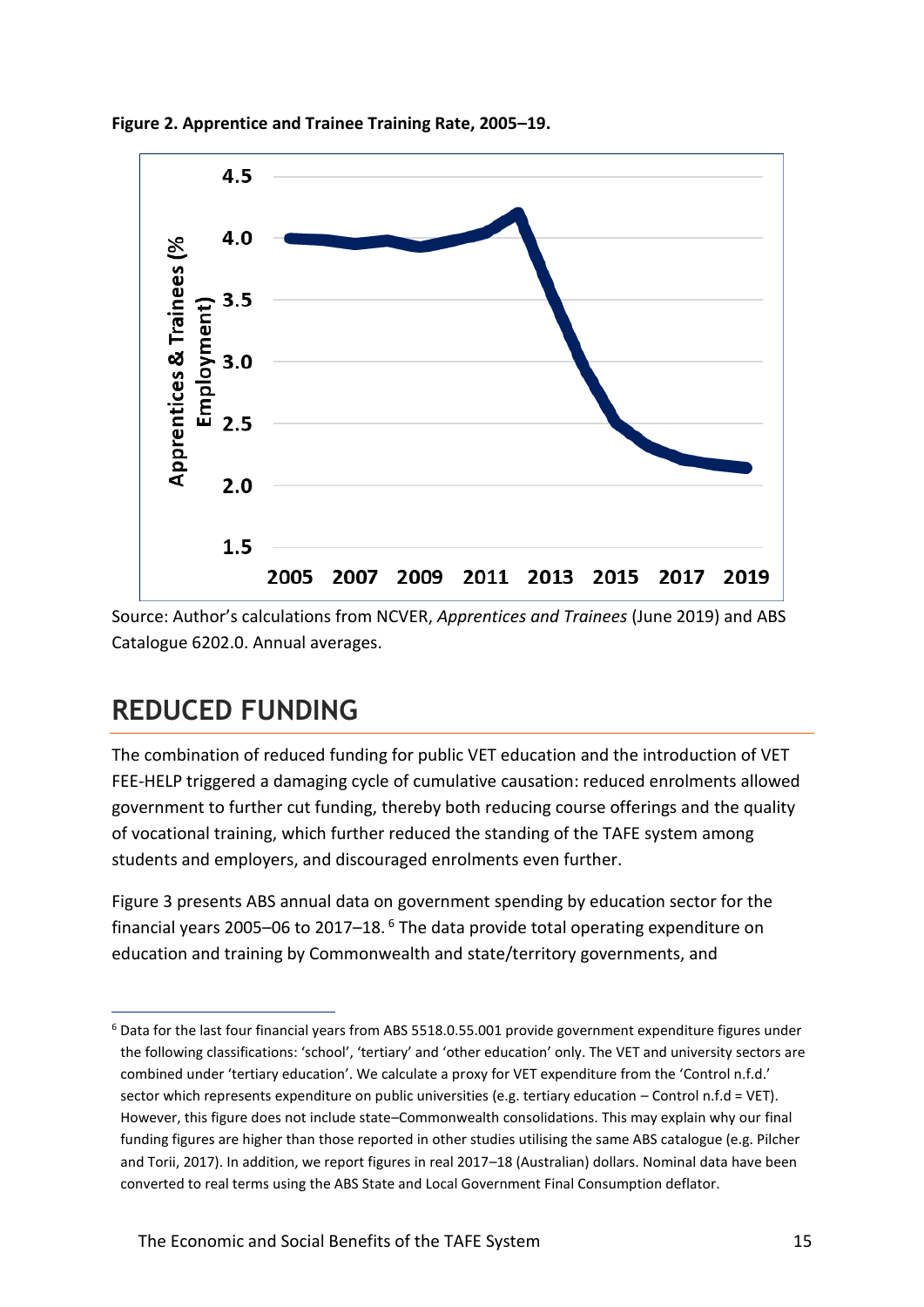expenditure of public entities including government schools, TAFE institutes and public universities. All spending from public funds by private providers is included.



**Figure 3. Real Government Funding by Sector (2005/6 to 2017/18).**

Source: Author's calculations from ABS Catalogue 5518.055.001, Table 2. Figures adjusted to 2018 dollars.

The figures show that government VET spending has languished far below funding for schools and universities over the last decade, declining by 1% in real terms since 2005–06 to only \$6.9 billion in 2017–18. Over the same period, real spending on primary and secondary schools increased by 23% from \$42.7 billion to \$52.9 billion—consistent with the growth in everyday operating costs due to both increasing student numbers and improved per capita spending (Pilcher & Torii, 2017). Meanwhile, government expenditure on universities increased the most of all education sectors, with a total \$30.2 billion spent in 2017–18 more than 45% above 2005–06 levels (in real terms). University spending growth escalated from 2012, when the government introduced uncapped funding based on enrolments—the same year that the VET FEE-HELP loans system was introduced. These contradictory policies have led to stark funding divergences between VET providers and universities, reflecting the failure of policy makers to create a more coherent and balanced tertiary education system.

Calculating total government expenditure per enrolment by sector paints an even starker picture of funding inequities between universities and VET providers in tertiary education (as indicated in Table 3). Government spends just \$6,479 per year per full-time equivalent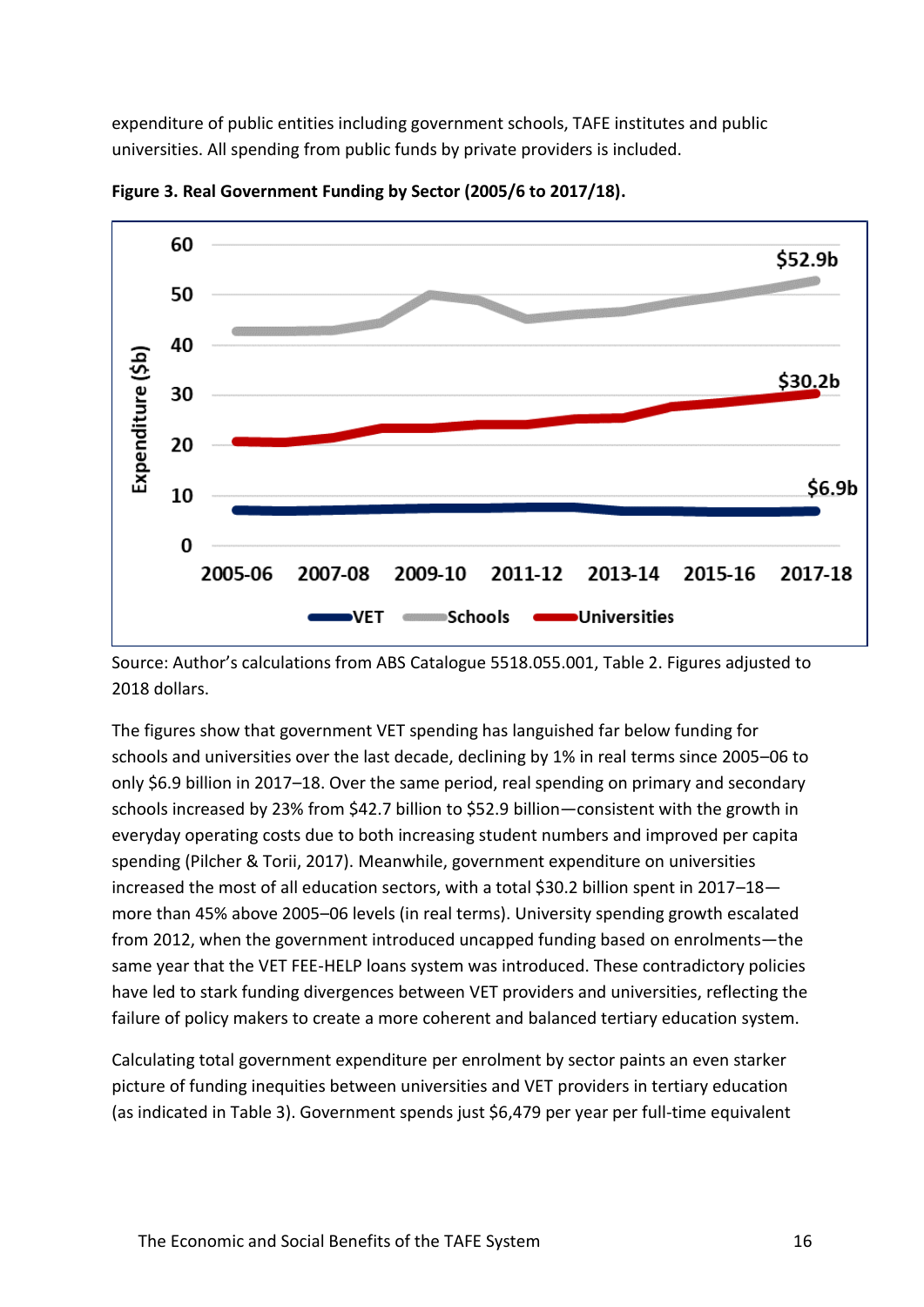(FTE) VET enrolment, compared to \$40,495 per year per FTE enrolment for universities,<sup>7</sup> and \$13,574 per year for each primary and secondary school enrolment. This gross imbalance in government funding to VET hinders Australia's ability to deliver high-quality vocational education and to prepare for future jobs.

| Table 3<br><b>Government Funding Per Enrolment by Sector (FTE)</b><br>(2017/18)                                                                                                                                                                               |                             |                                          |  |
|---------------------------------------------------------------------------------------------------------------------------------------------------------------------------------------------------------------------------------------------------------------|-----------------------------|------------------------------------------|--|
|                                                                                                                                                                                                                                                               | <b>Total FTE Enrolments</b> | <b>Funding Per FTE</b><br>Enrolment (\$) |  |
| <b>VET</b>                                                                                                                                                                                                                                                    | 1,070,735                   | \$6,479                                  |  |
| <b>Schools</b>                                                                                                                                                                                                                                                | 3,893,834                   | \$13,574                                 |  |
| <b>University</b>                                                                                                                                                                                                                                             | \$40,495<br>746,093         |                                          |  |
| Source: Author's calculations from ABS Catalogues 5518.0.55.001, Table<br>2, and 4221.0; Department of Education and Training, uCube; NCVER,<br><b>Total VET Students and Courses.</b><br>School enrolments combine government, catholic and private schools. |                             |                                          |  |

### <span id="page-16-0"></span>**TAFE SYSTEM ERODED**

The past decade of failed policy experimentation in VET delivery has decimated the TAFE system. The number of TAFE providers has been cut by almost 40% within the last five years alone—only 35 TAFE providers remain nationally.<sup>8</sup> TAFE institutes once functioned as 'anchors' of the VET system: a network of stable, well-funded, publicly accountable and trusted institutions that provided a full range of vocational courses (including course offerings considered too unprofitable to deliver in the private sector). The TAFE system oversaw most apprenticeships, and it innovated new curriculums and teaching methods. In 1996, 83% of students undertaking publicly funded VET were registered at TAFE institutes (NCVER, 2018).

In contrast, from the late 1990s, Australia began instituting training market-oriented policies to complement the wider neoliberal push for labour market deregulation. The introduction of the 'User Choice' policy in 1998 marked the official emergence of a newly minted market system for VET (Toner, 2018), whereby TAFE institutes were supposed to compete with private providers on the 'same ground' for (publicly subsidised) student dollars. In 2008, Australian governments made all public VET funding 'contestable'. Numerous systems were

<sup>&</sup>lt;sup>7</sup> Government spending per FTE university enrolment has not been adjusted for HECS loan repayment.

<sup>8</sup> The number of TAFE providers nationally has declined from 53 in 2014, to only 35 in 2018 – a 39% reduction in TAFE institutes (Table 5A.7; Productivity Commission, 2020a).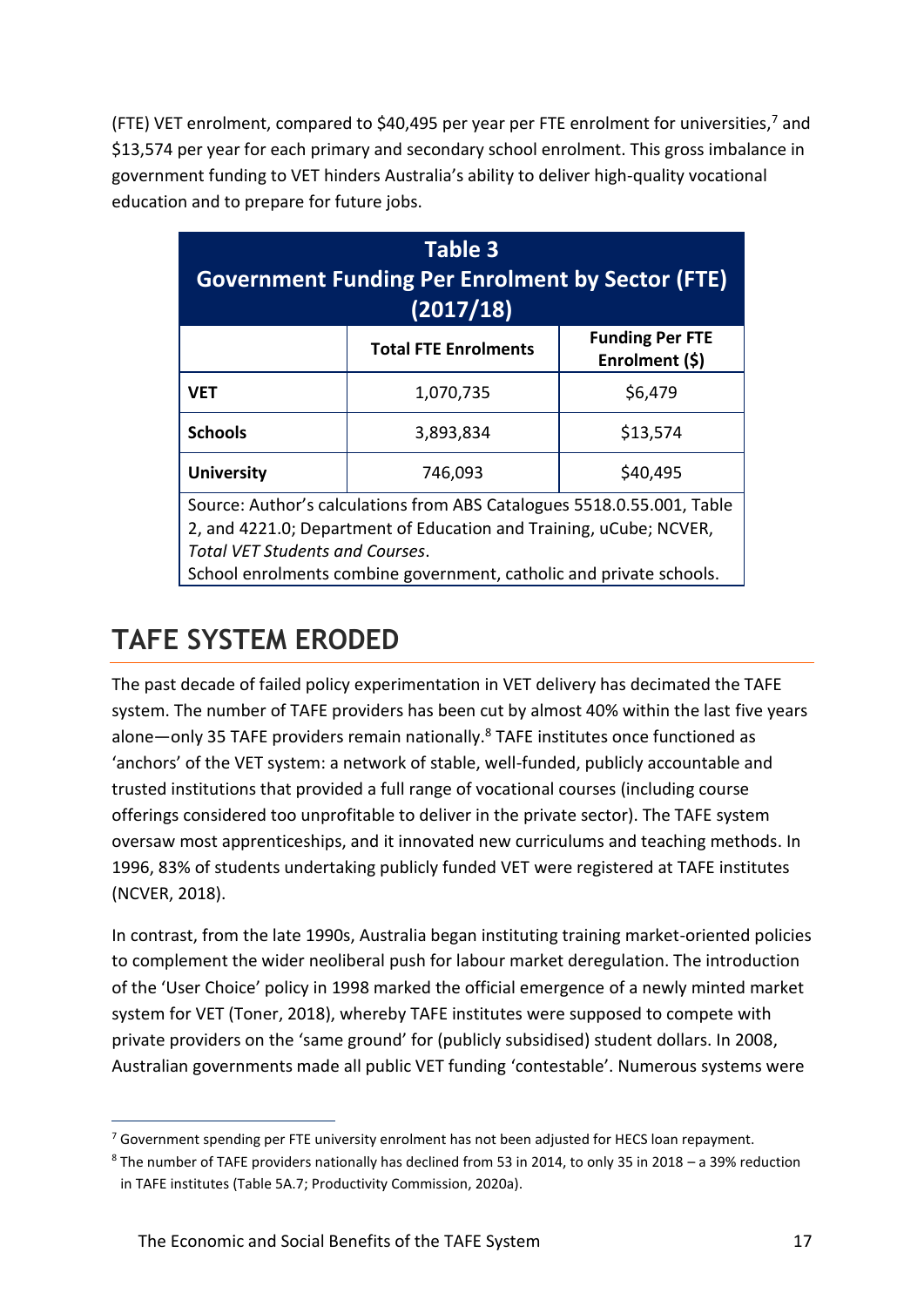introduced to price and allocate public training funds, including tendering processes, voucher systems and uncapped pricing under the VET FEE-HELP scheme.

However, decades of delivering a full infrastructure of public vocational education left the TAFE system with ongoing fixed and operating costs that private providers did not incur (including infrastructure, capital projects and the maintenance of industry and schools partnerships). Some private providers developed gimmicky marketing schemes (for example, offering 'free' iPads for new students that were, of course, hidden within tuition costs), and poorly designed and delivered courses proliferated nationally. TAFE institutes were stranded, while public resources flowed to private VET provision. This forced the cashstrapped TAFE system to pare back offerings, further undermining its standing among students and employers as a reputable and stable skills provider. By 2018, only 61% of government-funded VET students were enrolled in TAFE institutes (NCVER, 2018). Wheelahan (2018) reports that the total hours of training offered by TAFE institutes nationally fell by 30% between 2009 and 2016, compared with a near-doubling of hours provided by private providers over the same period.





Source: Author's calculations from various consolidated TAFE annual reports and state education system workforce profiles. Due to restricted data availability, starting point for Tasmania and Qld is 2014, and 2013 for SA. All other jurisdictions from 2012. 2018 latest data available for Victoria and ACT. No state-wide data available for WA and NT.

Alongside these falling enrolments and budget cuts, staffing levels in the TAFE system have fallen sharply. As illustrated in Figure 4, almost 10,000 FTE TAFE positions have been cut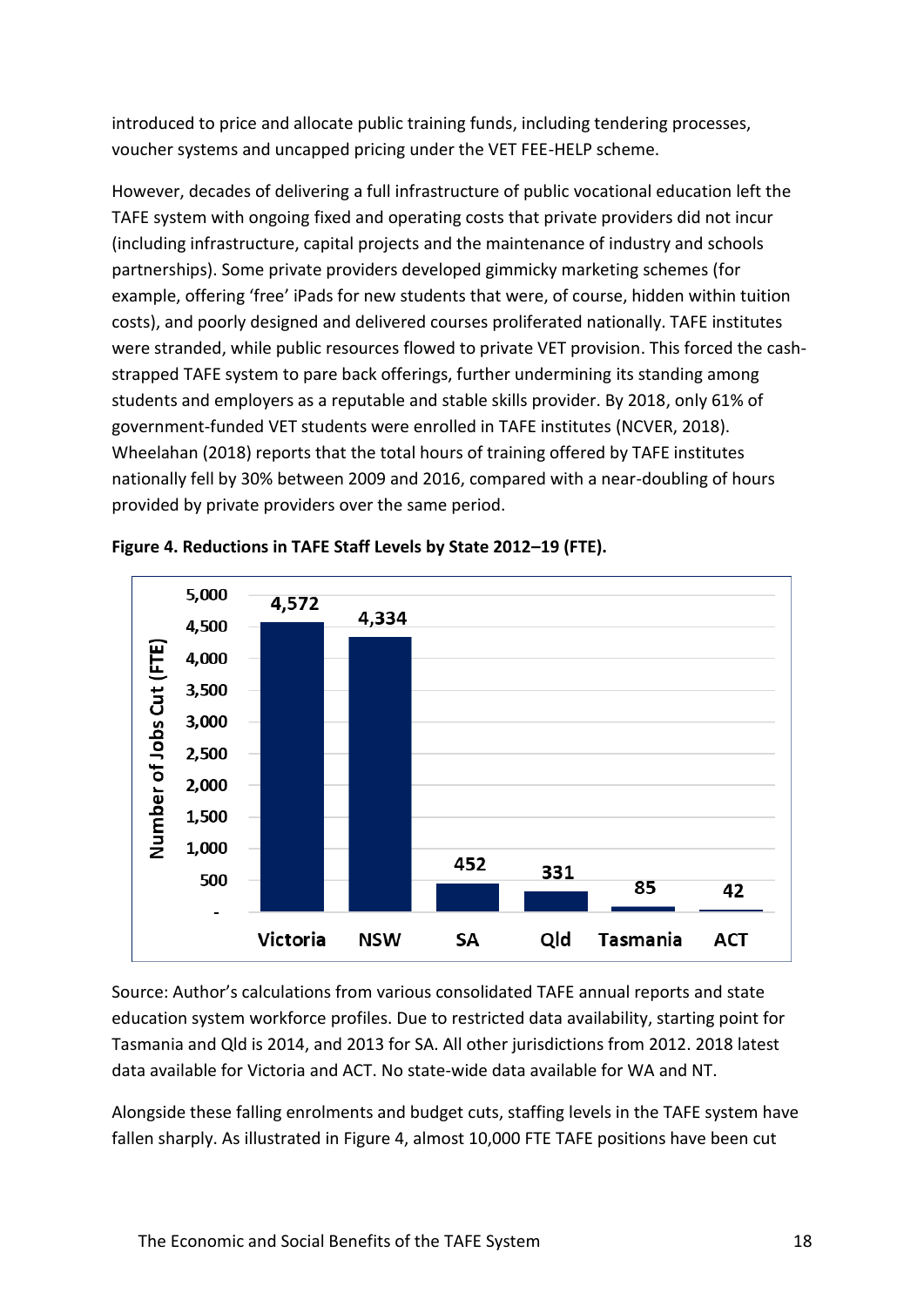since 2012 across six states and territories.<sup>9</sup> The two largest TAFE systems—Victoria and NSW—have been the worst hit, with nearly 9000 FTE positions cut just from these states. Not surprisingly, an environment of job cuts and restricted funding leads to increased pressures on TAFE employees. A recent survey of TAFE employees by the Australian Education Union (2020) confirmed increasing workload pressures across all teaching levels. The average TAFE institute teacher is now performing an additional day of work per week unpaid; and 93% of respondents reported that the pace or intensity of their work had increased since 2016.

<sup>&</sup>lt;sup>9</sup> Figure 4 includes those 6 states and territories which publish TAFE workforce data.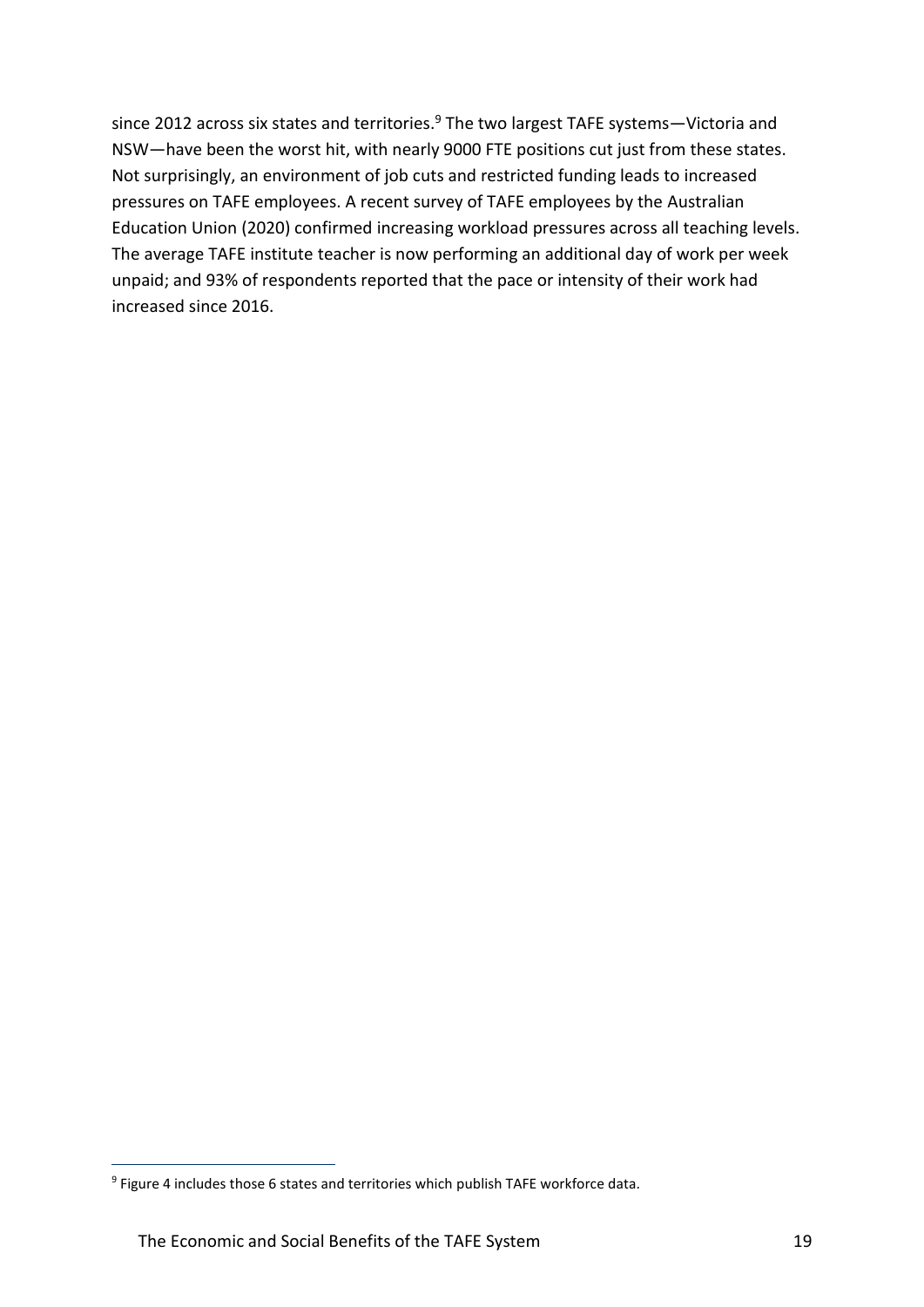## <span id="page-19-0"></span>**The COVID Recession, Jobs and Skills**

The retreat of public-funded VET will make it all the harder for Australia's labour market to respond to the major employment shocks precipitated by the COVID-19 pandemic. Deliberate shutdowns of large sections of the economy to protect public health have caused an unprecedented economic crisis. The resulting economic contraction is faster and deeper than the Depression of the 1930s, with falling employment, GDP, incomes and tax revenues.

The pandemic has certainly shocked the labour market, with true unemployment rising far beyond what official ABS figures indicate. Official unemployment rose to above 7% in the first months of the recession—a very serious level. However, if we include those who were 'employed' but who did not work any hours, those who did not actively seek work (and thus were considered outside of the labour force), and the equivalent loss of jobs resulting from the steep decline in average hours lost across the workforce (on a FTE basis), an effective unemployment rate of around 20% is indicated.<sup>10</sup>

Young workers have been hardest hit by the shutdowns, due to their heavy employment in vulnerable customer-facing service sectors like retail, hospitality and personal services. Between March and April 2020, hours lost for young workers aged 15–24 were double that of older age groups, and their participation rate declined by 6% compared to 2% for workers aged 25–54 (Borland, 2020). But employment outcomes had already been worsening for young workers since the GFC. More than 600,000 people aged 15–24 were not 'fully engaged' in either employment or education in 2019 (defined as being either in full-time education or employment or in part-time combinations of both). This is an increase of over 130,000 from 2007.<sup>11</sup> Earnings lost from young people's time out of employment, education or training are estimated at 1% of GDP (or over \$16 billion per year in 2016; OECD, 2016).

The pandemic will only increase youth dislocation. Through failure to harness a generation brimming with skills and capacity, COVID-19 will also increase the costs of long-term youth unemployment on young people's lives, their families and the wider economy. Despite the dire need for sustained public investment to generate jobs in the crisis, the Commonwealth Government has yet to commit to any generalised or targeted long-term jobs-generating measures.

Another major trend impacting skills and employment, and that will be accelerated by the pandemic, is the rapid change in the composition of Australia's business community. Recent years have witnessed the loss of thousands of medium and large firms. ABS firm data show that there are 20,000 fewer medium-sized firms (employing 20–199 people), and over 2000

<sup>10</sup> Author's calculations from ABS Catalogue 6202.0.

<sup>&</sup>lt;sup>11</sup> From ABS Catalogue 6227.0.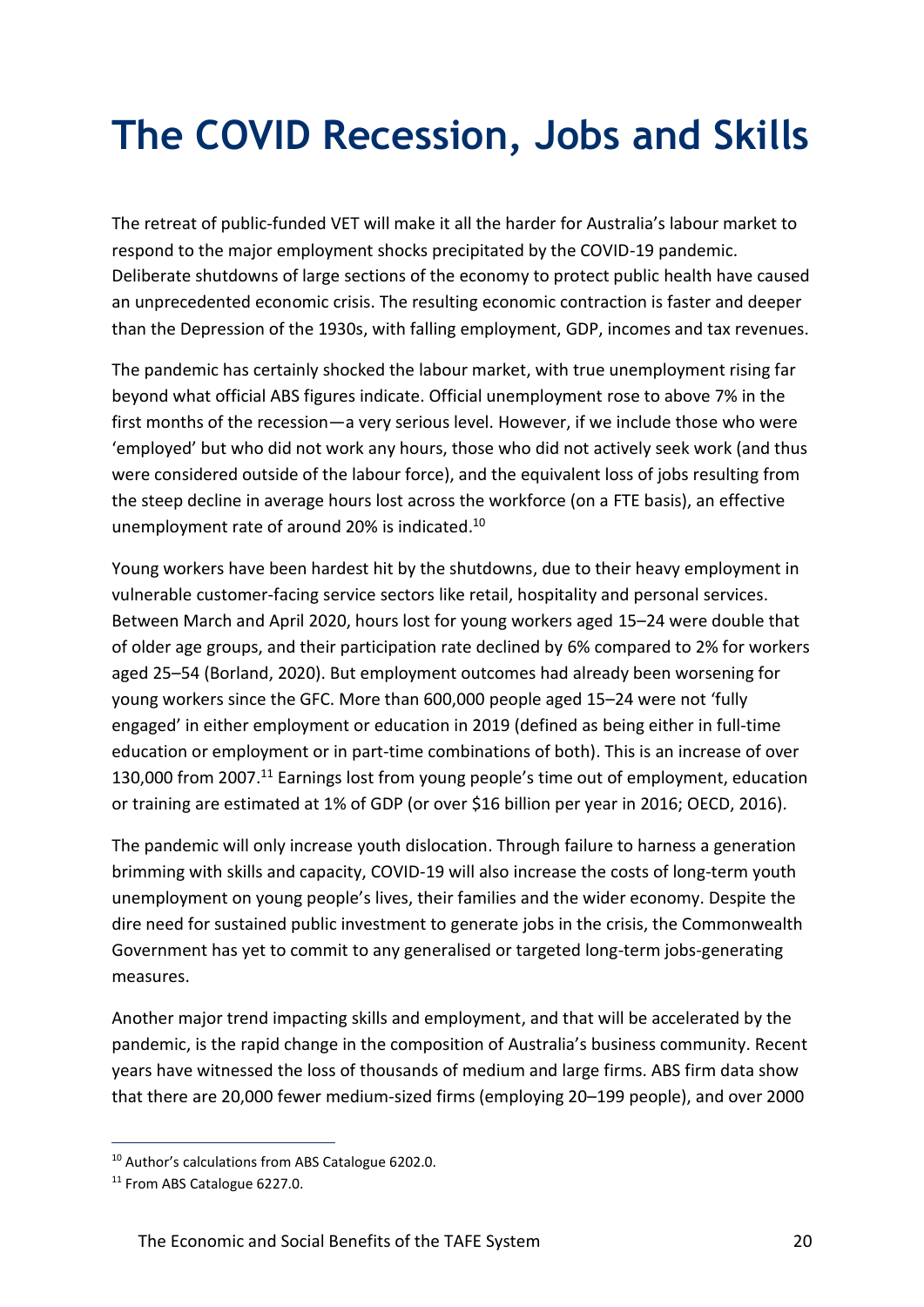fewer large firms (employing more than 200 people), than there were 15 years ago.<sup>12</sup> Meanwhile, more than 5,000 small firms employing less than 20 people, and an astonishing 200,000 micro-firms employing less than five people were created over the same period. Investment in skills, new capital formation and innovation are all very low in small firms, since they lack the financial resources and the economies of scale required to invest in longterm workforce planning. This is why small firms are typically unlikely to have dedicated training staff of their own (Hawke, 1998), and hence are especially dependent on the training services provided through a public system. A smaller and weaker TAFE system will not be able to address the increasingly inadequate training capabilities of Australia's growing community of very small businesses.

In sum, the Australian labour market faces a challenging period of structural change in the years ahead, made all the more treacherous because of the uncertainty regarding continuation of emergency income supports and wage subsidies (like JobSeeker and JobKeeper). These structural changes demand institutions that can assist the gathering of industry-level information on skills demands, as well as deliver training to assist in labour (re)allocation as the economy tries to regain its footing after the pandemic. The federal government's independent National Skills Commission (NSC) established in June to forecast jobs and skills in rapidly evolving conditions is mandated to address the present dearth of labour market planning tools operating at the federal level. But initial indications from government (including its 'JobTrainer' program announced in July) suggest that it still refuses to acknowledge the central role of public VET services, and TAFE in particular, in improving Australia's skills system. Indeed, the Prime Minister's announcement of the new \$2 billion program did not even mention TAFE, and is likely to reinforce the flow of public monies into private VET providers. 13

However, government has an historic opportunity in this pandemic to strengthen skills–jobs planning by building on the essential role that TAFE institutes already play in labour market planning and coordination. In each state, TAFE institutes work collaboratively with government, industry and other educational institutions (including schools and universities) to forecast future skills needs and to align program offerings to meet that demand. Collaborative and flexible linkages are driven by the TAFE system's public commitment to skills and education, and these linkages can support government both to deliver on its investments and to support employers by nurturing job clusters aligned to identified growth areas in Australia's recovery.

<sup>&</sup>lt;sup>12</sup> Author's calculations from ABS 8165.0 Counts of Australian Businesses, including Entries and Exits. Table 13. <sup>13</sup> Prime Minister of Australia (2020).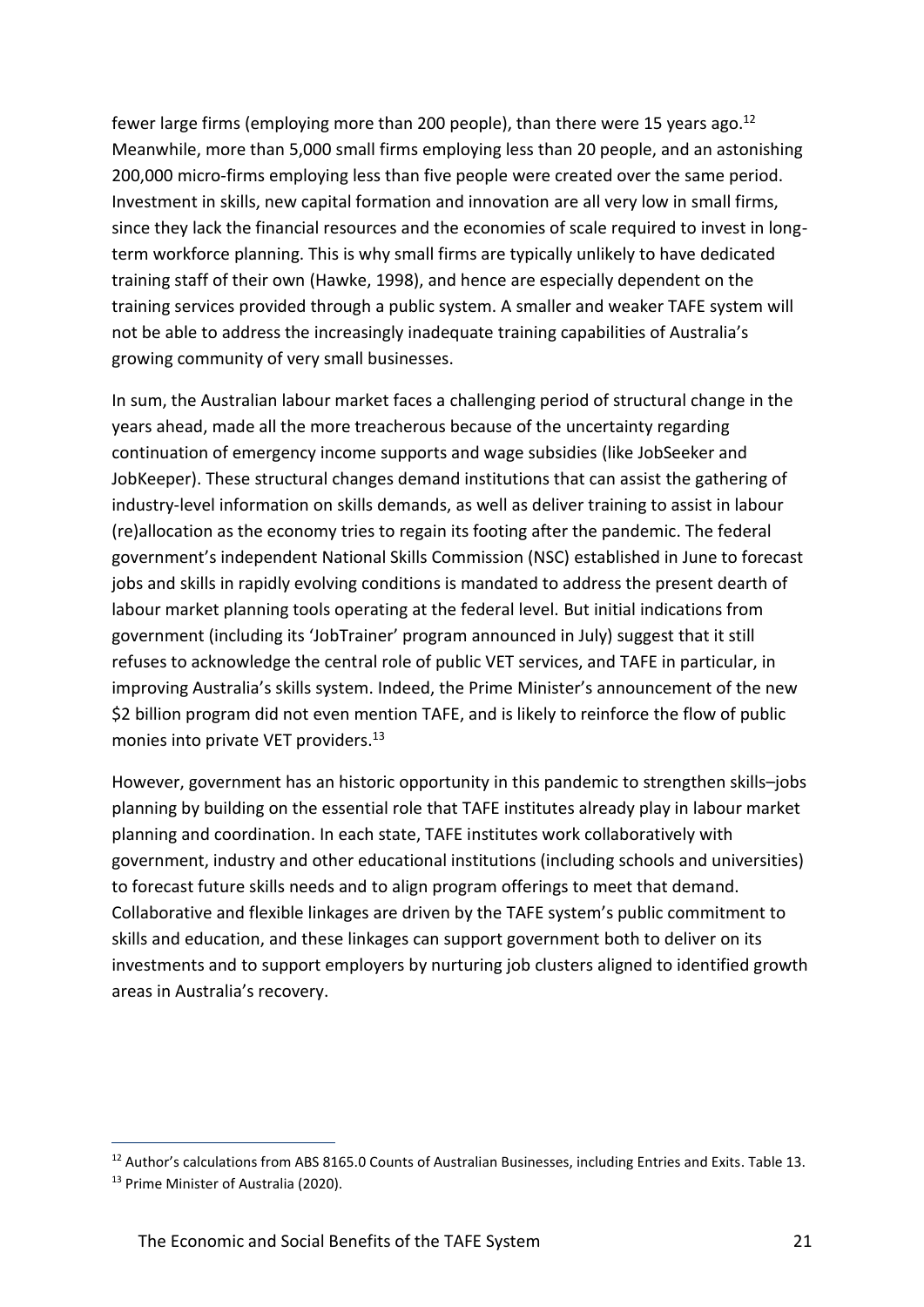## <span id="page-21-0"></span>**Review of Published Research**

#### *Economic Benefits of TAFE Institutes*

There are no existing studies on the national economic impacts of the TAFE system. KPMG (2018a, 2018b) has measured the benefits of TAFE institutes at the level of individual state economies (Queensland and Victoria). Our study is the first national study to include the Commonwealth costs and benefits of delivering TAFE, and to include the impacts of TAFE for federal revenues and fiscal outlays for welfare and public healthcare.

KPMG's Queensland TAFE study uses general equilibrium modelling to measure the economy-wide impacts of TAFE operations. The study identifies several key economic benefits from the TAFE system, including a wage premium to people with TAFE qualifications of \$529 million,<sup>14</sup> improved employment outcomes worth \$600 million, and international exports (purchased by foreign TAFE students) of \$134 million (all figures annual). KPMG find that for an investment of \$707 million in TAFE Queensland in 2017, the total economic value realised to the state's economy was some \$1.8 billion. Hence, for every \$1 spent, a total of \$2.55 value-added is created.

KPMG use the same methodology for a parallel study of the social and economic benefits of the Victorian TAFE system. They find that Victoria's TAFE institutes generated \$2.9 billion per annum in Gross State Product (GSP) from higher workforce participation and earnings, along with additional economic demand generated by these improved labour market outcomes, by the TAFE system's direct operations, and by international export contributions. For every \$1 spent on Victorian TAFE, the TAFE institutes returned \$2.19 to the state economy.

#### *Cost-benefit studies for vocational education and other education systems*

A range of cost-benefit studies have considered the economic impacts of broader education systems. For example, Birch et al. (2003) conduct a comprehensive cost-benefit study of the adult and community education sector in Australia. They adopt a human capital model to develop estimates of economic impacts on individuals (including, for example, course fees and deferred earnings) and on communities (for example, income to the sector's providers,

 $14$  It should be noted here that the KPMG methodology uses a different approach to estimating the value of higher wages resulting from TAFE training, from the one we utilise in the discussion below. The KPMG model estimates the value of higher wages accruing only to those workers who graduate TAFE in the specific reference year considered, in order to generate a flow of benefits that can be associated strictly with the costs invested in TAFE for that same year, and thus calculate a return on that year's public investment. In contrast, we measure the aggregate annual wage benefits resulting from the historic accumulation of TAFEprovided skills in the workforce at the present time; this flow of benefits is much larger than the narrower conception considered by KPMG.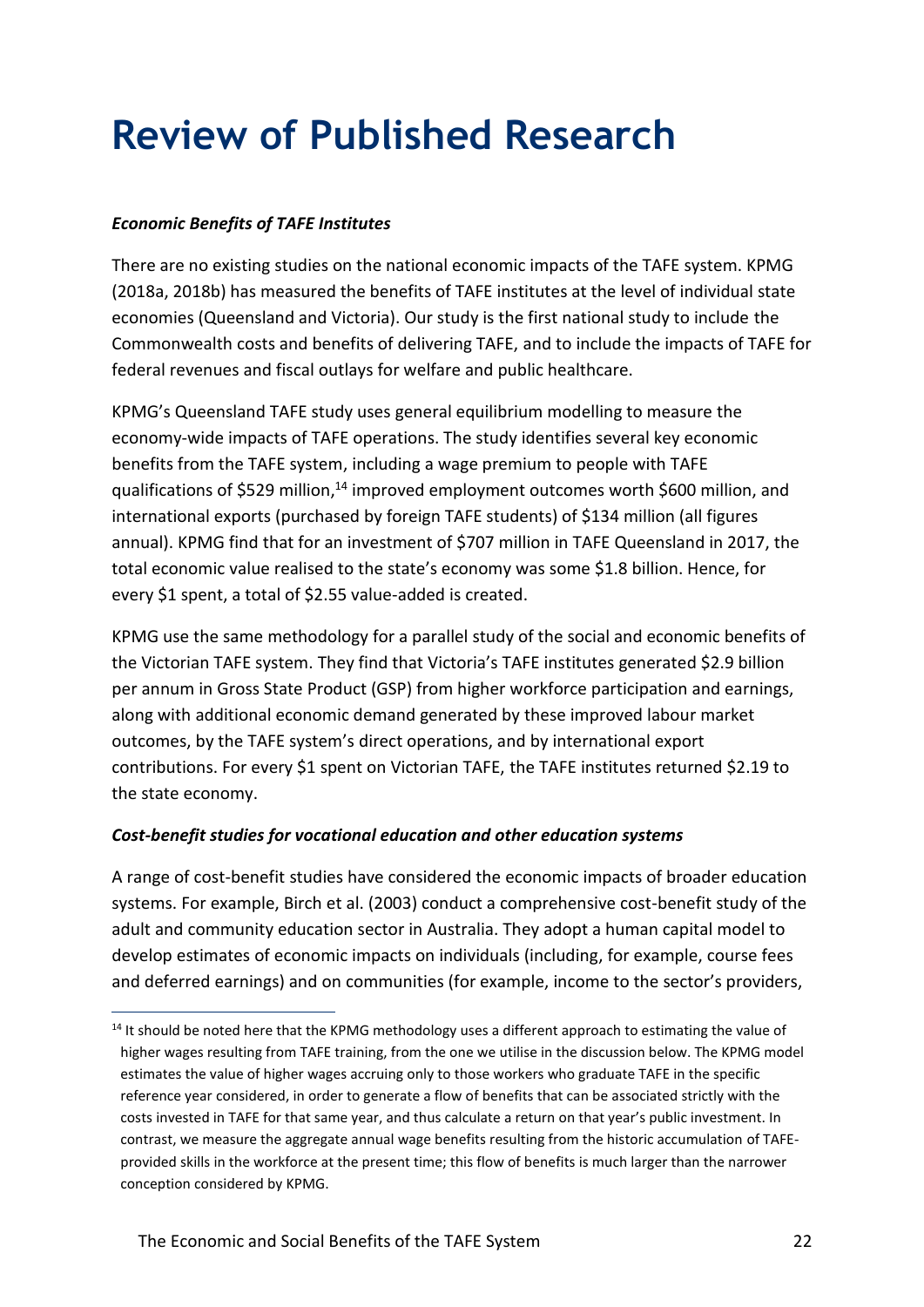wages and salaries, additional tax revenues). Three scenarios are adopted, with the 'most likely' returning net community and private labour market benefits exceeding \$3 billion.

Multiple studies of early childhood education demonstrate the net economic benefits of investing in public childcare. These studies develop additional bridging steps in their methods to trace capabilities developed through education in early years through to higher education (and then the workforce). PwC on behalf of The Front Project (2019) has conducted the most comprehensive cost-benefit analysis in the Australian context for early childhood education. They estimate \$2 billion in costs for 15 hours of childhood education for one year before school, compared to \$4.8 billion in benefits.<sup>15</sup> This produces a benefitcost ratio of \$2 in benefits generated for every \$1 spent.

Some studies report cost-benefit analyses for workplace-integrated education and training through apprenticeships. The Centre for Economics and Business Research (CEBR) in the UK (2014) measures the wage premium by taking the total number of jobs requiring apprenticeships, quantifying total earnings in these jobs, and comparing to earnings in counterfactual jobs that do not require apprenticeship completion for entry. They find economic gains in higher wages, productivity and government revenues totalling £31 billion per year. Higher employment levels reduce government expenditure on unemployment benefit payments by £370 million per year, and benefits to organisations while training apprentices in reduced wages bills are worth an additional £2 billion per year. For each £1 of public money spent, apprenticeships generate an additional £21 for the national economy.

The Conference Board of Canada (2019) develops two main benefit 'streams' for calculating the economic benefits and costs of high school education completion. The first model captures the economic footprint of high schools as economic actors in their own right including direct, indirect and induced economic impacts. The sum of all these effects represents the overall impact of the sector's economic footprint. They find that, including indirect and induced impacts, a 1% increase in public education spending in Ontario supports around 4200 additional jobs. An increase in fiscal spending on education of 1% (or an additional CA\$291 million in spending on education services) leads to an additional CA\$371 million in economic activity—demonstrating an economic multiplier of 1.3-to-1.

The second Conference Board stream uses a scenario approach in three areas of government spending—social assistance, healthcare and criminal justice—to quantify the fiscal savings from raising the high school graduation rate. They identify annual cost savings of CA\$5 million in social assistance (and a cumulative saving of CA\$1 billion to 2040); CA\$6 million in annual savings for public healthcare (or CA\$1 billion in cumulative savings to 2040); and CA\$5 million in reduced annual criminal justice spending, compounding to another CA\$1 billion in aggregate savings.

<sup>&</sup>lt;sup>15</sup> The study discounts long-run future benefits at 3% per year.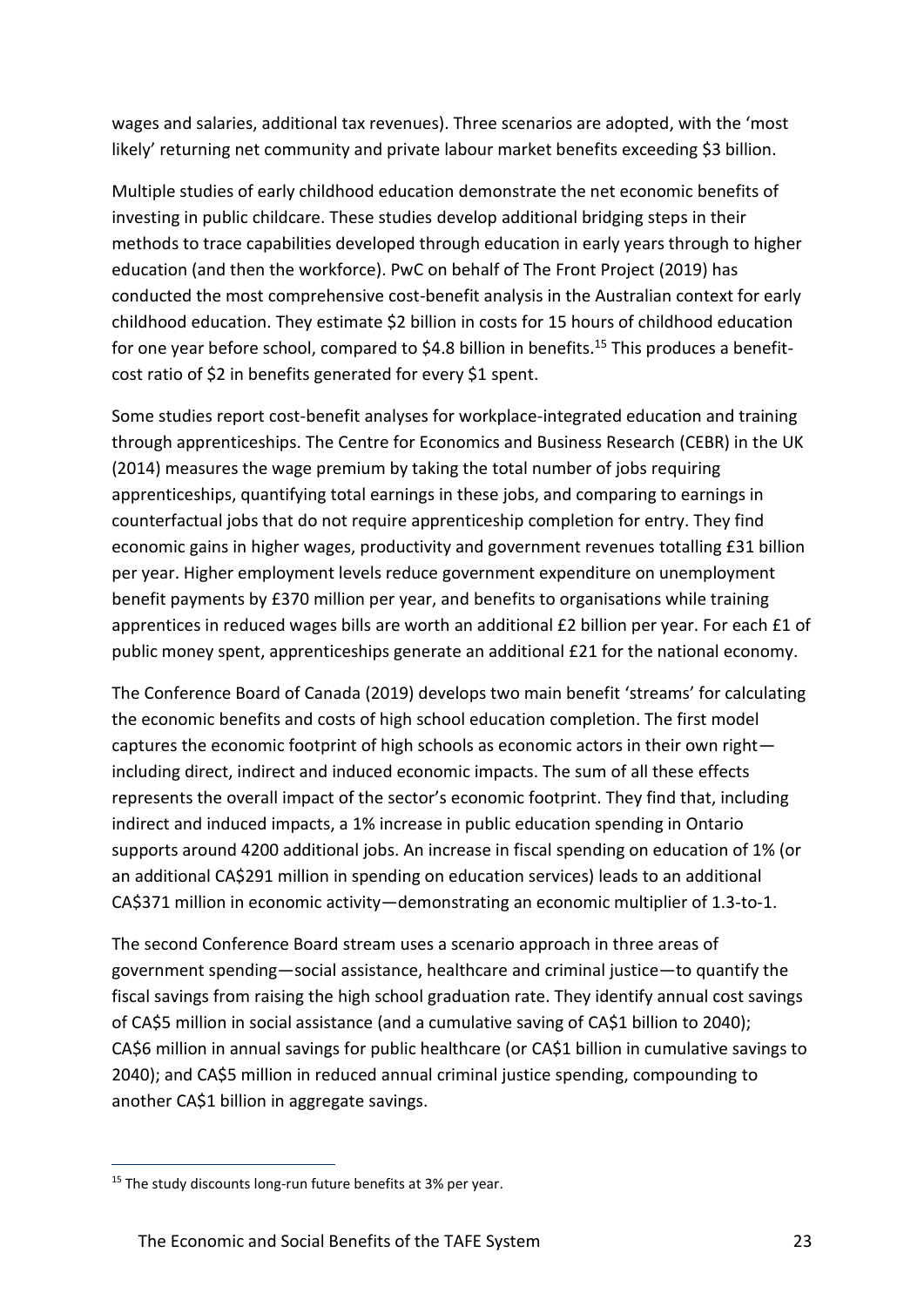Our study considers both of these 'streams' (the economic footprint of the education system's operation, and the fiscal savings arising from improved life chances for graduates) in assessing the economic impacts of TAFE.

#### *Higher wages and employability*

There is a significant body of academic and policy literature demonstrating the strong earnings and employment returns to VET. A UK study by Conlon and Patrignani (2013) find an earnings premium associated with completing VET of 2–4% per year in the workforce for seven years post-qualification attainment, and a 3–4% increase in the probability of employment.

Several international and Australian studies have estimated the earnings returns to vocational education, typically by comparing the earnings of VET graduates with those of Year 12 or below–Year 12 earners. For example, a recent Australian study on returns to education by Gong and Tanton (2018) uses Household, Income and Labour Dynamics in Australia (HILDA) survey data to assess the returns to post-school qualifications compared with Year 12 between 2006 and 2016. No wage premium to vocational education compared with Year 12 is identified (for either males or females). A key limitation of the findings is the exclusion of self-employed workers (who are typically higher-paid VET qualificationholders). Moreover, a comparator of Year 12 alone is less relevant to measuring the benefits of VET qualifications, for several reasons: including that many students enter VET without having completed Year 12. A more appropriate baseline to measure the impacts of VET would include school leavers and the unemployed. This is confirmed by the significant negative wage premium identified for not finishing Year 12 of around 10% for males and 8% for females.

Long and Shah (2008) assess returns to VET compared with a composite group of workers whose highest level of schooling was Year 12 or below. Incomes of the self-employed, as well as the unemployed, are included. Confirming that VET is an important pathway for school leavers, the study finds that rates of return to VET are higher for those whose highest school qualification was Year 10, as compared to Year 12 (particularly for females). The study finds that the individual return on investment for males undertaking Diplomas or Certificates III/IV and for females undertaking Diplomas exceeds 20% for full-time study.<sup>16</sup> Rates of return increase greatly for part-time students, due to lower forgone earnings.

Leigh (2008) also identifies significant individual returns to vocational education, and describes the source of returns: around one-third of the gains arise from higher productivity, and two-thirds from higher labour force participation. Compared with an educational attainment of Year 11 or below, Wilkins and Lass (2018) find a 25% wage

<sup>&</sup>lt;sup>16</sup> Individual return on investment is the additional income earned through the VET qualification, minus the costs of enrolling in VET courses, which include course fees, income forgone while studying, non-completion costs, and impacts of subsidies on individual VET course outlays.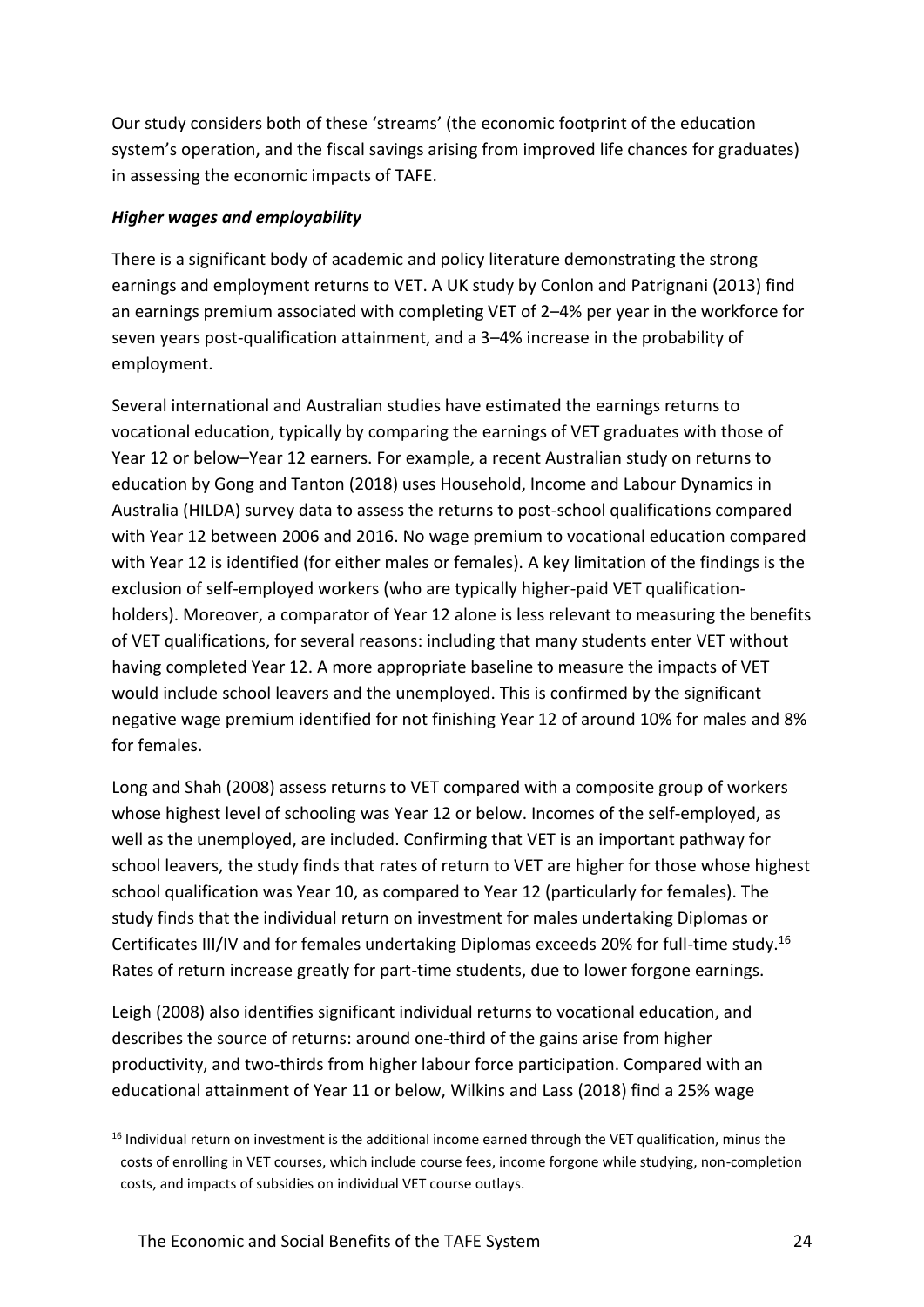premium to Certificate III/IV-holding males (but no significant premium for females), and a 39% and 14% premium to Diploma- and Advanced Diploma-holders among males and females, respectively.<sup>17</sup>

One international study on increased female labour force participation due to access to lowfee childcare in Quebec, Canada, is useful for the present study's assessment of increased employability (Fortin et al., 2018). The authors estimate that an additional 70,000 women entered the workforce due to enhanced childcare access, raising total employment by 1.7% and GDP by CA\$5 billion. This influx of new wage incomes and GDP returned an estimated CA\$2 billion in government revenues and social assistance savings, far exceeding net expenditure of CA\$2 billion on the enhanced access program—showing that this policy literally more than paid for itself.

#### *Additional productivity benefits*

Once the wage and employment returns associated with holding a particular qualification are calculated, the productivity gained by the qualification can be estimated. Some studies assume that returns to educational qualifications reflect the individual worker's marginal productivity (for example, KPMG 2018a, 2018b). Hayward et al. (2014) vary this assumption, allowing for productivity increases greater than wages, recognising that if the productivity of an individual were not greater than their cost, employers would lack an incentive to employ that individual.

A longitudinal UK study by Dearden et al. (2005) finds that only half of the benefit of training accrued to the individual in higher wages; the rest was captured by employers and/or consumers through enhanced profit share and/or lower output prices. This finding is consistent with Australian research, which has identified a long-term decline in labour's share of total national income, as well as a weaker relationship between wages and labour productivity.<sup>18</sup> In that context, the productivity benefits of vocational education cannot be proxied by a wage premium alone.

#### *Education and health*

There is substantial international and Australian evidence of strong links between education and health outcomes. This is partly explained by an observed correlation between education and health determinants—such as risk taking, smoking, and using (or not using) preventive services (Australian Institute of Health and Welfare, 2019; Feinstein et al., 2006). A UK study

<sup>&</sup>lt;sup>17</sup> The absence of a wage premium for full-time employed women holding Certificate III/IV qualifications compared to Year 11 and below reflects entrenched low-wages environments that are typical of the undervalued feminised industries into which these qualifications provide entry, such as healthcare and community and social services.

<sup>&</sup>lt;sup>18</sup> See, for example, Flanagan and Stilwell (2018) and the research referenced therein.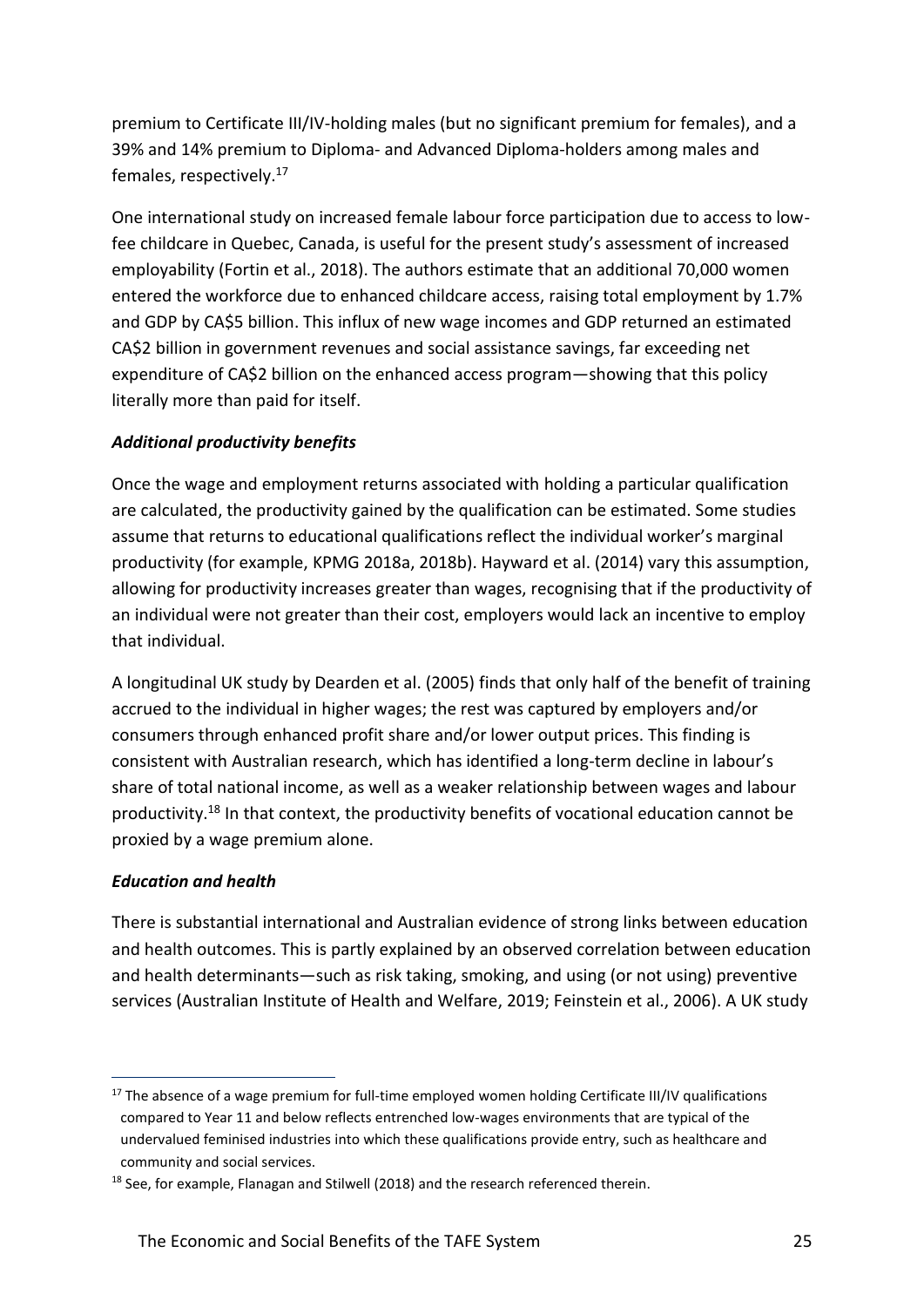finds that individuals with higher vocational degrees were less likely to visit the GP than individuals with no post-school qualifications (Windmeijer and Santos Silva, 1997).

In Australia, Stanwick et al. (2006) find that Australian males whose highest qualification attainment was a Diploma or an Advanced Diploma were 0.5% more likely to have better physical health and 1% more likely to have better mental health than those who had reached Year 11 or below. The Mitchell Institute finds that 42% of male and female school leavers of working age have a long-term health condition, compared to only 26% of the general working-age population (Lamb and Huo, 2017).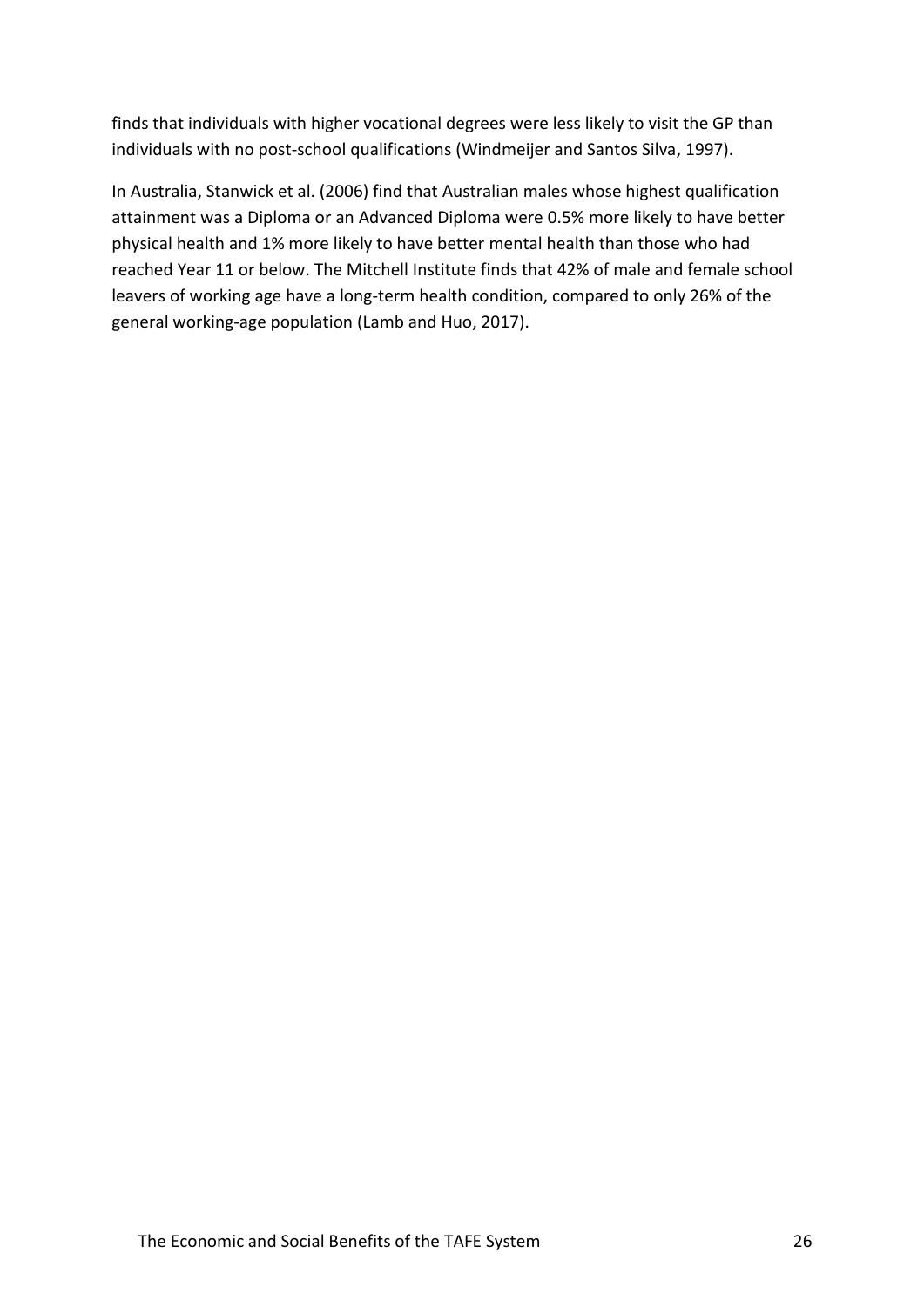## <span id="page-26-0"></span>**Costs of the TAFE System**

This section outlines the direct costs of delivering the TAFE system in its current (downsized) condition. Table 4 provides a summary of the various cost categories included in our analysis for 2018 (these are the most recent data currently available). We have considered all direct costs of TAFE delivery, including government funding for training and administration, employer and student assistance, loans and income support payments, student fees, and employer costs for training apprentices and trainees. We do not include certain indirect VET costs associated with education, such as tax expenditure (forgone revenues for government) and opportunity costs (forgone earnings for students).

| <b>Table 4</b>                                                      |                                                                                                                                                                                                                                                                                                               |                                        |  |  |
|---------------------------------------------------------------------|---------------------------------------------------------------------------------------------------------------------------------------------------------------------------------------------------------------------------------------------------------------------------------------------------------------|----------------------------------------|--|--|
| <b>Summary of TAFE Costs Items and Annual Costs</b>                 |                                                                                                                                                                                                                                                                                                               |                                        |  |  |
|                                                                     | <b>Item</b>                                                                                                                                                                                                                                                                                                   | <b>Estimated Annual</b><br>Cost (2018) |  |  |
| Government                                                          | Total funding (Commonwealth<br>and state/territory, including<br>capital costs)                                                                                                                                                                                                                               | \$3.17 billion                         |  |  |
|                                                                     | Employer assistance                                                                                                                                                                                                                                                                                           | \$84 million                           |  |  |
|                                                                     | Study assistance                                                                                                                                                                                                                                                                                              | \$17 million                           |  |  |
|                                                                     | Administration and governance                                                                                                                                                                                                                                                                                 | \$77 million                           |  |  |
|                                                                     | <b>VET Student Loans and Trade</b><br><b>Support Loans</b>                                                                                                                                                                                                                                                    | \$243 million                          |  |  |
|                                                                     | Income support payments                                                                                                                                                                                                                                                                                       | \$59 million                           |  |  |
| \$3.65 billion<br><b>Total Government</b>                           |                                                                                                                                                                                                                                                                                                               |                                        |  |  |
| <b>Students</b>                                                     | <b>Student fees</b>                                                                                                                                                                                                                                                                                           | \$1.13 billion                         |  |  |
| Employer                                                            | Apprenticeship and traineeship<br>training costs                                                                                                                                                                                                                                                              | \$934 million                          |  |  |
| <b>TOTAL</b>                                                        | \$5.71 billion                                                                                                                                                                                                                                                                                                |                                        |  |  |
|                                                                     | Source: Author's compilation from NCVER (2019c); student fees across<br>consolidated state/territory figures from TAFE Annual Reports 2018-19 for<br>NSW, ACT, South Australia and Queensland; WA from Office of Auditor General,<br>Appendix 3: Universities' and TAFEs' expenditure and sources of revenue. |                                        |  |  |
| Apprenticeship costs derived from ABS 6306.0 (see Footnotes 26-27). |                                                                                                                                                                                                                                                                                                               |                                        |  |  |

Where specific TAFE institute data were available, this was utilised in our analysis. Where disaggregated data by VET provider type were not available, our estimates of TAFE institute costs were based on the TAFE system's share of all VET students in 2018 (including private providers), or on the TAFE institutes' share of all students undertaking vocational education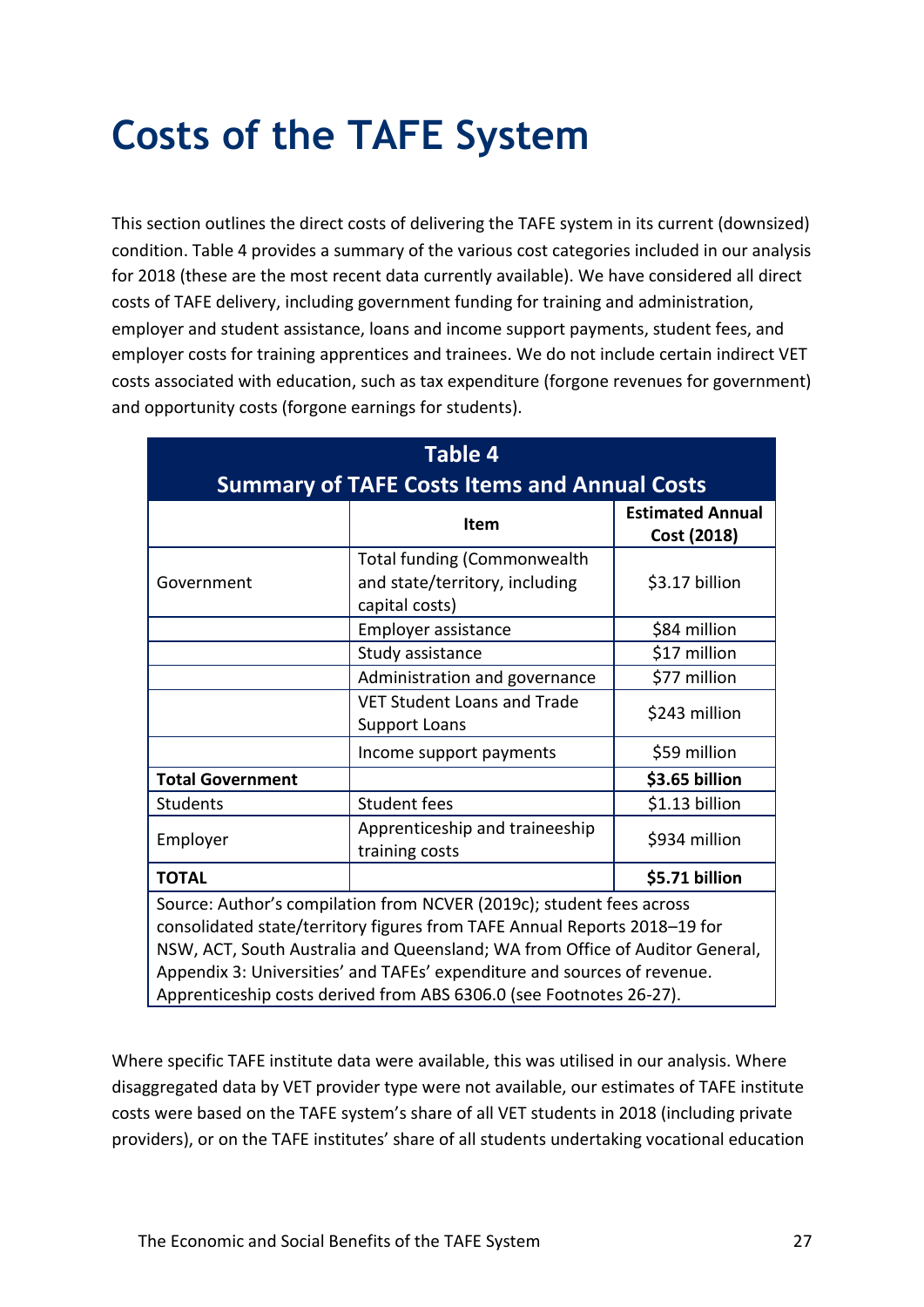with public providers. All student population data are sourced from NCVER. Each cost item has been calculated on an annual basis.

#### *TAFE Delivery and Administration*

NCVER (2019c) collates data on total government funding for Australian VET including funding allocations across Commonwealth and state/territories. Certain funding activities can be split by provider type, including private, public and other categories. 'Public' provider funding includes total government funding for VET activities to TAFE institutes, skills institutes, polytechnics and universities. Total VET provider-level figures include funding for VET delivery (all funding for the delivery of training outcomes, including operational/base and block funding, and subsidies targeted at supporting access), as well as capital funding (major capital projects and acquisitions to host VET training). Using NCVER total VET student data, we estimate the TAFE system's share of VET students studying within public providers (92%) and then scale the total public VET funding for 2018 by the TAFE student share. The total annual cost of TAFE VET delivery (including capital costs) is thus estimated at \$3.2 billion.

Other funding activities reported separately in NCVER's government funding inventory (and not included in the funding by provider data) relevant to the costs of TAFE delivery include employer assistance, student assistance, and system administration and governance funding. The proportion of these total VET costs attributed to TAFE institutes is calculated based on their 14% share of total VET students in 2018. Note that:

- Employers receive government assistance to engage in VET, including funding for workforce training, and incentives to take on apprentices and trainees. General assistance for employers to engage in VET information and administrative support includes tax exemptions, offsets and rebates. The total annual cost of employer subsidies for TAFE students is estimated at \$84 million.
- Students receive assistance for equipment, travel and other non-tuition costs associated with undertaking VET study. Student assistance funding includes loans, grants and subsidies to VET students. The proportion of this student assistance flowing to TAFE students is estimated at \$17 million.
- The costs of administering the national VET system, including supply and services, and of employee expenses within each jurisdiction's VET portfolio (including direct administration and governance costs of the providers, including TAFE institutes) are captured within the cost of system administration and governance of TAFE institutes. This is estimated to be \$77 million.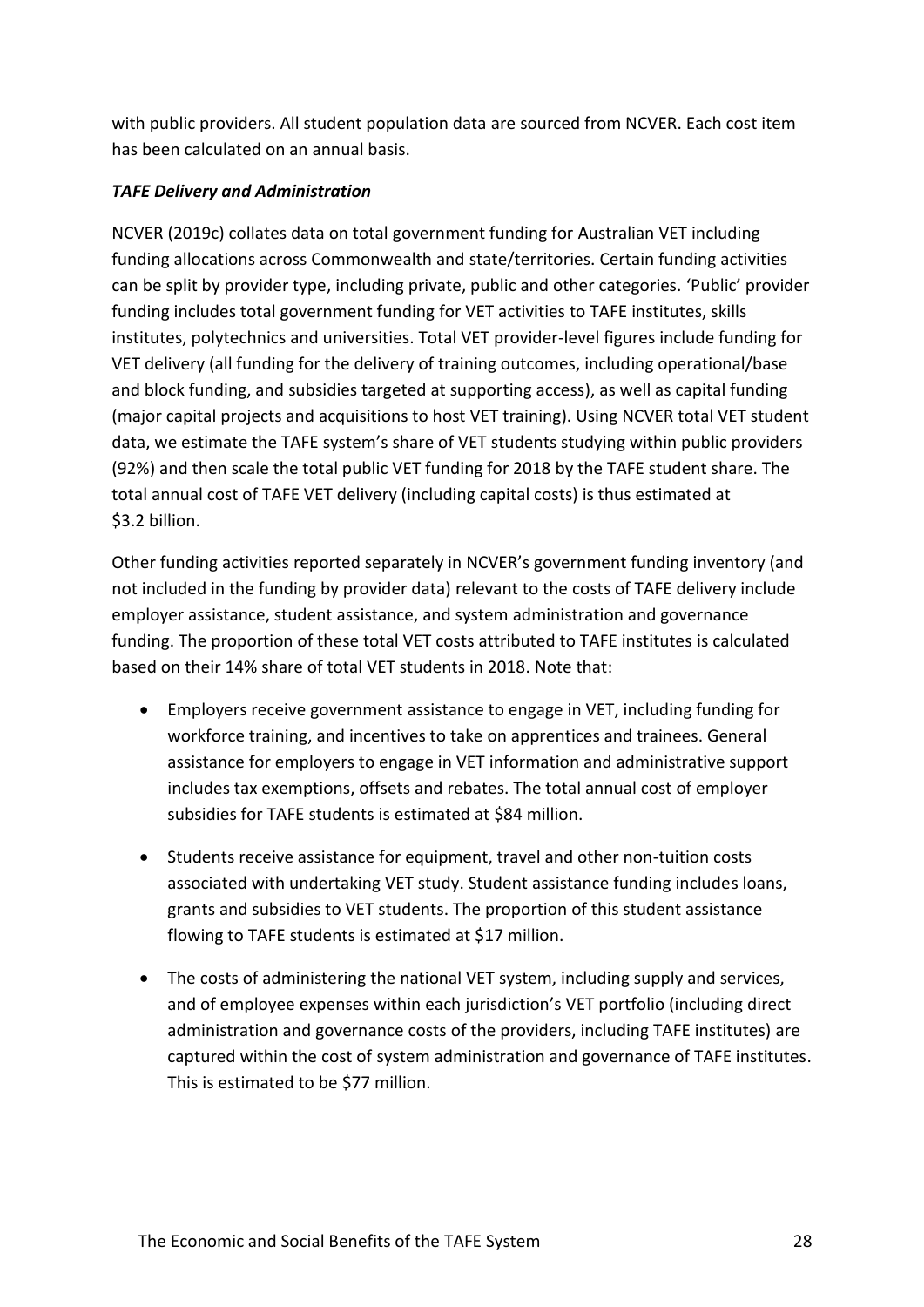#### *Student Loans*

Student loans represent additional costs within the TAFE system delivery. The Commonwealth Government provides funding for two income-contingent loan schemes: the VET Student Loans program (which includes grandfathered VET FEE-HELP loans) and the Trade Support Loans Scheme.<sup>19</sup> Government provisions for VET loans are presented separately in NCVER's government funding tables. NCVER reports the total VET Student Loan amount in the reporting year, rather than the ultimate net costs to government of administering the loans. Actual costs would account for repayment of most of the loans over a given period of time.<sup>20</sup>

Given the lack of government data on actual VET Student Loan costs by provider type (public and private providers), and the ambiguous status of government financing of VET loans (such as a 2019 decision to absorb \$500 million in 'dodgy debts' associated primarily with private providers), we elect to use NCVER's total loan amount figures as proxies for government student loan costs. The cost of all income-contingent VET Student Loans to TAFE students is calculated as a proportion of all VET Student Loans paid to students enrolled at public institutions. The TAFE institutes' proportion of public loan costs is based on their 2018 share of all public students (92%).<sup>21</sup> The total cost of income-contingent VET Student Loans to TAFE students is therefore \$175 million.

Eligible apprentices can apply for assistance with the costs of living and learning through the Trade Support Loans Scheme. Loans of up to \$21,078 for eligible apprentices are distributed over four years (Commonwealth Government, 2019). The total cost of Trade Support Loans to TAFE students is calculated based on the TAFE system's share of apprentices and trainee students in the VET system in 2018 (32%). The estimated annual cost of Trade Loans to TAFE students is therefore \$68 million.<sup>22</sup>

<sup>&</sup>lt;sup>19</sup> While the Commonwealth is the main funder of income-contingent loans, states and territories contribute 50% to the cost of loan debts not expected to be repaid by government-funded students. These payments are transferred from states and territories to the Commonwealth each year. In 2018, the value of these transfers was \$8.5 million (NCVER, 2019c).

<sup>&</sup>lt;sup>20</sup> NCVER's loans reporting includes the value of grandfathered VET FEE-HELP 'dodgy debts' (in addition to new loans made under the new VET Student Loans). As stated above, government has elected to absorb at least \$500 million of these debts in 2019, indicating that total loan amounts would still be acceptable indicators of government loan costs to students of private providers until the new loans system applies and the sector recuperates.

 $21$  TAFE institutes are the dominant provider of government-funded VET however there are a smaller number of other government providers including community education providers.

<sup>&</sup>lt;sup>22</sup> This estimate does not include the smaller Living Away From Home Allowance (LAFHA) program, which is a weekly payment to apprentices starting at \$77.17 each week in the first year of the apprenticeship. Payments reduce to \$25 each week in the third year.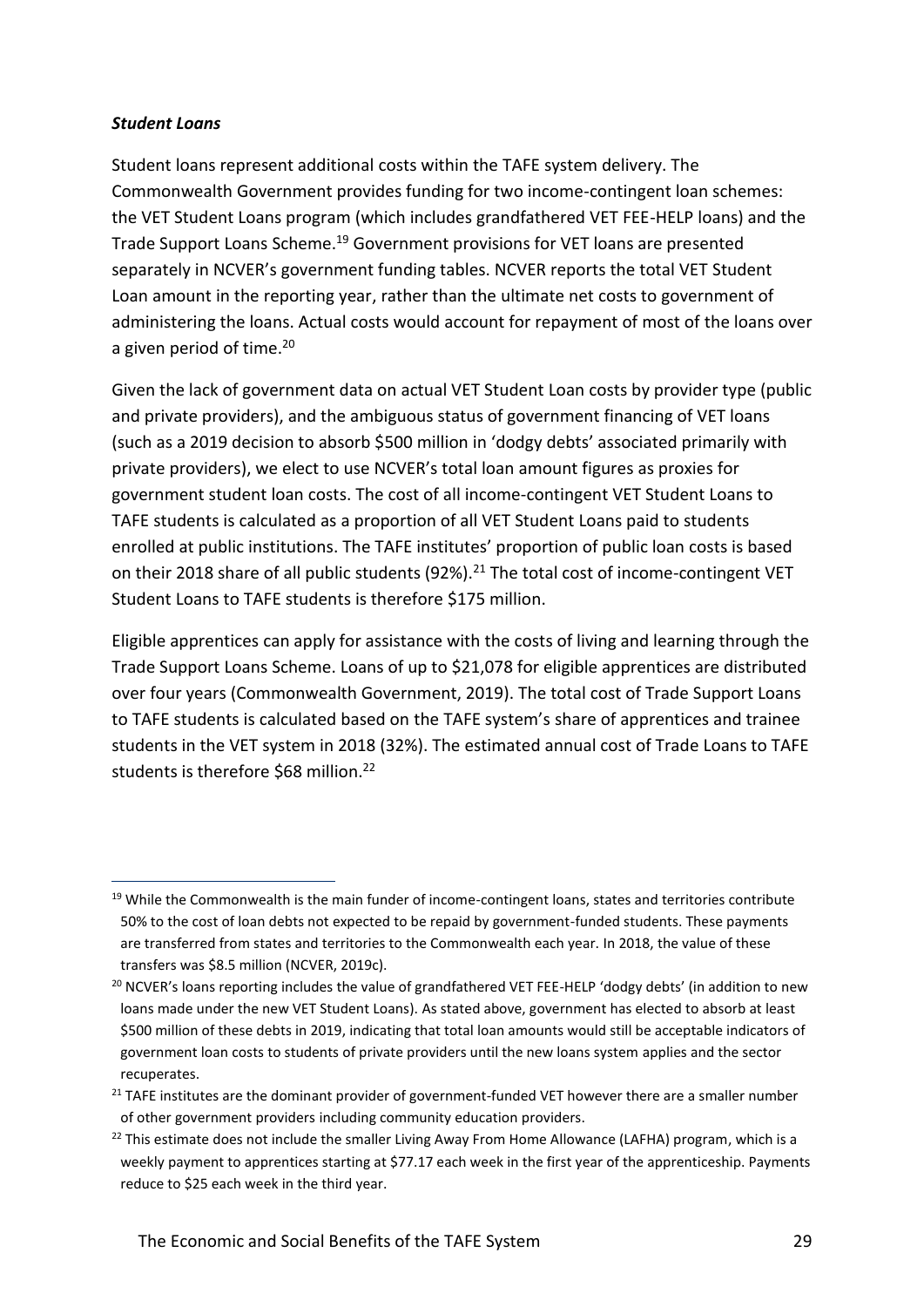The total cost of income-contingent loans to TAFE students and apprentices totals to \$243 million: \$175 million for VET Student Loans and \$68 million for Trade Support Loans.

#### *Student Income Support Payments*

Many TAFE students can receive additional income support while undertaking study. Study allowance and support payments considered in our calculation include:

- Youth Allowance (which is the primary income support payment for full-time students and apprentices aged 16–24)
- Austudy (which is a separate income support program for students who commence full-time studies or training when they are 25 years or older)
- ABSTUDY (which is a specifically designated income support payment to Indigenous students in secondary and post-school education).

According to the most recent available data on Youth Allowance payments to students and apprentices by sector from the Department of Social Services, the vast majority (78%) of all payments at June 2016 went to students in higher education. A further 14% of recipients were undertaking VET, while 5% were undertaking schooling and 2% apprenticeships (and 1% were unspecified).<sup>23</sup> The combined total income support share relevant to the VET sector is 16% (including VET and apprenticeships) (Department of Social Services, 2016)

Meanwhile, Department of Education and Training higher education data show that the proportion of domestic students enrolled full-time (a criteria for Youth Allowance student payment eligibility) in university education has remained steady from 2016–18 (Department of Education and Training, 2017). The number of VET students studying full-time declined by 10% between 2016 and 2018 (NCVER, 2018b). We assume that these changes to full-time rates have had a negligible impact on 2016 income support payment data. We also assume that Austudy and ABSTUDY payments are distributed across sectors in the same proportions as Youth Allowance.

Total government spending on Youth Allowance, Austudy and ABSTUDY was \$2.6 billion in 2018.<sup>24</sup> We first estimate that 16% of that total income support spending was received by VET students (including apprentices). We then calculate the TAFE system's share as a

<sup>&</sup>lt;sup>23</sup> The Department of Social Services produces two Youth Allowance payment trends reports: (1) all Youth Allowance income support payments paid to young people who are seeking paid work and undertaking activities (like study and training) to improve employment prospects; and (2) Youth Allowance payments to students and apprentices. We refer to data on payments to students and apprentices only. Most of the recipients of this payment are university students, since they are more likely to undertake study on a fulltime basis (which is a requirement for payment eligibility).

<sup>&</sup>lt;sup>24</sup> 2018 Actuals. From Budget 2018–19, Department of Social Services Budget Statements, Table 2.1.2: Program components of Outcome 1.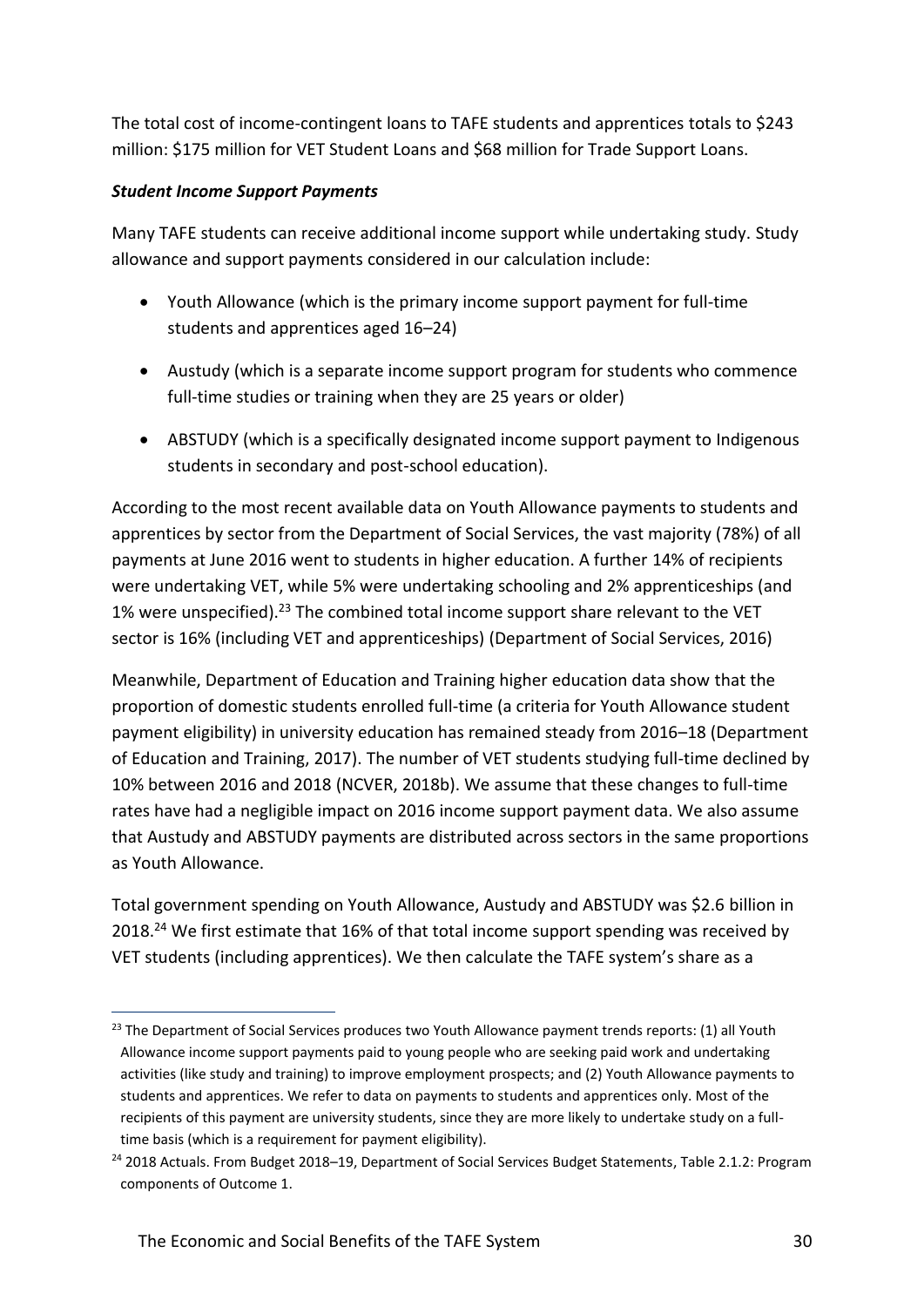proportion of all VET students in 2018 (14%). Annual government spending on income support to TAFE students is therefore estimated at \$59 million.

#### *Student Fees*

Most VET providers (including TAFE institutes) charge students fees for the administration of courses, for tuition, and for the provision of materials and amenities. These fees vary according to the type of course and its duration as well as the institution providing the course. Table 5 presents the annual costs of student fees by each state and territory. Consolidated annual reports for all TAFE institutes operating within the jurisdiction were not available for Victoria or Northern Territory. For these jurisdictions, NCVER student data for full-year training equivalent students were utilised to derive estimations of total student fees.

| <b>Table 5</b><br><b>TAFE Student Fees and Other User Charges by Jurisdiction</b> |                                                                  |                                                                       |              |
|-----------------------------------------------------------------------------------|------------------------------------------------------------------|-----------------------------------------------------------------------|--------------|
|                                                                                   | <b>Total Student Fees and Other</b><br>User Charges (\$ million) | <b>TAFE Student Full-Time</b><br><b>Training Equivalents</b><br>(FTE) | Cost per FTE |
| <b>QLD</b>                                                                        | \$238.9                                                          | 27,625                                                                | \$8649       |
| <b>NSW</b>                                                                        | \$373.2                                                          | 106,545                                                               | \$3503       |
| <b>SA</b>                                                                         | \$88.7                                                           | 13,400                                                                | \$6622       |
| <b>WA</b>                                                                         | \$123.9                                                          | 36,505                                                                | \$3394       |
| <b>ACT</b>                                                                        | \$11.8                                                           | 5650                                                                  | \$2083       |
| <b>TAS</b>                                                                        | \$13.5                                                           | 5695                                                                  | \$2364       |
| $NT*$                                                                             | \$7.1                                                            | 3380                                                                  | \$2089       |
| VIC*                                                                              | \$272.4                                                          | 77,870                                                                | \$3499       |
| <b>Total</b>                                                                      | \$1129.51                                                        | 276,670                                                               | Avg. \$4083  |

Source: Total fees include student fees and other user charges. Consolidated state/territory figures from TAFE Annual Reports 2018–19 for NSW, ACT, South Australia and Queensland. WA figure from Office of Auditor General, Appendix 3: Universities' and TAFEs' expenditure and sources of revenue. Reporting for 'Sales of Goods and Services' used for NSW due to no separate reporting of fees.

\*Figures for Victorian and NT jurisdictions estimated based on Full-Year Training Equivalent student data in comparable jurisdictions

(assuming Victoria FYTEs = 73% of NSW, and NT FYTEs = 60% of ACT).

Student FYTEs data from NCVER *Government Funded Students and Courses 2018*. FTYE TAFE figures include other government providers.

Total student fees (and other user costs) charged to TAFE students in 2018 were approximately \$1.1 billion. The average annual cost of student fees per full-time training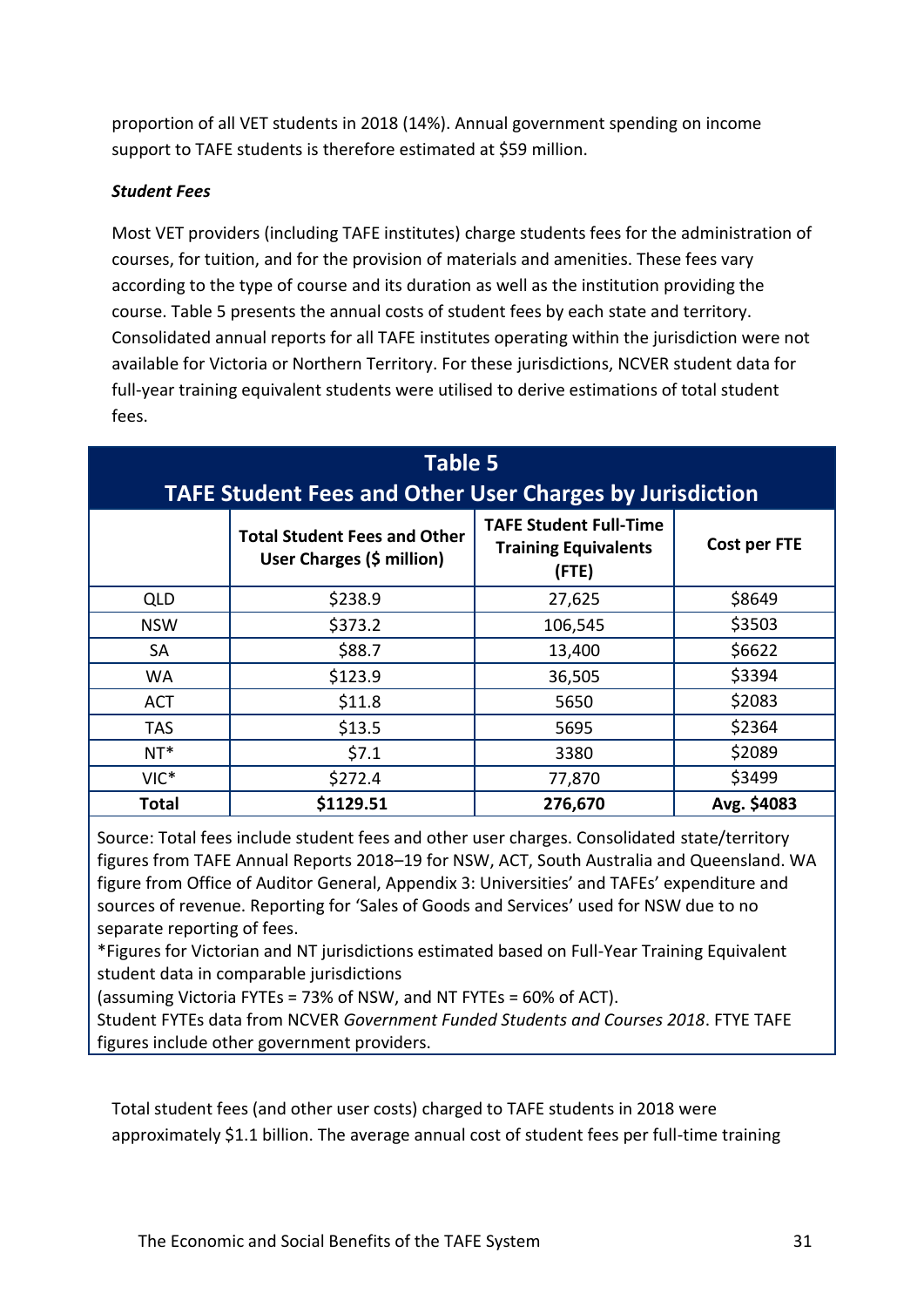equivalent was \$4082. TAFE students in Queensland pay the highest fees (\$8649 per FTE), while those in the ACT pay the lowest (\$2083 per FTE).

#### *Apprenticeship Training Costs to Employers*

Apprenticeships are a system of regulated training where the apprentice, a paid employee, combines on-the-job training and work experience with formal (usually off-the-job) training. TAFE institutes facilitate around half of all apprenticeship and traineeship programs, and most apprenticeships are in skilled trades (such as plumbing, hairdressing and carpentry). Traineeships, meanwhile, combine off-the-job training with an approved training provider with on-the-job training and practical work experience. Traineeships are more common in vocational occupations (such as business administration and tourism) and are typically shorter in duration than apprenticeships: typically lasting 1–2 years compared with the 3–4 years of an apprenticeship.

Training contracts require employers to create paid employment upon completion of the apprenticeship, which means that employers also determine the number of apprenticeships at any given time. Apprenticeships and traineeships are the strongest vocational pathways available to full-time employment or self-employment.

Employers benefit in the long run from taking on apprentices, via higher productivity, reduced recruitment and retention costs, and increased output. A UK study by CEBR (2014) estimated annual output gains accruing to businesses through hiring apprentices of £1.8 billion. In the short run, employers incur the costs of training apprentices by providing instruction, training and supervision for the on-the-job component of the course. Apprentices are paid at a lower hourly rate to offset the training costs incurred by employers, and upon completion they can either transfer into standard employment or commence self-employment as qualified tradespeople.

We calculate the employer costs of apprenticeships delivered under the TAFE system based on the time sacrificed by other employees to provide on-the-job training. There were approximately 100,300 apprentices and trainees studying in TAFE institutes in 2018 (most recent data). This represents half of all government-funded apprenticeship programs and 32% of 310,000 total VET apprenticeships and traineeships in 2018 (NCVER, 2019a). Over 90,000 TAFE apprenticeship and traineeship students (around 91%) studied on a part-time basis, while 9% studied on a full-time basis. We derive an estimate of the average number of hours taken by senior employees to train apprentices and trainees per week using ABS data on the average weekly working hours of part-time apprentices (19 hours per week) and fulltime apprentices (40 hours per week).<sup>25</sup>

<sup>&</sup>lt;sup>25</sup> ABS Catalogue 6306.0, Table 1, non-managerial employees. Average total weekly hours paid to part-time apprenticeships, traineeships and employees with a disability (male and female) is 19 hours, and 40 hours for full-time programs.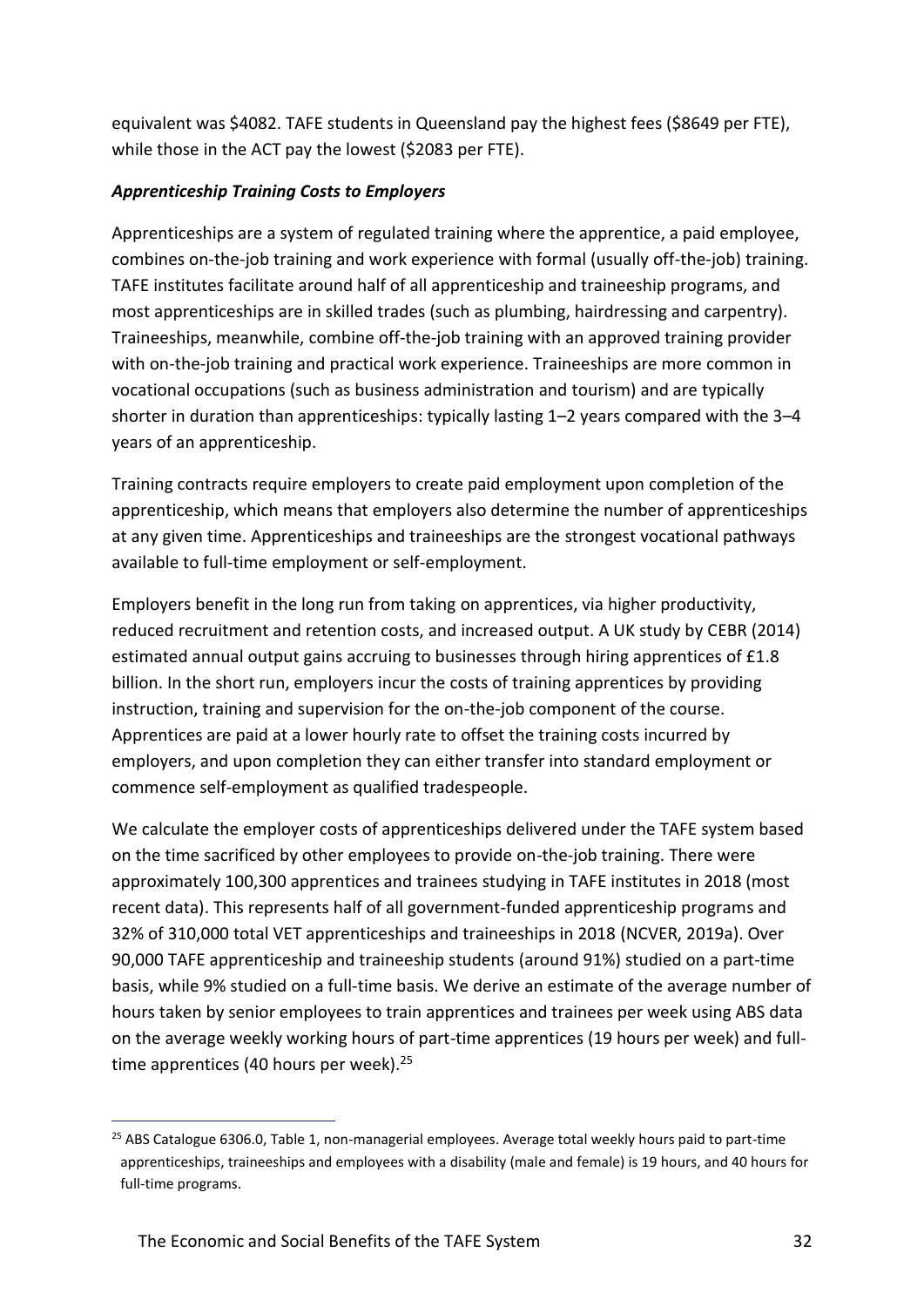We supplement ABS data with a review of part-time apprentice hours schedules within state skills regulations, which propose the breakdown of hours between structured off-the-job training (46% of weekly hours) and employment (54% of weekly hours).<sup>26</sup> These ratios are scaled to the ABS working hours data with the reasonable assumption that 40% of mandated employment time is spent in supervision and training, to reach an estimate of four hours lost each week to train apprentices undertaking their program on a part-time basis, and nine hours per week for full-time apprentices. Training hours estimates are combined with average hourly wage data from the ABS to find the wage value of sacrificed time.<sup>27</sup> The estimated annual employer cost of training TAFE apprentices and trainees is approximately \$8400 per part-time apprentice per year and \$18,800 per full-time apprentice per year, or \$934 million per year for all TAFE apprentices.<sup>28</sup>

#### *Total TAFE System Costs*

As summarised earlier in Table 4, we estimate that the total combined cost for delivering VET through TAFE institutes for 2018—including government funding for training and administration, employer and student assistance, loans and income support payments, student fees, and employer apprenticeship and traineeship training costs—was \$5.71 billion. This amounts to 0.3% of Australia's annual GDP: a very modest investment indeed.

<sup>&</sup>lt;sup>26</sup> Skills authorities within each state or territory regulate the minimum hours that must be undertaken in onthe-job and off-the-job training for apprenticeships and traineeships. We use the Victorian Registration and Qualifications Authority's (2017) training:employment ratio of at least 13 hours per week for part-time apprenticeships, comprising seven hours of employment (54%) and six hours of structured off-the-job training (46%), and we adjust for ABS figures. We assume that 40% of mandated employment time is spent in supervision and training.

<sup>&</sup>lt;sup>27</sup> From ABS Catalogue 6306.0, Table 1 Non-managerial employees. This database provides average hourly pay for adult, junior and apprentice employees. We assume that workplace supervisors and trainers are more likely to be adult, non-managerial workers. Average hourly earnings for an adult employee in 2018 were \$40.10. This average is for both full-time and part-time, and male and female, employees.

 $28$  The net cost to employers is much lower after employer assistance subsidies are factored in.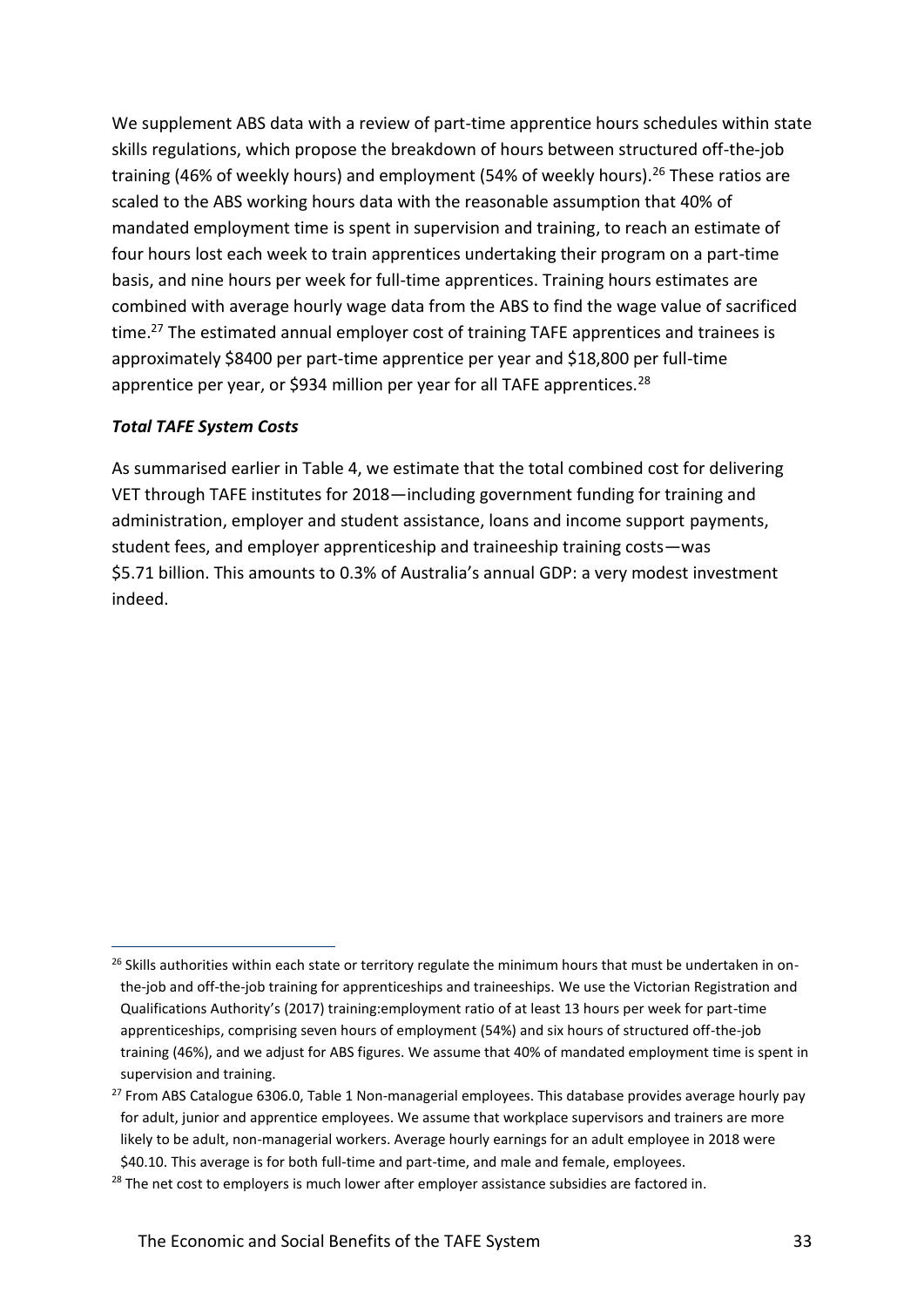## <span id="page-33-0"></span>**Benefits of the TAFE System**

We now consider the various economic, fiscal and social benefits generated as a result of Australia's present and past investments in quality public vocational education through the TAFE system.

### <span id="page-33-1"></span>**ECONOMIC BENEFITS OF TAFE PRODUCTION**

#### *Direct Economic Activity*

Australia's TAFE system constitutes a major economic industry in its own right: generating billions of dollars in economic activity and revenue, supporting tens of thousands of jobs and producing billions of dollars of value-added services each year. Hence consideration of the economic value of TAFE institutes should commence with a description of those direct economic contributions, as summarised in Table 6.

| Table 6<br><b>Direct Economic Footprint of TAFE Institutes</b><br>(2018)                                                                                                                                                                                                                        |                     |  |  |  |
|-------------------------------------------------------------------------------------------------------------------------------------------------------------------------------------------------------------------------------------------------------------------------------------------------|---------------------|--|--|--|
| <b>Total Revenues</b>                                                                                                                                                                                                                                                                           | \$3.7 billion       |  |  |  |
| <b>Enrolled Students</b>                                                                                                                                                                                                                                                                        | 833,000             |  |  |  |
| Direct FTE Employment                                                                                                                                                                                                                                                                           | 30,000 <sup>1</sup> |  |  |  |
| Direct Total Employment                                                                                                                                                                                                                                                                         | 45,628 <sup>2</sup> |  |  |  |
| Wages and Salaries Paid                                                                                                                                                                                                                                                                         | \$2.3 billion       |  |  |  |
| Supplies and Inputs Purchased                                                                                                                                                                                                                                                                   | \$1.6 billion $3$   |  |  |  |
| Source: Author's compilation and calculations from TEQSA (2018), NCVER<br>(2019a), and ABS Catalogue 5209.0.55.001.<br>FTE, estimated based on state TAFE reporting and KPMG (2018b).<br>1.<br>Total employees at 2019, reported by Knight et al. (2020), Table 1.<br>2.<br>$2016 - 17$ .<br>З. |                     |  |  |  |

Table 6 summarises several indicators of the direct economic contribution made to Australia by TAFE institutes.<sup>29</sup> Total revenues for the TAFE system in 2018 were approximately

<sup>&</sup>lt;sup>29</sup> Because of a lack of consistent and consolidated data on TAFE system finances, employment and other indicators, these data have been compiled from numerous sources and hence should be interpreted as estimates of the general magnitude of the economic impact of the TAFE system.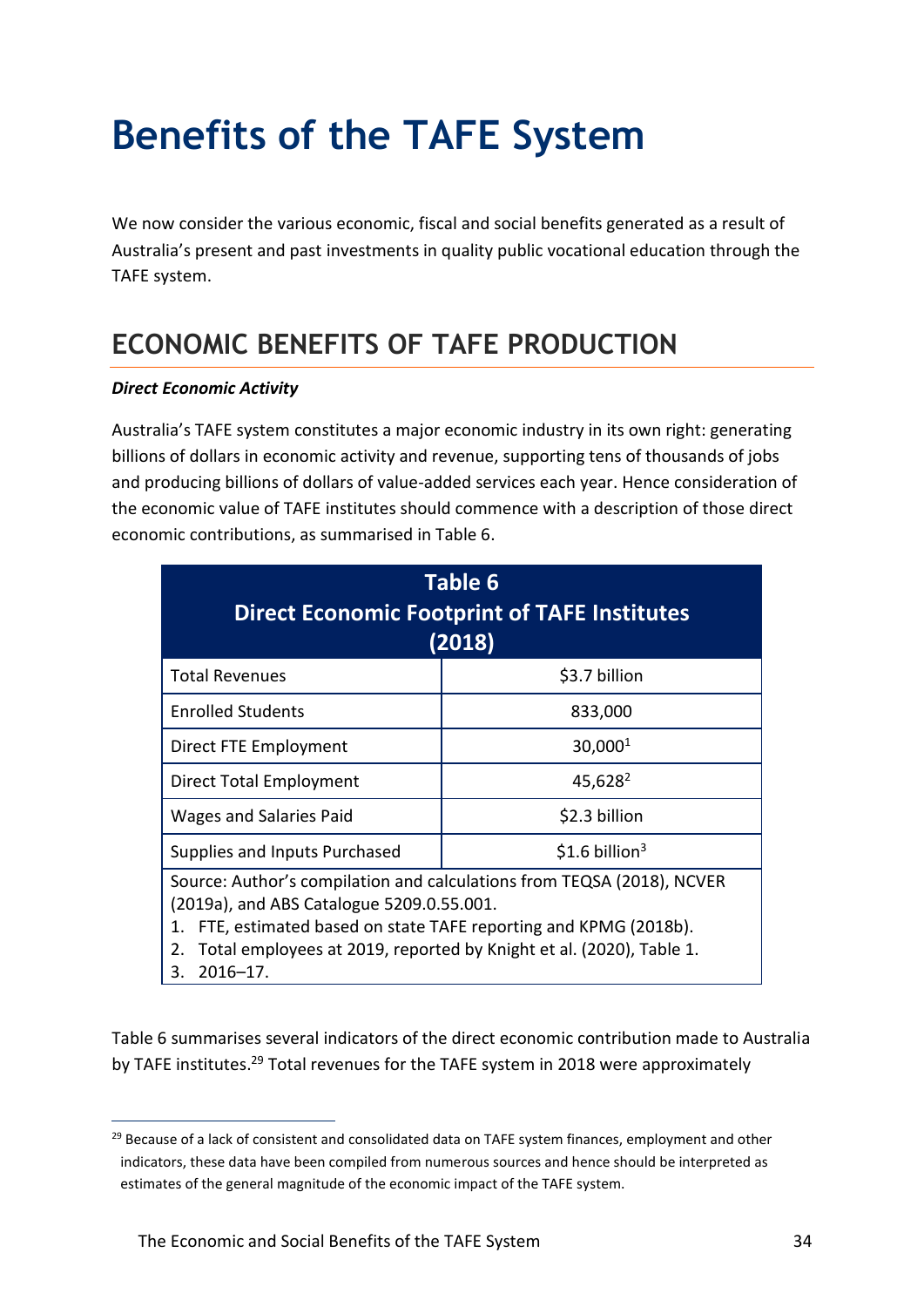\$3.7 billion, funded through a combination of direct government support, indirect aid to students, student tuition fees and other sources of income.<sup>30</sup>

The system enrolled some 833,000 students in 2018, representing around one-third of all students who participated in vocational training that year. However, that share is misleading, because the typical TAFE student participates in a more intensive and longerlasting course of study than students in most private vocational programs (which often consist solely of individual courses or micro-credentials). Despite their reduced funding base and staff resources, TAFE institutes provide over half of all vocational instruction hours (Zoellner, 2019).

We estimate that there are approximately 30,000 FTE employment positions supported by the TAFE system.<sup>31</sup> About two-thirds of these are for instructor positions, and one-third are for various administration and support functions (Productivity Commission, 2011). Barely one-third of TAFE positions are full-time permanent jobs; the rest are part-time and casual roles (Productivity Commission, 2011). Therefore, the number of individuals employed at some point in the year through the TAFE system is much larger than the 30,000 FTE roles. NCVER recently estimated that there are 45,628 total employees of TAFE institutes (Knight et al., 2020). Total employment in TAFE institutes has declined by about one-quarter (or some 10,000 FTE positions) in the last several years, as a direct result of the funding crisis affecting the whole system. Nevertheless, TAFE institutes remain important employers. This is especially true in many regional communities, where TAFE institutes are often both the only local source of tertiary education and one of the most important regional employers.

Together, TAFE institutes generate around \$2.3 billion in total wages, salaries and other employment benefits.<sup>32</sup> This represents an important injection of economic confidence and spending power into Australia's economy. This is especially so at a point in history when wage income has been growing at the slowest sustained rate in the entire post-war era, and consumer spending and confidence has now been hammered by the COVID-19 pandemic and the economic crisis resulting from it.

#### *Supply Chain Purchases*

The economic stimulus generated by the TAFE system's provision of VET extends well beyond the walls of the TAFE institutes themselves. TAFE institutes also spend many hundreds of millions of dollars per year on supplies and services purchased from a wide range of other businesses and sectors. These purchases extend and multiply the impact of the TAFE system's activity on the broader national and regional economies. These are

<sup>&</sup>lt;sup>30</sup> The revenues received by TAFE institutes constitute only a portion of the total costs of the TAFE system (catalogued in the previous section), since some of those costs are incurred by other actors (including students and employers), not by the TAFE institutes themselves.

<sup>&</sup>lt;sup>31</sup> This is an estimate of full-time equivalent employment, based on state TAFE reporting and KPMG (2018a). <sup>32</sup> This figure is calculated from TEQSA (2018).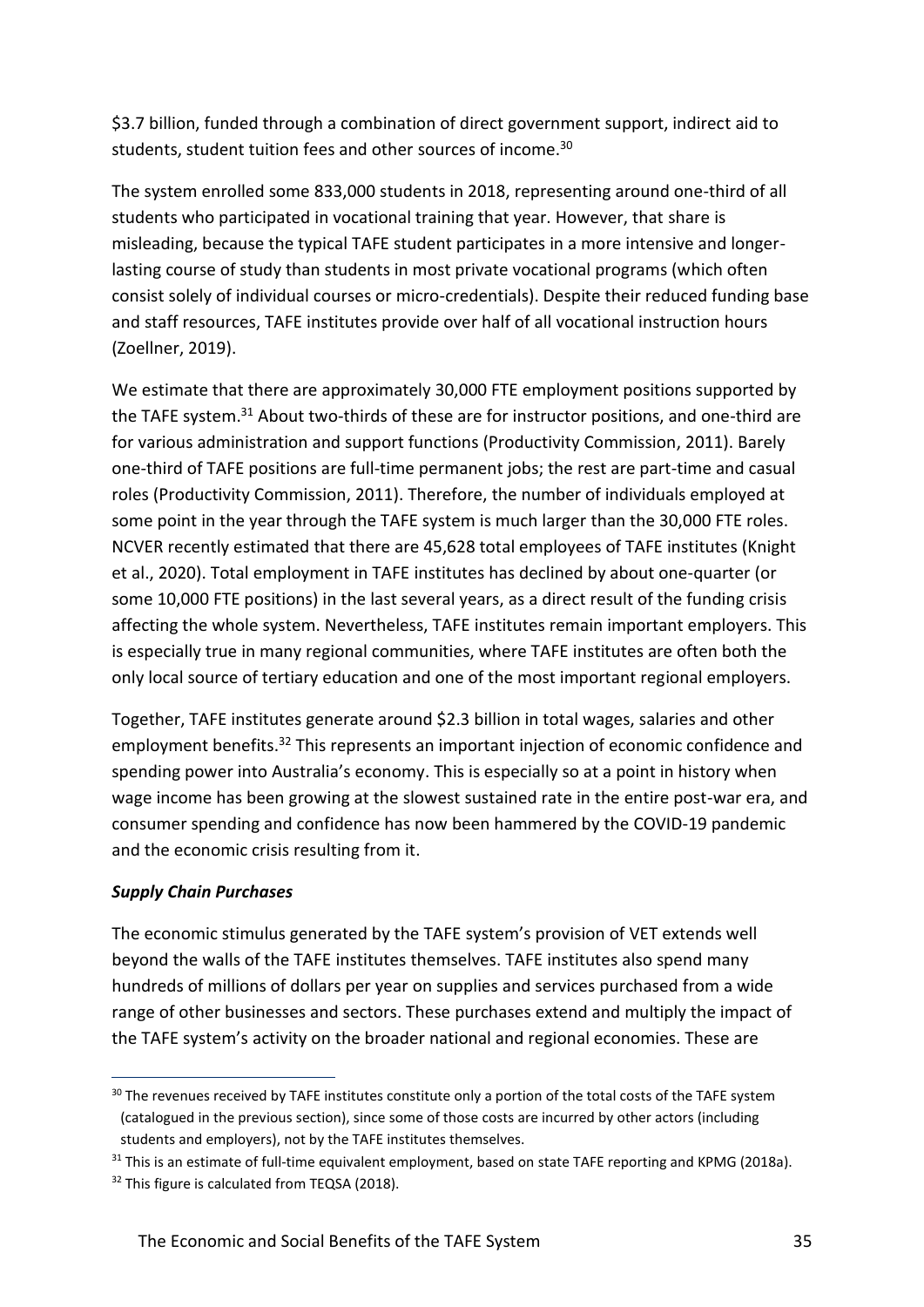termed 'upstream' economic benefits—extending up into the myriad of supply and service sectors which sell goods and services to TAFE institutes. They are especially important to smaller businesses in the regional areas served by TAFE institutes located outside of the major capital cities.

An estimate of the scale of these upstream supply chain linkages can be gleaned from Australian Bureau of Statistics (ABS) data regarding input-output linkages between various industries in Australia's economy. The ABS database does not have a separate category for TAFE institutes, which are consolidated in those statistics within a broader tertiary education category. But on the reasonable assumption that the quantity and mix of supply purchases is broadly similar for TAFE institutes to those of other tertiary education providers, the upstream purchases of TAFE institutes can be estimated as a proportion of total tertiary education purchases.

| <b>Table 7</b><br>TAFE Supply Chain (2016-17)                                                                             |                                     |                                       |  |
|---------------------------------------------------------------------------------------------------------------------------|-------------------------------------|---------------------------------------|--|
| <b>Supply Industry</b>                                                                                                    | <b>Purchases</b><br>$(\mathsf{5m})$ | <b>Supported</b><br><b>Employment</b> |  |
| Agriculture                                                                                                               | 7.8                                 | 40                                    |  |
| Mining                                                                                                                    | 8.4                                 | 6                                     |  |
| Manufacturing                                                                                                             | 110.1                               | 252                                   |  |
| <b>Utilities</b>                                                                                                          | 36.2                                | 30                                    |  |
| Construction                                                                                                              | 46.6                                | 131                                   |  |
| Trade                                                                                                                     | 130.3                               | 261                                   |  |
| <b>Hospitality Services</b>                                                                                               | 29.8                                | 300                                   |  |
| Transport                                                                                                                 | 115.5                               | 420                                   |  |
| <b>Information Services</b>                                                                                               | 162.6                               | 343                                   |  |
| <b>Property and Finance</b>                                                                                               | 342.6                               | 1066                                  |  |
| <b>Computer and Technical</b>                                                                                             | 172.9                               | 844                                   |  |
| <b>Administration Services</b>                                                                                            | 209.3                               | 2062                                  |  |
| <b>Public and Safety</b>                                                                                                  | 77.0                                | 575                                   |  |
| <b>Education Services</b>                                                                                                 | 47.7                                | 750                                   |  |
| <b>Other Services</b>                                                                                                     | 99.4                                | 832                                   |  |
| <b>Total Supply Purchases</b><br>1596.2<br>7912                                                                           |                                     |                                       |  |
| Source: Author's calculations from ABS Catalogues<br>5209.0.55.001 and 8155.0, and TEQSA (2016), as described in<br>text. |                                     |                                       |  |

Table 7 describes these supply chain purchases by the TAFE system. The ABS database indicates that tertiary education institutions buy inputs and supplies from 113 different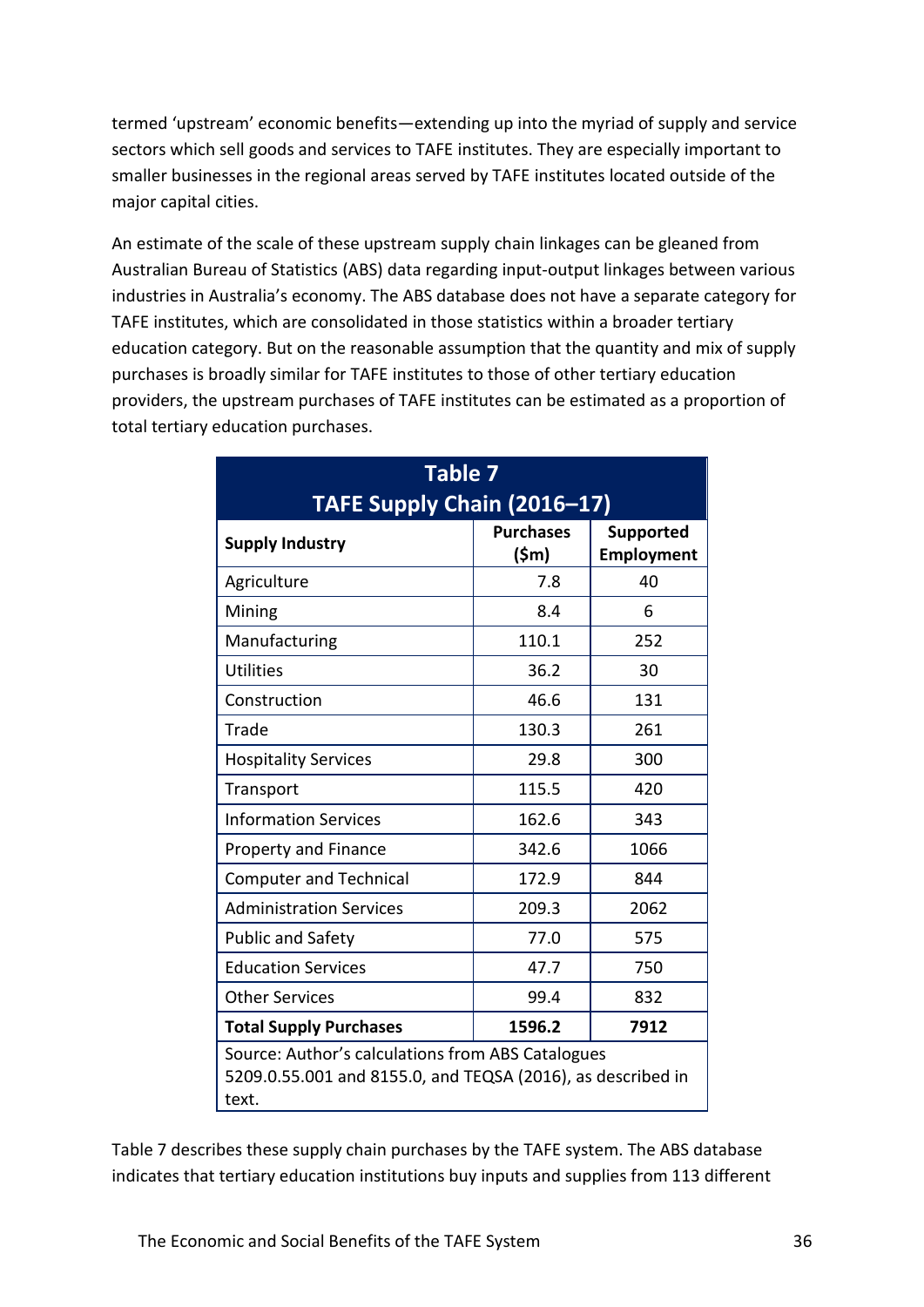industry groupings—a supply chain that reaches into every state and major sector of the national economy. Table 7 groups those purchases into 15 major sectors. Together, these sectors receive about \$1.6 billion worth of purchases per year from the TAFE system.

The biggest suppliers in dollar purchases to the TAFE system include property services, administration services, computer and technical services, trade, transportation, and manufacturing. But there is virtually no segment of Australia's economy which does not receive some significant incremental business as a result of the supply chain purchases from the TAFE system.

Moreover, since this business contributes incrementally to the scale and viability of those supplying firms, it also underpins significant quantities of employment in those other industries. On the basis of average employment content ratios prevailing in each of the major supplying industries, Table 7 also lists the number of jobs supported in those industries as a result of their sales to the TAFE system. Across the whole set of supply industries, about 8000 jobs (in addition to the direct positions within TAFE institutes themselves) are supported by the ongoing supply purchases of the TAFE system. Again, the industries receiving the largest boosts to employment thanks to upstream linkages to the TAFE system include administration, property services, and computer and technical support.

#### *Downstream Linkages and Consumer Spending*

A third category of economic benefit generated by the production activity and employment of the TAFE system must also be considered in evaluating the overall economic impact of TAFE institutes. There is a significant volume of incremental consumer expenditure generated by both direct employment within the TAFE system and the jobs supported upstream in the TAFE supply chain. These are called 'downstream' benefits, since they occur as a consequence of the payment of incremental wages and salaries to people employed as a result of the TAFE system's activity.

These spillover effects of public sector direct and indirect employment on downstream consumer spending are particularly important during periods of broader economic weakness—such as in Australia today, given the pronounced economic slowdown that has taken hold in recent months. These downstream stimulus effects are stronger for purchases (like labour-intensive services, such as vocational education) that generate greater flows of direct income for domestic residents, as compared to more capital- or import-intensive purchases. (For these latter, more of the expenditure's effect is dissipated away from the state and national economies.)

The wages and salaries generated by TAFE institutes total to about \$3 billion per year: including \$2.3 billion paid to people directly employed by TAFE (from Table 6 above), along with an additional amount corresponding to the incomes of workers employed in the TAFE system supply chain. On average in Australia, consumers spend two-thirds of their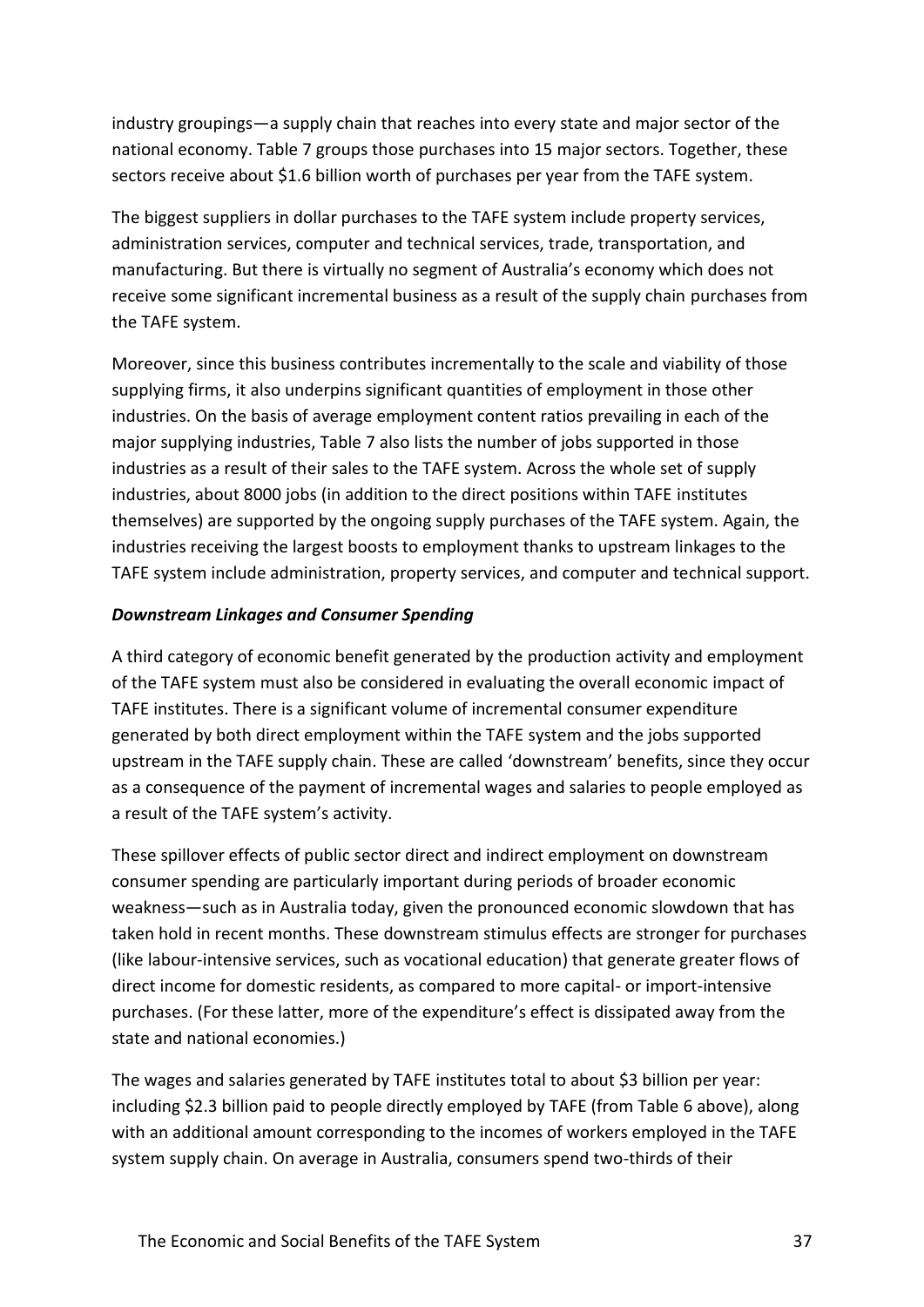incremental income on final consumption spending (after deducting taxes and personal savings).<sup>33</sup> Expenditure in Australia on average encompasses an import penetration ratio of just over 20%: that is, one dollar of every five is spent on imported goods and services.<sup>34</sup> This implies that around 50 cents of each dollar in incremental income is spent on Australian-made goods and services.<sup>35</sup>

Therefore, the \$3 billion in incremental employment income generated by TAFE institutes and the TAFE system supply chain translates into an additional \$1.5 billion in incremental consumer spending on Australian-made goods and services. On the basis of average employment ratios across the whole range of produced goods and services, this supports an additional 10,000 jobs.

#### *Combined Economic Impacts*

Table 8 summarises the combined employment impacts arising from the direct production activity of TAFE institutes, their upstream linkages (through supply industries) and their downstream linkages (through the range of consumer goods and service industries). In total, some 48,000 positions are supported, directly and indirectly, thanks to the presence and activity of Australia's TAFE system. At a moment in Australia's economic history when further growth and job-creation is threatened by unprecedented uncertainty and risk, both at home and abroad, this positive anchoring function of high-quality, public vocational education is especially crucial.

| <b>Table 8</b><br><b>Combined Upstream and Downstream Linkages</b>                                           |        |  |
|--------------------------------------------------------------------------------------------------------------|--------|--|
| A. Direct Employment                                                                                         | 30,000 |  |
| <b>Employment in First-Tier Suppliers</b><br>В.                                                              | 8000   |  |
| C. Employment in First-Round Consumer<br>Spending                                                            | 10,000 |  |
| D. Total Employment $(A + B + C)$<br>48,000                                                                  |        |  |
| Source: Author's calculations as described in text from ABS<br>Catalogues 5209.0.55.001, 8155.0, and 5206.0. |        |  |

<sup>&</sup>lt;sup>33</sup> Author's calculations from ABS Catalogue 5206.0, Table 20.

<sup>&</sup>lt;sup>34</sup> Author's calculations from ABS Catalogue 5206.0, Table 3.

<sup>35</sup> More precisely, 79% (domestic expenditure share) of 67% (average expenditure propensity) equals 53% (average propensity to spend on domestic production).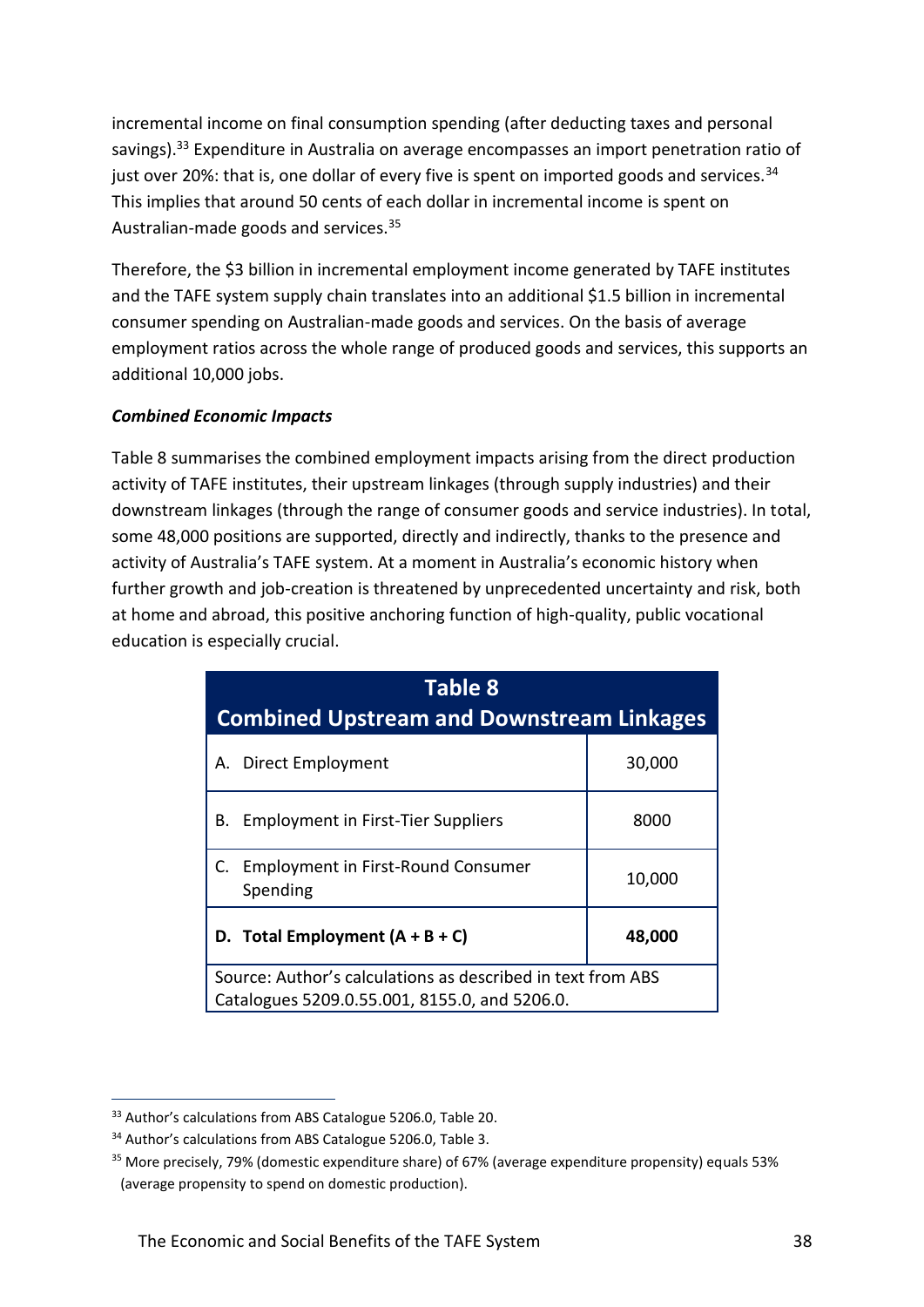## <span id="page-38-0"></span>**LABOUR MARKET BENEFITS**

Another important impact of TAFE is felt through the earnings and productivity of TAFEtrained workers once they graduate and find employment. We include here several channels through which TAFE training enhances the labour market prospects and economic contribution of workers, including: greater labour force participation and employability; higher earnings for TAFE graduates; benefits for employers through increased productivity; and increased revenues for governments (through higher tax revenues resulting from higher incomes).

These labour market benefits are not limited to TAFE graduates, but also flow to other stakeholders. Increasing the supply of skilled labour to the economy allows employers to more easily fill labour shortages and to harness a larger and more productive workforce. With increased access to skilled workers, industry can expand production and employ more people, increasing total output across the economy.

#### *Higher Earnings for TAFE-Qualified Workers*

TAFE graduates are not only more likely to be employed but they are also more productive in their jobs. TAFE graduates go on to work in many economically and socially valuable sectors such as construction and industrial trades, resources, community and social services, and various private services. The TAFE system has delivered value-adding skills and qualifications to the majority of all employed people with VET qualifications.

We estimate the earnings benefits of VET qualifications (including Certificates I/II/III/IV, Diplomas and Advanced Diplomas), compared to the earnings of employed workers without post-school qualifications, in the following manner. Average weekly earnings were obtained for all employed people with a VET qualification (Diploma, Advanced Diploma, or Certificate I/II, III/IV<sup>36</sup>), and then compared to those for workers without post-school qualifications.<sup>37</sup> On an annual basis, this indicates an annual earnings premium of almost \$19,000 derived by workers with a VET qualification as their highest post-school qualification (compared to those with no post-school education). This represents a wage premium to VET graduates of 39%, which is within the broad range of wage premia identified in other studies.<sup>38</sup> Across the entire workforce of VET-qualified workers in Australia (some 3.5 million workers in 2019,

<sup>&</sup>lt;sup>36</sup> No separate data for Certificate I/II were available. We used 'other' post-school qualifications as a proxy for Certificate I/II.

<sup>&</sup>lt;sup>37</sup> Data from ABS Catalogue 6333.0, Table 5.1.

<sup>38</sup> Wilkins and Lass (2018) find a 39% and 14% premium to Diploma- and Advanced Diploma-holders compared to Year 11 attainment among males and females, respectively, and a 25% wage premium to Certificate III/IVholding males. (They find no significant premium for females.)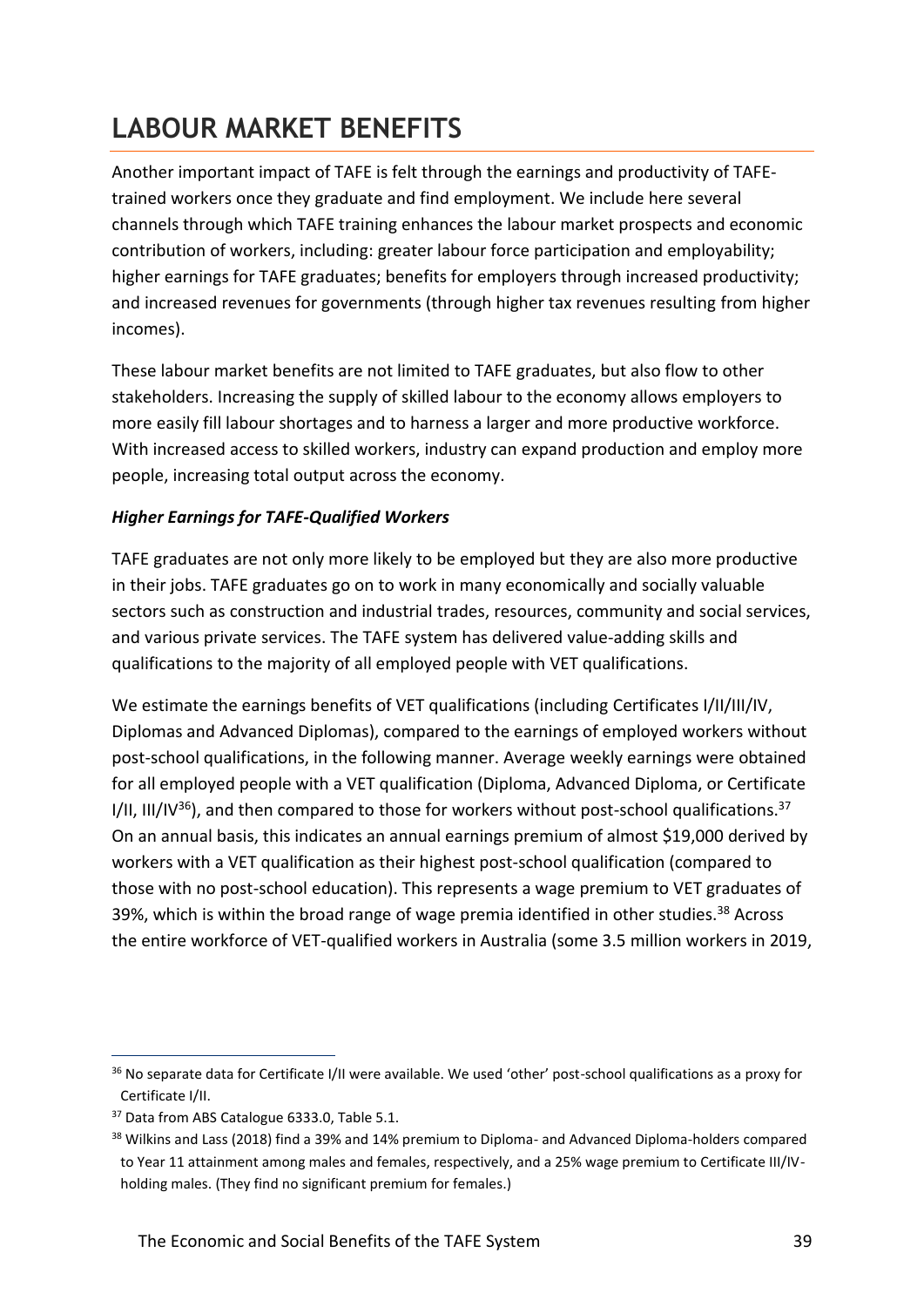based on data from the same ABS source), this translates into combined additional earnings returned to VET qualifications of some \$68 billion.<sup>39</sup>

Not everyone in the Australian workforce who holds a VET qualification received that qualification through the TAFE system, however. So we estimate the proportion of the current stock of workers holding a VET qualification who are likely to have received that qualification from a TAFE institute (or another government-provided institution).<sup>40</sup> TAFE institutes were the predominant VET provider from 1970s until the early 1990s, when deregulation policies gradually increased the number of private non-TAFE graduates entering the workforce.

Since labour force data regarding the proportion of Australian workers holding a VET credential do not identify the source of that credential (that is, whether it came from a TAFE institute or some other form of institution), we estimate the proportion of the current workforce holding VET qualifications which came from the TAFE system by converting data on the annual flow of TAFE graduates (as a proportion of all VET graduates) into an estimated share of the cumulative stock of VET graduates. This method takes account of the changing flow of total VET activity over time, the changing importance of TAFE versus non-TAFE providers, and variability in both longevity and labour force participation for various age cohorts (see the Appendix for more detail).

Following this approach, we estimate the proportion of TAFE-qualified workers (as a share of the stock of all workers with VET qualifications) as 72.5%. We use that parameter to scale the number of currently employed Australian workers with VET qualifications and thus to estimate the proportion who received their qualifications from a TAFE institute or another government-funded institution. If 72.5% of higher earnings resulting from VET qualifications come from the TAFE system, we estimate the additional earnings of all TAFE-qualified workers (relative to earnings of workers without post-school training) at \$49.3 billion in 2019.

#### *Increased Participation and Employability*

A TAFE education significantly improves the employment outcomes of its graduates after they enter the labour market. NCVER survey data (2019b) confirm this employability

 $39$  Some other research has attempted to control for other worker characteristics (such as age, gender, occupation and other variations across workers) by estimating a 'pure' return to education. Meanwhile, some research even accounts for 'self-selection' by workers (whereby workers who are inherently more productive are assumed to pursue higher education, including VET, and hence their higher earnings are attributed to their personal capacities rather than to their education). In our judgment, however, a simpler aggregate estimate of the earnings premium achieved by VET graduates is a more meaningful and legitimate expression of the increased earnings potential of VET graduates, regardless of the precise decomposition of that earnings premium between a worker's training and their personal capacities.

<sup>&</sup>lt;sup>40</sup> NCVER's historical data do not distinguish TAFE from other direct government providers.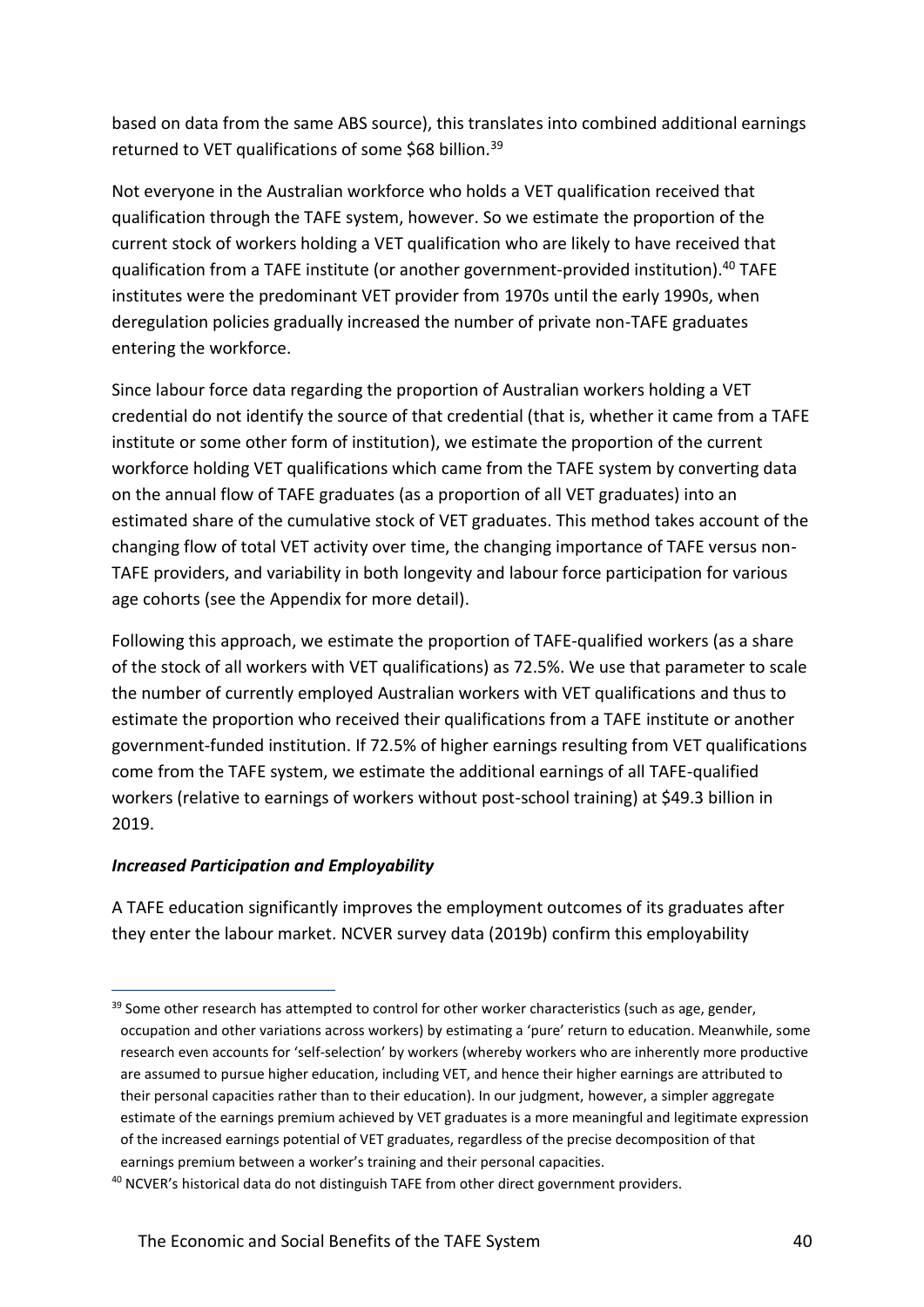advantage for TAFE students. Among those TAFE students who were awarded a qualification in 2018, or who completed at least one subject at a TAFE institute that year:

- 41% were not employed before training but were employed after training.
- 61% reported an improvement in their employment status, including being employed at a higher skill level, obtaining employment after being unemployed, receiving other job-related benefits (like the ability to set up or expand their business), receiving a promotion, increasing their earnings, or having new useful skills relevant to the job.<sup>41</sup>
- 85% were in employment or were engaged in further study.

In sum, after training, TAFE students are more likely to be employed and less likely to be unemployed. These are crucial employment benefits from VET.

We estimate the increased participation and employability effects of the TAFE system in the following manner. ABS data report the labour force status of Australian workers according to their highest achieved educational qualification.<sup>42</sup> We calculate average participation and employment rates for two composite categories: those with VET qualifications (including Diplomas, Advanced Diplomas, and Certificate III/IV qualifications<sup>43</sup>), and those with no post-school education (whose highest achieved education is Year 12 or below).

As summarised in Table 9, workers with VET qualifications have a substantial advantage in both labour force participation and employability, compared to those without any postschool qualifications.

In 2019, workers with a VET qualification demonstrated a labour force participation rate 14% higher than those with no post-school qualifications. In addition, VET-qualified workers were more likely not only to participate in the labour market, but also to be employed once they started looking. The unemployment rate for VET-qualified workers is significantly lower than for those with no post-school training (4.2% in 2019, versus 6.5%), and hence the employment rate (as a share of the total population) was 15 percentage points higher. This reflects both increased participation and greater success in finding work for those in the labour force. The increased employability of the VET-educated population, relative to those without post-school education, translates into an increment of 670,000 more employed Australians.

<sup>&</sup>lt;sup>41</sup> Improved employment status may be defined in any, or several, of the ways listed here. An individual can indicate a positive response to more than one measure contributing to their improved employment status.

<sup>42</sup> See ABS Catalogue 6291.0.055.003, Table 24a. These data only cover workers aged 20–64 years old.

<sup>43</sup> As noted earlier, the data do not separately report workers with Certificate I/II qualifications. In addition, previous research has indicated little difference in labour market outcomes for those workers compared to those with no post-school qualifications.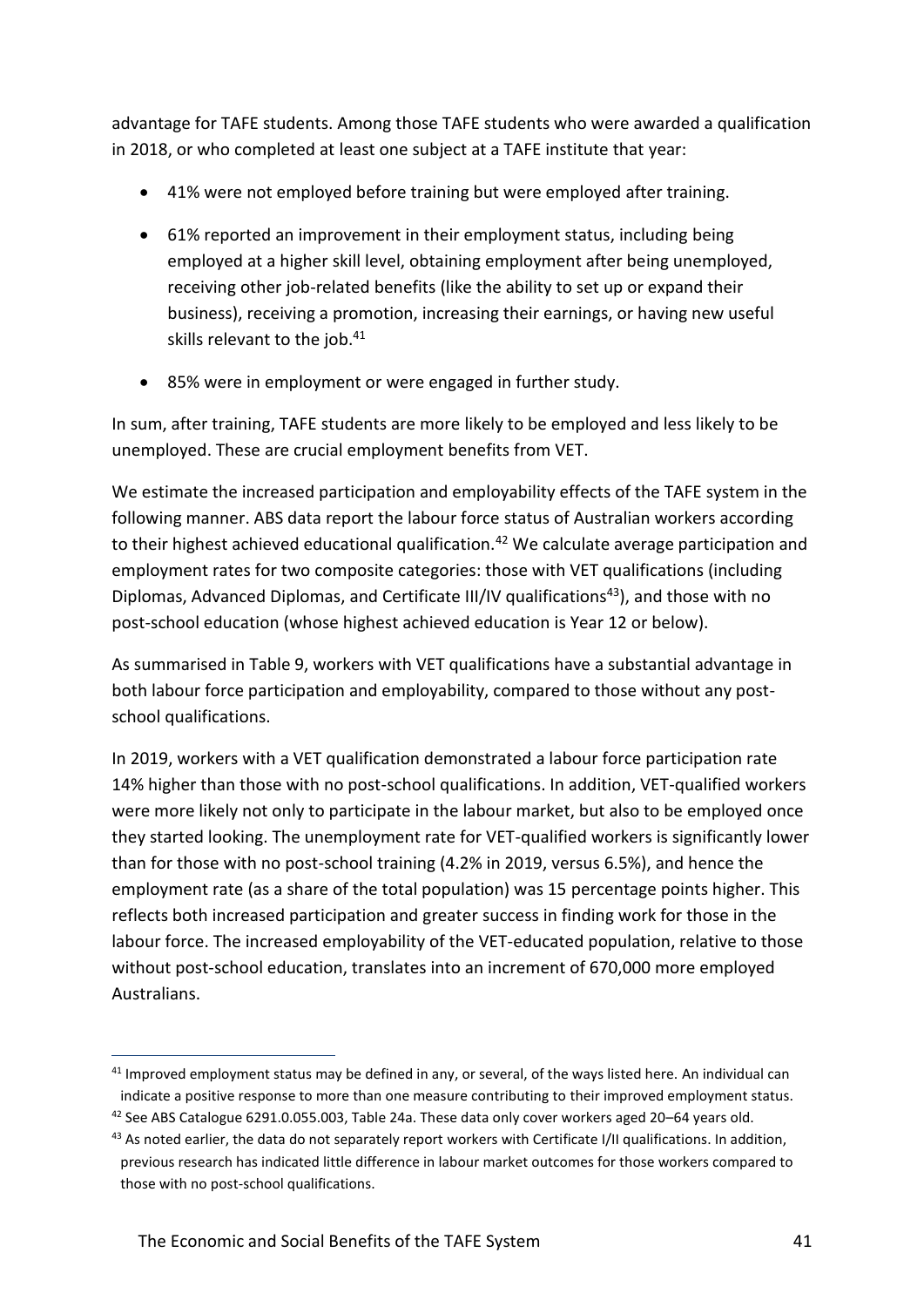| <b>Table 9</b><br><b>Actual and Counterfactual Employment by Qualification</b><br>(2019)                |                            |                                                                         |                                                            |                                                                               |                            |
|---------------------------------------------------------------------------------------------------------|----------------------------|-------------------------------------------------------------------------|------------------------------------------------------------|-------------------------------------------------------------------------------|----------------------------|
|                                                                                                         | <b>Population</b><br>(000) | <b>Labour Force</b><br>(000)<br>and<br>Participation<br><b>Rate (%)</b> | Employment<br>$(000)$ and<br>Employment<br><b>Rate (%)</b> | Employment<br>at No-Post-<br><b>School</b><br><b>Employment</b><br>Rate (000) | <b>Difference</b><br>(000) |
| VET-<br>Qualified                                                                                       | 4493.8                     | 3831.5<br>(85.3%)                                                       | 3671.6<br>(81.7%)                                          | 3000.7                                                                        | 670.9                      |
| No Post-<br>School                                                                                      | 5104.3                     | 3645.6<br>(71.4%)                                                       | 3408.4<br>(66.8%)                                          |                                                                               |                            |
| <b>TAFE</b><br>Contribution                                                                             |                            |                                                                         |                                                            |                                                                               | 486.4                      |
| Source: Author's calculations from ABS Catalogue 6291.0.55.003, Table 24b. Includes ages<br>20–64 only. |                            |                                                                         |                                                            |                                                                               |                            |

Not all that improvement in employability can be ascribed to the qualifications received by those who participated in VET. In some cases, there are underlying factors (at the individual, occupational or regional level) which explain both lower education and lower labour force participation and employability by varying groups of Australians. Nevertheless, the aggregate employment advantage that is clearly associated with obtaining VET qualifications (most of which were attained from TAFE institutes) certainly defines an upper bound of the potential labour market expansion generated by Australia's historic investment in vocational training.

Additionally, not all workers holding VET qualifications received those qualifications from a TAFE institute. As explained above, on the basis of historical data on VET enrolments by type of provider since 1981, we estimate that 72.5% of those Australian workers with VET qualifications received their training in the TAFE system. We thus estimate that the TAFE system has increased employment by around 486,000. Most of that gain reflects stronger labour force participation by TAFE graduates; a smaller portion (about one-eighth) reflects lower unemployment for TAFE graduates in the labour force.<sup>44</sup>

#### *Productivity Benefits for Businesses*

If we calculate GDP according to the income approach, we find that national income is equal to the sum of labour and non-labour incomes. Only some of a given increase in GDP

<sup>44</sup> As discussed below, we estimate that unemployment among TAFE graduates is lower in 2019 by about 65,000 positions compared to the counterfactual of them having the same unemployment rate as workers with Year 12 or lower.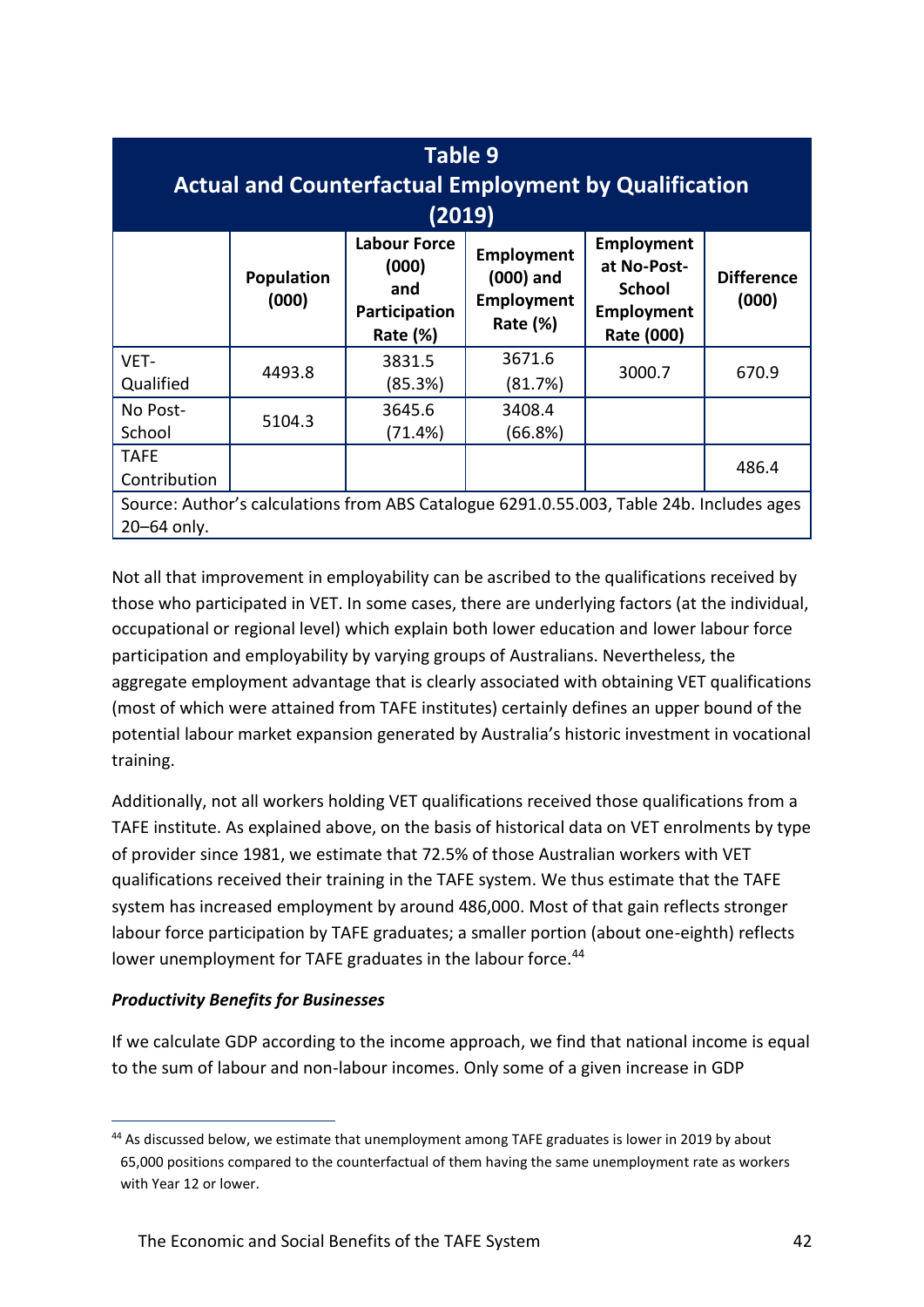(through creation and consumption of extra goods and services) is reflected in a higher wages bill paid to additional workers (labour's share). The remaining share is paid out to other factors, including increased business profits, mixed income, and value-added taxes to government. Therefore, some of the economic benefits arising from the superior productivity of TAFE graduates is not captured in their higher earnings; some is captured in higher profits at the companies they work for.

In fact, for decades in Australia, productivity growth has usually outstripped real wage growth (principally due to a secular decline in employee bargaining power). This means that workers produce far more real output with each hour of labour than they receive in their wages. The result is that labour's slice of the economic pie (including wages, bonuses and superannuation entitlements) has declined from its peak in the mid-1970s. Since 2017, the labour share of GDP has hovered around 47% (Stanford, 2018), the lowest since the ABS began collecting quarterly GDP data. Recent data confirm that the labour share of GDP remains at this historically low level.<sup>45</sup>

We estimate the non-wage benefits of increased productivity from the additional skills of workers with TAFE qualifications in the following manner. To estimate the value of productivity benefits generated by TAFE-qualified workers but captured by businesses, we treat total returns to TAFE qualifications as the labour share of the total productivity benefits of those qualifications. We assume that business captures a proportional share of those productivity benefits in line with the relative scale of the business profits share (flowing to both incorporated and unincorporated firms) in overall GDP.

In 2019, business operating surpluses and mixed income equalled some \$675 billion (over three-quarters of which was received by corporations<sup>46</sup>), equivalent to 72.2% of total labour compensation. We thus estimate the total benefits flowing to employers as a result of the superior productivity benefits of TAFE-qualified workers at \$35.6 billion (72.2% of the earnings premiums received by TAFE-qualified employees).

The combined additional income generated by the productivity benefits arising from TAFE qualifications (including higher earnings for TAFE graduates, and higher business profits for their employers) thus amounted to \$84.9 billion in 2019.

<sup>45</sup> Labour's share of GDP averaged 46.85% in the calendar year 2019. Calculated from ABS Catalogue 5206.0. Table 7 (seasonally adjusted).

<sup>46</sup> Some mixed income can be attributed to the labour effort of owner-managers of unincorporated enterprises, in addition to the return to their invested capital. Since neither portion of that income is captured in labour compensation (which covered employees only), it is reasonable to consider both components of mixed income in this estimation.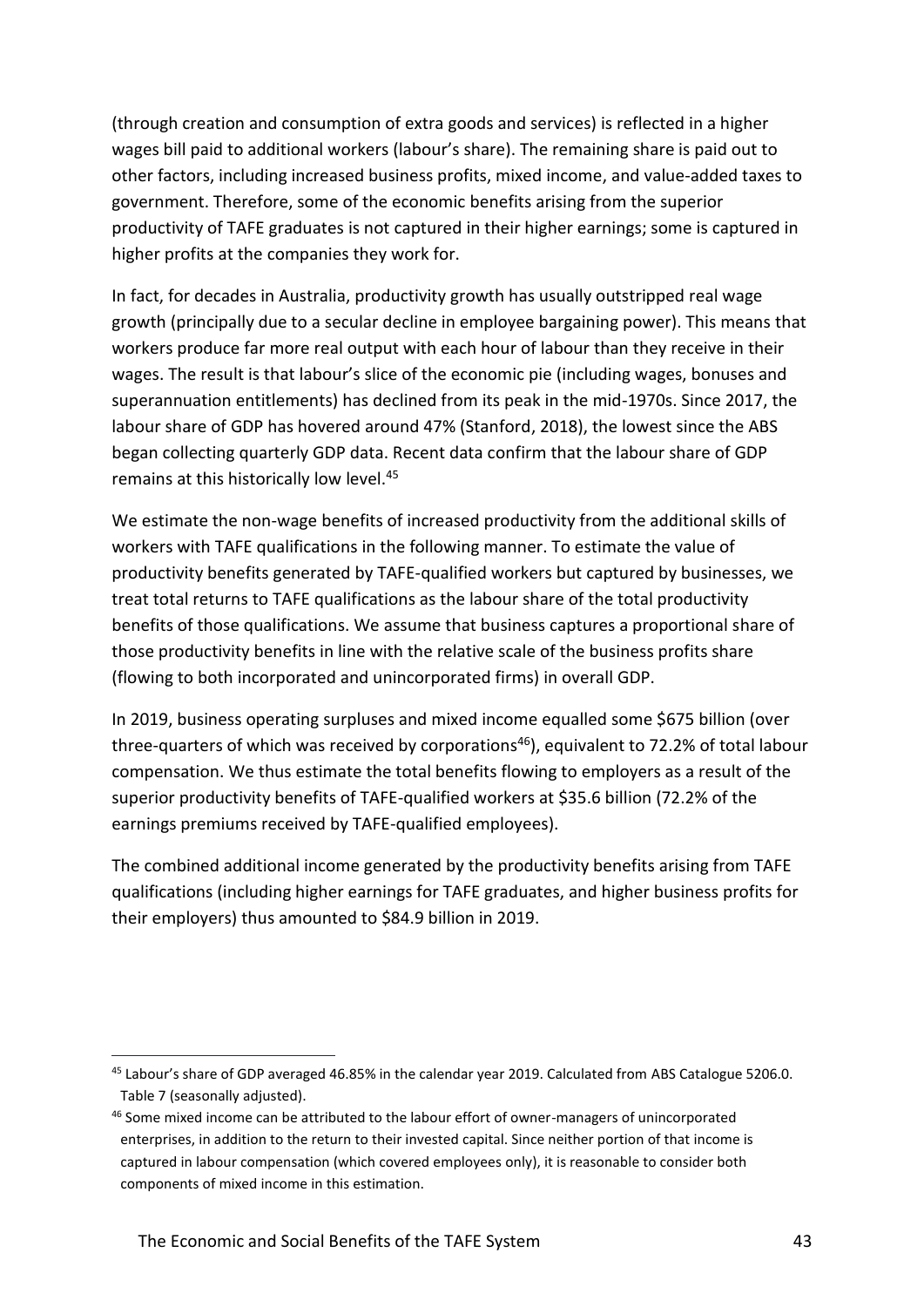#### *Addressing Skills Shortages*

There is another distinct channel through which quality vocational education delivered by the TAFE system makes a crucial contribution to the growth, productivity and profitability of the Australian economy. It is well known that Australian employers in several sectors continue to experience pressing shortages of skilled labour, across a wide array of occupations. For example, the Department of Education, Skills and Employment (2019) lists 35 different broad occupational categories experiencing significant shortages as of 2018. Many of the occupations in short supply are vocational in nature, and so those shortages could be ameliorated through an expansion of vocational training. It is especially perverse that Australian employers continue to be held back by the unavailability of skilled labour, when there simultaneously exists a large pool of unemployed and underemployed workers (including many young people) who hunger for decent work. Presumably, these workers would gladly accept the opportunity of a relevant, in-demand career path, instead of trying to survive on low-wage and insecure work in hospitality or other service sectors.

Adjustments in relative wages are not proving sufficient or successful in facilitating marketdriven corrections to these shortages (Leal, 2019). Instead, a more proactive and hands-on approach to workforce training and planning is clearly required, to better match the supply of trained workers with the obvious and unmet demand. Indeed, the simultaneous existence of skills shortages alongside underutilised labour attests to the broader failure of Australian vocational education policy.

The cost of these skills shortages is difficult to quantify, but there is no doubt it is high. Employers experience unnecessary and escalating costs for recruitment and retention as they compete with each other for skilled workers (NAB, 2017). New investment projects may be constrained by the unavailability of labour. In just one skills-intensive sector of the economy (technology), firms report billions of dollars of missed opportunities because of their inability to recruit and retain qualified staff (Redrup, 2017).

There is a flip side to the costs arising from Australia's existing skills shortages: they confirm that our current workforce of skilled TAFE-trained workers is generating enormous value and productivity to their employers, and to the whole economy, by virtue of their capacity to perform badly needed skilled labour. We can only imagine the extent and severity of skills shortages in the absence of the existing trained workforce, which is the legacy of our past historical investments in the TAFE system and other vocational education. Investment and export opportunities would be further constrained; Australia's relatively weak progress in applying new technologies would be slowed even further; and employers in dozens of industries would face even more intense challenges to retain skilled workers.

The value of this contribution made by TAFE graduates in reducing skills shortages is impossible to quantify—but it is certainly real. It is another reason why Australia's fiscal investment in quality, public VET must be quickly restored.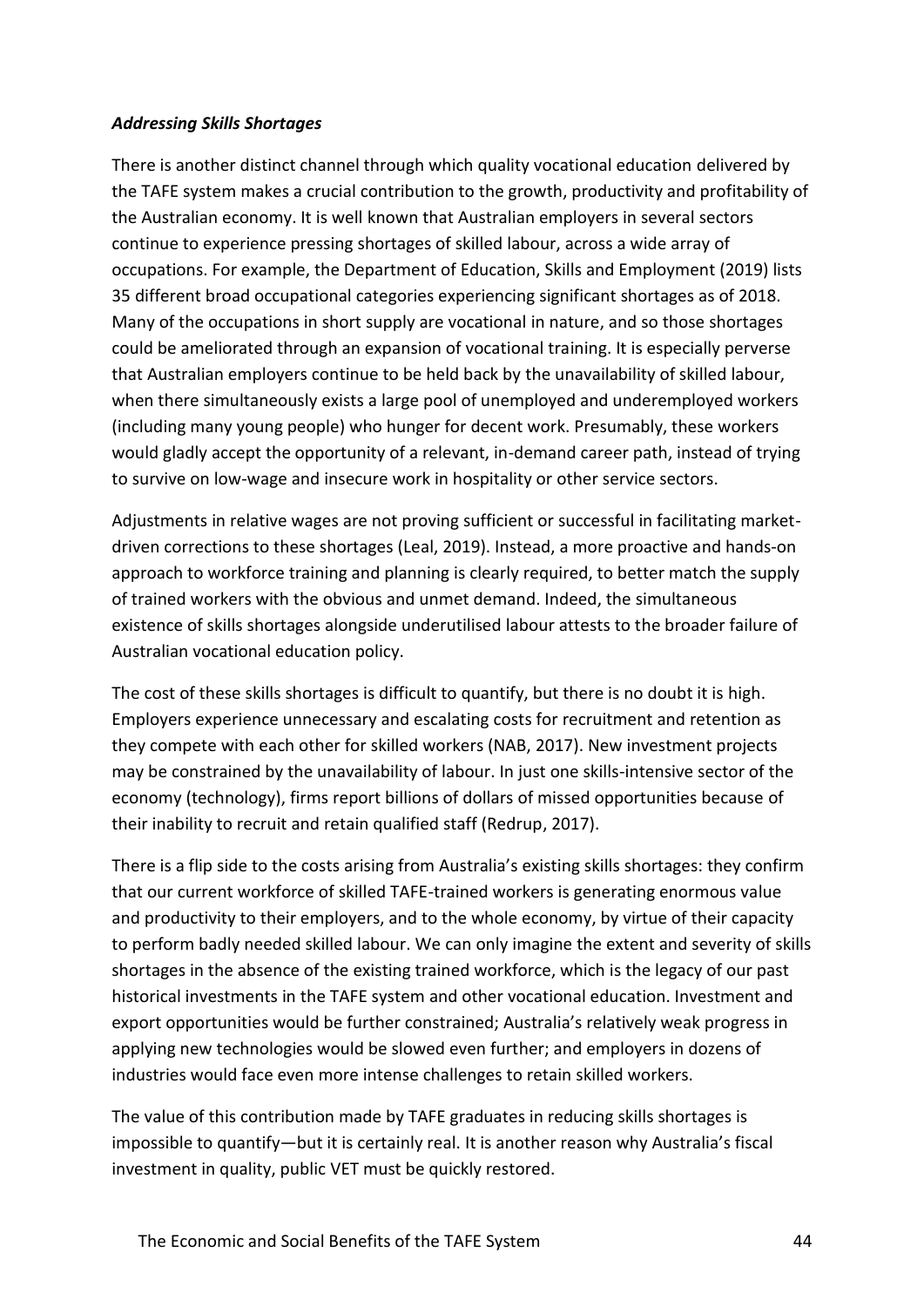#### *Higher Government Revenues*

Some of the economic benefits of increased earnings and productivity also flow through to government in the form of higher tax revenues collected through personal income taxes, business taxes, GST revenues and other forms of income. Considering all forms of tax revenue, the federal government collects an average of over 23% of GDP, while state governments collect another 6.4% (not counting federal transfers).

On this basis, the federal government received incremental tax revenues as a result of the higher productivity and incomes associated with TAFE qualifications worth \$19.6 billion in 2019. State and local governments, meanwhile, collected an additional \$5.4 billion in revenues. Across both levels of government, the incremental taxation revenues added up to \$25 billion (see Table 10)—4.4 times more than governments currently allocate to the costs of running the TAFE system. This confirms that governments themselves benefit from making these investments in high-quality, public vocational education.

| Table 10<br><b>Tax Revenues Generated by TAFE Education</b><br>(2019)                                                                                      |                                       |                                                                          |  |
|------------------------------------------------------------------------------------------------------------------------------------------------------------|---------------------------------------|--------------------------------------------------------------------------|--|
|                                                                                                                                                            | <b>Aggregate Tax Ratio (%</b><br>GDP) | <b>Incremental Tax Revenue</b><br>from TAFE-Related<br>Productivity (\$) |  |
| Commonwealth                                                                                                                                               | 23.1%                                 | \$19.6 billion                                                           |  |
| State and Local                                                                                                                                            | 6.4%                                  | \$5.4 billion                                                            |  |
| \$25 billion<br><b>Total</b><br>29.5%                                                                                                                      |                                       |                                                                          |  |
| Source: Author's calculation as described in text. Tax share data calculated from ABS<br>Catalogue 5206.0, Tables 18 and 19 (includes resource royalties). |                                       |                                                                          |  |

#### *Combined Benefits*

In sum, students who complete VET qualifications at TAFE institutes move into the labour force with better employment prospects and more skills. This drives higher earnings for TAFE graduates compared to workers without post-school qualifications. Broader benefits are also generated in the form of higher productivity, higher business profits and stronger tax revenues for governments.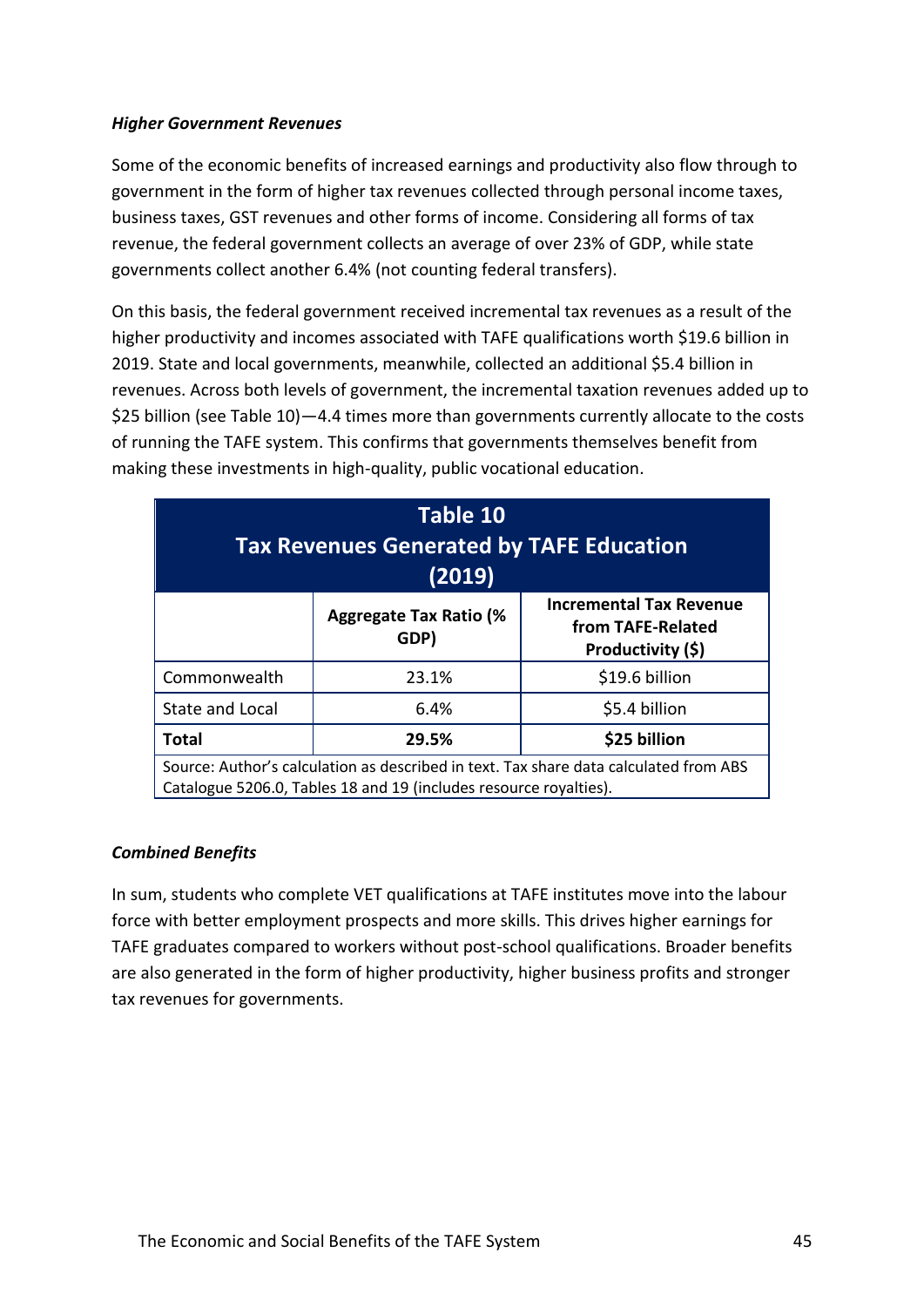| Table 11<br><b>Summary of TAFE Labour Market Benefits</b>                                                                                  |                |  |  |
|--------------------------------------------------------------------------------------------------------------------------------------------|----------------|--|--|
| 2019(5)                                                                                                                                    |                |  |  |
| Increased Employability                                                                                                                    | 486,000 jobs   |  |  |
| <b>TAFE Earnings Premium</b>                                                                                                               | \$49.3 billion |  |  |
| <b>Productivity Benefits to Employers</b>                                                                                                  | \$35.6 billion |  |  |
| <b>Tax Revenues</b>                                                                                                                        | \$25 billion*  |  |  |
| \$84.9 billion<br><b>Total</b>                                                                                                             |                |  |  |
| Source: Author's calculations as described in text.<br>*Tax revenues are included within total earnings premium and productivity benefits. |                |  |  |

Table 11 provides a summary of the annual benefits generated through the employment, productivity and earnings of TAFE-trained workers in Australia. The total combined annual benefit is \$84.9 billion.

### <span id="page-45-0"></span>**FISCAL SAVINGS AND SOCIAL BENEFITS**

The benefits of VET qualifications flowing to individuals in the form of higher earnings and employability, to employers via higher productivity and reduced skills shortages, and to government in higher tax revenues also support a wider portfolio of social and fiscal benefits. Below, we document the fiscal savings arising from a more educated, productive and employable workforce in just two crucial areas of government expenditure: welfare and healthcare. We also outline some of the wider (and hard-to-quantify) social benefits of the TAFE system that flow from its public mandate to provide accessible, affordable education to at-risk and special groups and regional communities.

#### *Reduced Welfare Benefit Expenditure*

Significant economic and social benefits of vocational education flow from the increased ability of qualified and skilled people to work and earn. By increasing the number of people working, the costs of unemployment (including the cost of welfare support payments) can be reduced. We estimate the value of a reduction in welfare payments due to vocational education attainment based on the unemployment rates for different levels of educational attainment. We calculate the number of people who would likely have been unemployed assuming no post-school qualifications (Year 12 and below) compared with VET qualifications (Certificate III/IV, Diploma and Advanced Diploma). We assume that if employees and owner-managers of incorporated enterprises (OMIEs) with an Advanced Diploma, Diploma and Certificate III/IV did not have that qualification, they would face a higher unemployment rate on par with those without post-school qualifications (see the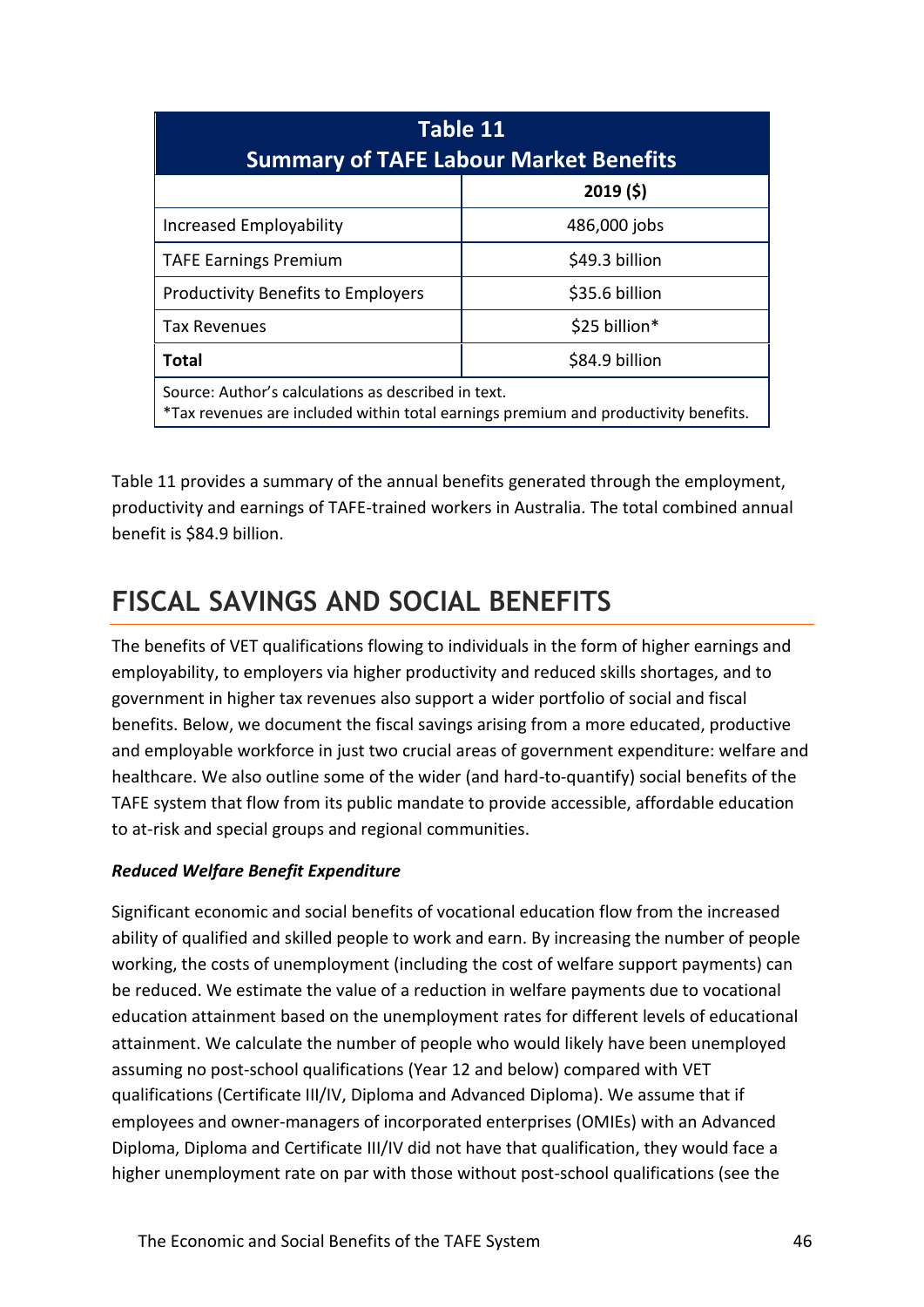Appendix for more detail on our method). On average in 2019, workers with VET qualifications experienced an unemployment rate that was 2.3 percentage points lower than those with Year 12 education or below.

We then consider the rates of unemployment support payments. At the time of writing, this payment was Newstart Allowance, however, the payment was renamed 'JobSeeker' and an additional Coronavirus Supplement payment was introduced as part of the Commonwealth government's COVID-19 response. We estimate the value of a reduction in welfare payments based on the pre-crisis Newstart base rate (i.e. not including the Coronavirus Supplement). However, we include other additional supplementary payments received by almost all (99%) recipients of Newstart Allowance pre-crisis (including the Carer Payment, Remote Area Allowance, transport allowances and the Energy Supplement)—ranging from \$11 to \$240 per week (Department of Social Services, 2020). At the time of writing, these loaded unemployment benefit rates are as follows: \$291 per week, inclusive of supplementary payments; \$339 per week, inclusive of supplementary payments and Rent Assistance; and \$524 per week, inclusive of Family Tax Benefit and other supplementary payments.<sup>47</sup> We then take the number of potential unemployed persons and apply the different loaded benefit rates depending on the proportion of overall Newstart Allowance recipients who receive those additional payments (see the Appendix for full details of the analysis).

Using this method, we estimate that 64,880 fewer people were unemployed in 2019 because of their TAFE qualification, generating a total annual saving of \$1.2 billion to government in reduced welfare benefit costs.

#### *Reduced Health Expenditure*

Education is also a powerful mechanism for enhancing the health and wellbeing of individuals, and consequently reducing the need for associated costs of healthcare provision. Education also helps promote healthier lifestyles, and it nurtures human development for individuals, communities and families. Mitchell Institute research finds that 42% of male and female school leavers in the working-age population have a long-term health condition, compared to only 26% of the general working-age population (Lamb & Huo, 2017).

We can thus estimate the number of people with VET post-school qualifications who otherwise would be likely to have long-term health conditions if they had not attained that further education (based on the 16% difference between the 42% school leaver and 26% general population health condition rates).<sup>48</sup> We estimate that around 750,000 additional

<sup>&</sup>lt;sup>47</sup> The term 'Other supplements and payments' represents the average of Rent Assistance and supplementary payments for recipients also receiving Family Tax Benefit.

<sup>48</sup> Lamb and Huo (2017) did not report a long-term health condition rate for workers with educational attainment above school leavers. Since the 26% rate for the general population also includes school leavers,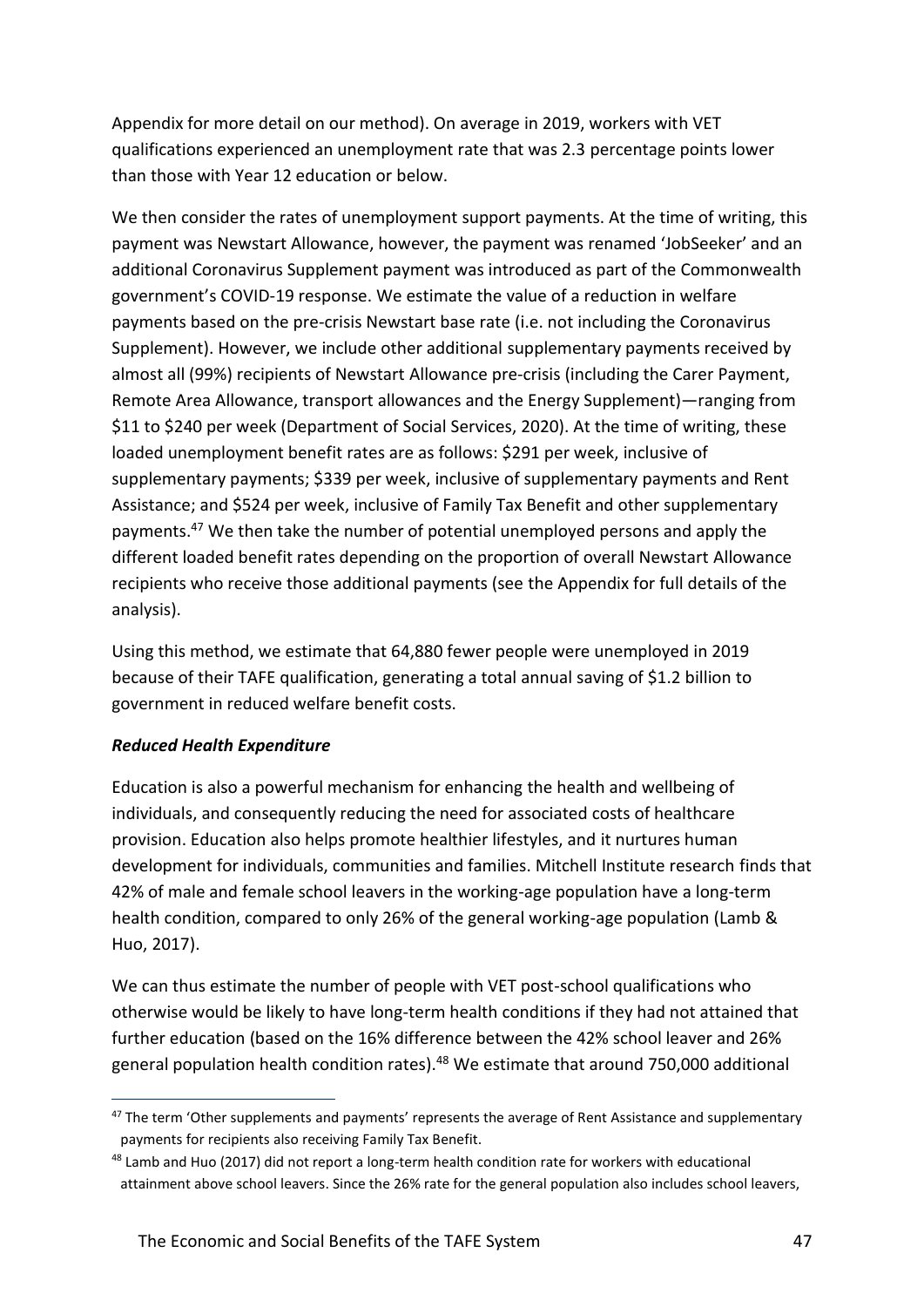workers with VET qualifications would have a long-term health condition if they had not attained Year 12 or any post-school qualifications.<sup>49</sup> Given the absence of information about the average costs of long-term health conditions to healthcare budgets (and the multitude of health outcomes), we do not attempt to calculate the costs of a typical long-term health condition.

Instead, we calculate the cost of long-term health conditions based on the average number of annual GP visits. A UK study finds that individuals with higher vocational degrees were less likely to visit their GP than individuals with no post-school qualifications (Windmeijer and Santos Silva, 1997). We use publicly available Medicare rebate data to estimate the value of reduced demand to access public-subsidised (or bulk-billed) GPs. The average cost of GP visits to government was \$38.20 per consultation in 2019, including 1.5% indexation.<sup>50</sup> Public health data indicate that the average Australian visits the GP six times per year.<sup>51</sup> We assume that persons with long-term health conditions present to GPs 50% more than the working population average (a total of nine visits per year used by people with a long-term condition). We estimate the healthcare cost saving based on *both* an increase in the number of people presenting to GPs and an increase in number of GP visits for that group (see the Appendix for full detail). We then scale the total fiscal saving benefit by the estimated percentage of all employees holding VET qualifications who received those qualifications from a TAFE institute (72.5%). The total annual reduction in health-related costs arising from TAFE institute qualifications is thus estimated at \$289 million.

Considering just these two dimensions of social costs (welfare payments and costs for GP visits), it is clear that the TAFE system helps to reduce the fiscal expenses ultimately associated with a lack of education (and the resulting individual and social problems that a lack of education causes). The higher number of VET-qualified people in the workforce delivers fiscal benefits to government via lower unemployment rates and a healthier workforce. The estimated saving that TAFE institutes provide through associated savings on social assistance and public healthcare is \$1.5 billion per year (Table 12).

this likely understates the health advantages that holding a VET qualification confers. The true difference would be greater than 16 percentage points.

<sup>&</sup>lt;sup>49</sup> We use Census population data because the positive effects of attaining VET qualifications, such as higher lifetime earnings, continue to impact the health outcomes of people after working life.

<sup>50</sup> Many doctors charge more than the Schedule fee, with an additional 'gap fee' passed onto patients. If GP clinics bulk-bill patients or charge gap fees, in both instances the Schedule fee represents the full cost of each GP visit to the government. (Medicare Schedule fees from Department of Health, 2018, *Indexation of Medicare Benefits Schedule (MBS) items from 1 July 2018.*)

<sup>51</sup> Independent Hospital Pricing Authority (2019*), National Hospital Cost Data Collection Report; Public Sector, Round 21* (Financial Year 2016–17), Table 4. Average cost per episode. Average GP visit data from The Australia Institute of Health and Welfare (2019a).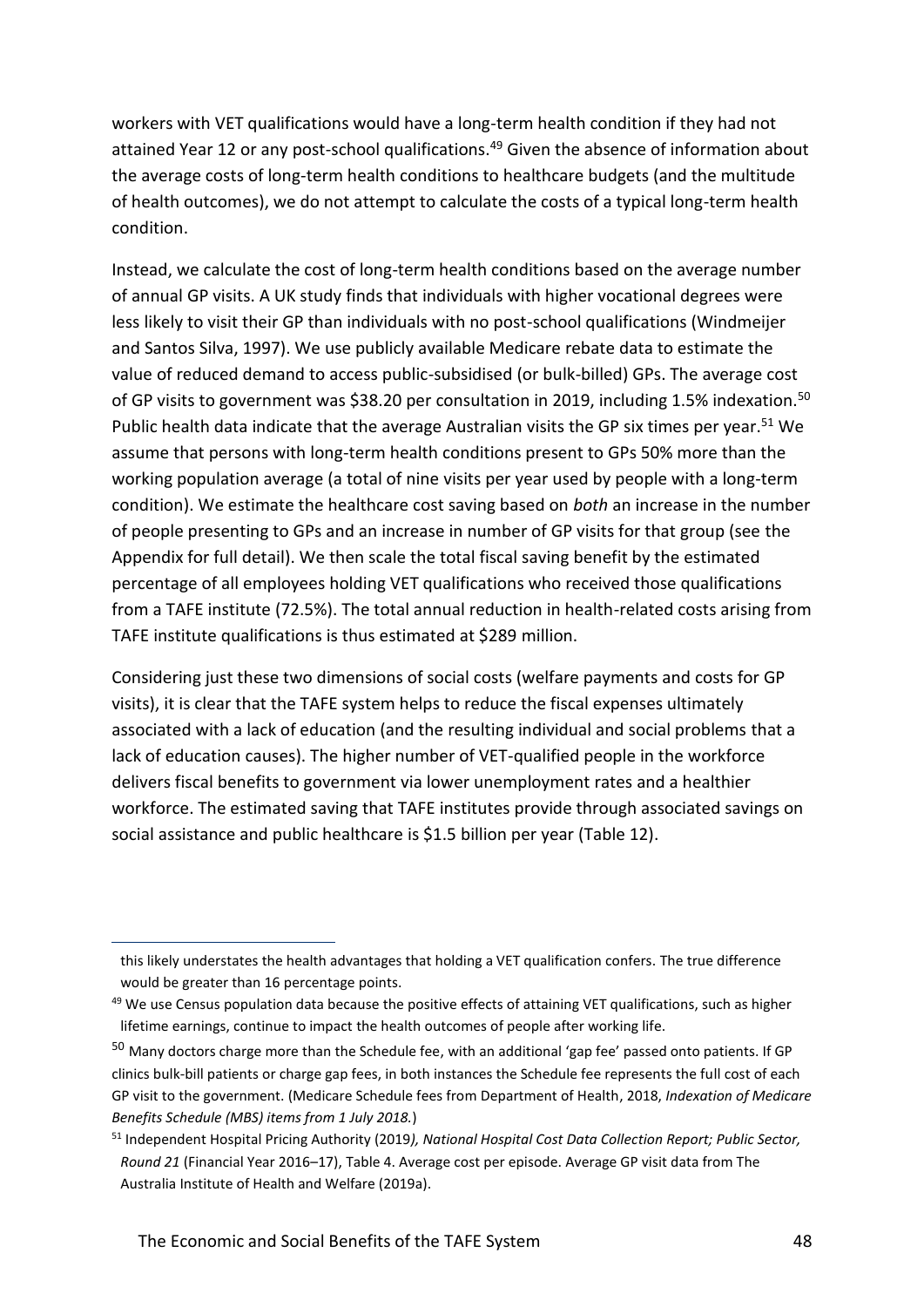| Table 12<br><b>Summary of Social Program Fiscal Savings from TAFE</b>                                                                                                                                                                  |               |  |  |  |  |
|----------------------------------------------------------------------------------------------------------------------------------------------------------------------------------------------------------------------------------------|---------------|--|--|--|--|
| <b>Saving (2019)</b>                                                                                                                                                                                                                   |               |  |  |  |  |
| <b>Reduced Welfare Costs</b>                                                                                                                                                                                                           | \$1.2 billion |  |  |  |  |
| <b>Reduced Healthcare Costs</b>                                                                                                                                                                                                        | \$289 million |  |  |  |  |
| <b>Total</b>                                                                                                                                                                                                                           | \$1.5 billion |  |  |  |  |
| Source: Author's calculations from Henriques-Gomez (2019), Department of<br>Social Services (2020), ABS Census (2016), Department of Health (2018), and<br>The Australia Institute of Health and Welfare (2019a) as described in text. |               |  |  |  |  |

### <span id="page-48-0"></span>**WIDER SOCIAL BENEFITS**

The high-quality vocational education opportunities provided through the TAFE system also underpin a wide array of other social and community benefits that are harder to quantify, but which must be considered in any evaluation of the TAFE system's importance. Some of the most important of these broader benefits include:

- training opportunities in regional areas which are not well served by universities or other tertiary facilities that tend to be concentrated in capital and larger cities
- the provision of 'bridging' access to further education and jobs pathways for disadvantaged and at-risk groups, who would otherwise have little likelihood of entering promising vocations
- greater social cohesion, thanks to the TAFE system's ability to engage young people from all economic and cultural backgrounds in vocational pathways
- reductions in crime and other dimensions of social dysfunction, as a result of incremental improvements in inclusion and economic participation.

As a public provider, the TAFE system fulfils a wider socio-economic mandate in its education and training delivery. Unlike for-profit providers, TAFE institutes are motivated by a commitment to ensuring access and equity in training, and to maximising the all-round social benefits of their offerings. Public charters guide the TAFE system's activities across a range of key areas, regulating course breadth and range (even for low-demand courses, which for-profit providers would quickly jettison) and providing education and training in regional areas (which regularly experience higher youth unemployment rates). Indeed, despite heavy subsidies to private providers to establish 'markets' for VET, TAFE institutes are still the main provider of training in regional areas, due to the infeasibility of private models in smaller population centres. TAFE program completers are also more likely to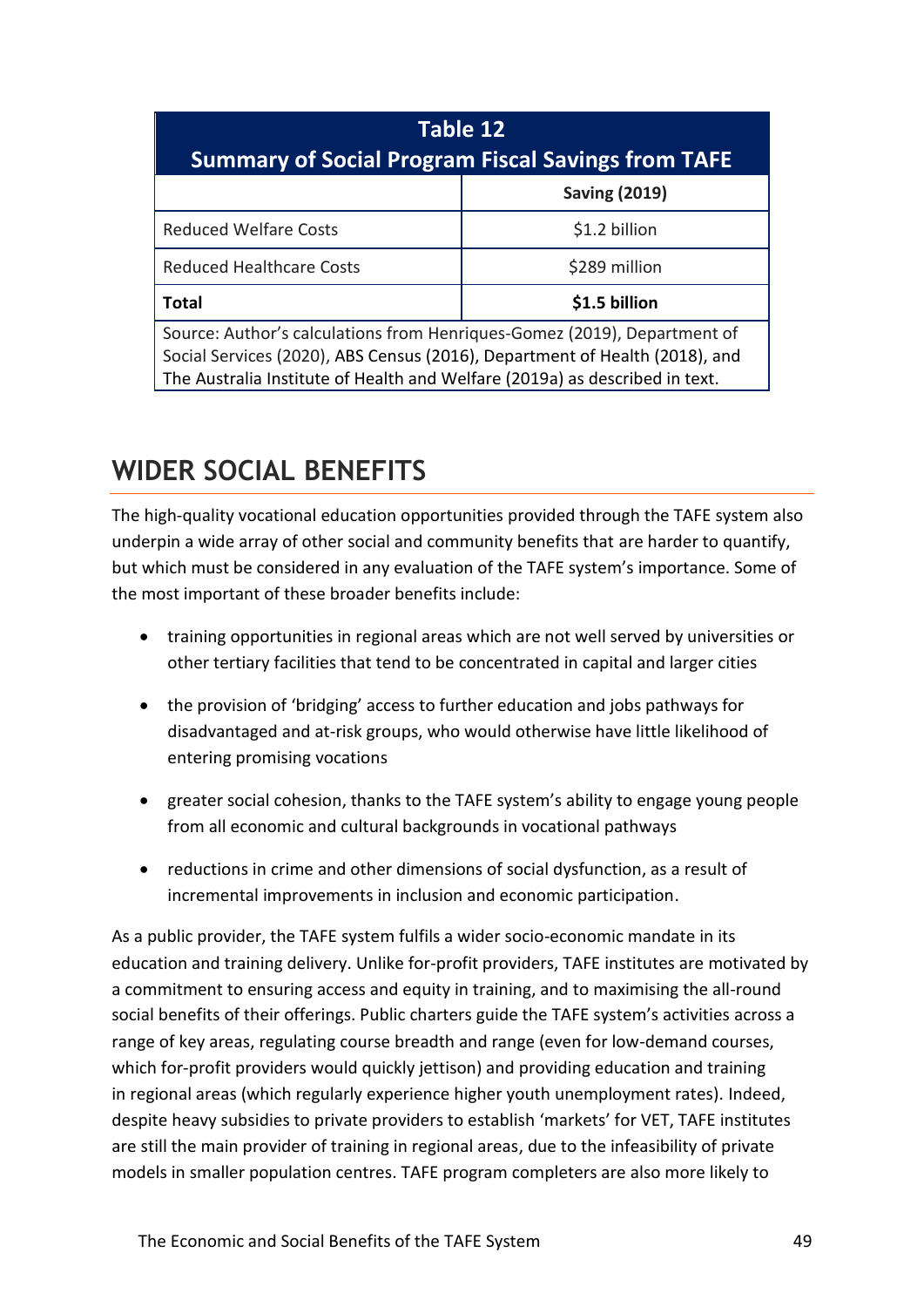represent the bottom two quintiles for socio-economic disadvantage (NCVER, 2019a), and are more likely to be of Aboriginal or Torres Strait Island descent, or to identify as having a disability, compared with students of private VET providers.

By improving education and training affordability and access for these disadvantaged students, the TAFE system provides critical pathways to employment and further education. Private providers have neither the motivation nor (in most cases) the resources to provide vital tailored supports (including flexible payment plans) for students who need them.

Another important benefit of higher education is enhancing the all-round socialisation of students, preparing graduates to participate more fully and effectively in society. In this regard, the TAFE system performs demonstrably better than private providers for each of the 'personal benefits' indicators measured by NCVER's student outcomes data (see Table 13). For example, 40% of TAFE completers between 2016 and 2019 reported that they gained confidence from their training (compared with just 29% for private providers). Almost one-third of all TAFE completers reported that they improved their communication skills and made new friends through their training, compared with only 10–14% for private providers. In addition, a TAFE education increased the standing and leadership qualities of completers, with 12% saying that their training made them a role model in their community.

| Table 13<br><b>Reported Personal Benefits of Undertaking Training</b><br>$(2016 - 19)$ |                                                      |                                   |  |  |  |  |
|----------------------------------------------------------------------------------------|------------------------------------------------------|-----------------------------------|--|--|--|--|
|                                                                                        | <b>Percent of Completions Reporting Each Benefit</b> |                                   |  |  |  |  |
|                                                                                        | <b>TAFE Institutes</b>                               | <b>Private Training Providers</b> |  |  |  |  |
| Advance my skills generally                                                            | 61%                                                  | 53%                               |  |  |  |  |
| Gained confidence                                                                      | 40%                                                  | 29%                               |  |  |  |  |
| Satisfaction of achievement                                                            | 41%                                                  | 30%                               |  |  |  |  |
| Improved communication<br>skills                                                       | 28%                                                  | 14%                               |  |  |  |  |
| Made new friends                                                                       | 27%                                                  | 10%                               |  |  |  |  |
| Seen as a role model for<br>others in the community                                    | 12%                                                  | 7%                                |  |  |  |  |
| Source: NCVER (2019b). VET Student Outcomes 2016-19. Accessed through<br>VOCSTATS.     |                                                      |                                   |  |  |  |  |

The TAFE system also provides a unique bridge to further study for Australians who have not finished school, or who seek technical vocational qualifications to improve their future employment prospects. Between 2016 and 2019, 22% of all people who completed a program or subject through TAFE institutes went on to enrol in further study, compared to a 13% continued education rate for private providers.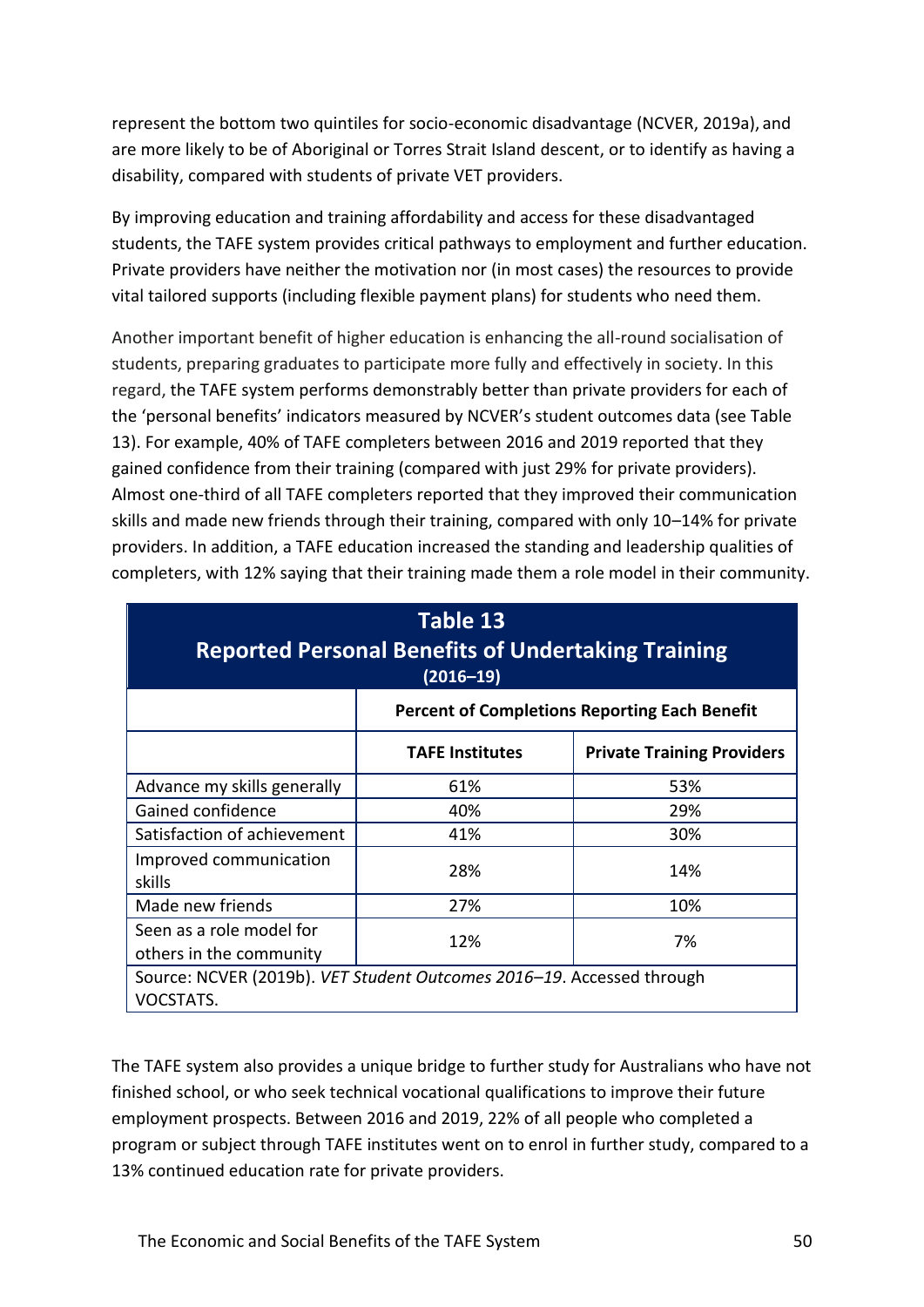Another macro-social benefit of high-quality vocational education is greater social cohesion. The most important pathway from education to social cohesion is through income, since educational inequality reinforces income inequality across the life-cycle. Preston and Green (2003) find that high educational inequality is related to negative social cohesion (measured by indicators such as crime and social dislocation). They find that a more equitable distribution of education increases institutional trust and decreases social exclusion. Education also fosters greater political and civic participation—such as voting and volunteering.

Furthermore, education is a proven means of reducing crime rates in the population. Vocational qualifications can provide the economic resources (via higher earnings and better job opportunities) that reduce incentives to engage in crime. Data linking educational attainment to crime rates are not available in Australia, and we have not attempted to calculate the fiscal savings of reduced crime. Nevertheless, the Australian Institute of Health and Welfare (2018, 2019a, 2019b) shows that low educational attainment is a strong predictor of involvement in the criminal justice system. Baldry et al. (2018) find that lower levels of educational attainment are associated with poorer employment opportunities and outcomes, generating higher unemployment that is, in turn, a risk factor for incarceration and for reoffending post-release.

To the extent, therefore, that vocational education provides job pathways for more at-risk groups (who disproportionately rely on TAFE programs), there are significant benefits in crime reduction due to the TAFE system.

All of these broader social benefits resulting from high-quality public vocational education, and the operation of the TAFE system specifically, are difficult to quantify in dollar terms. But they must form part of our understanding of the broader effects of TAFEs in building not just a stronger labour market, but a stronger society.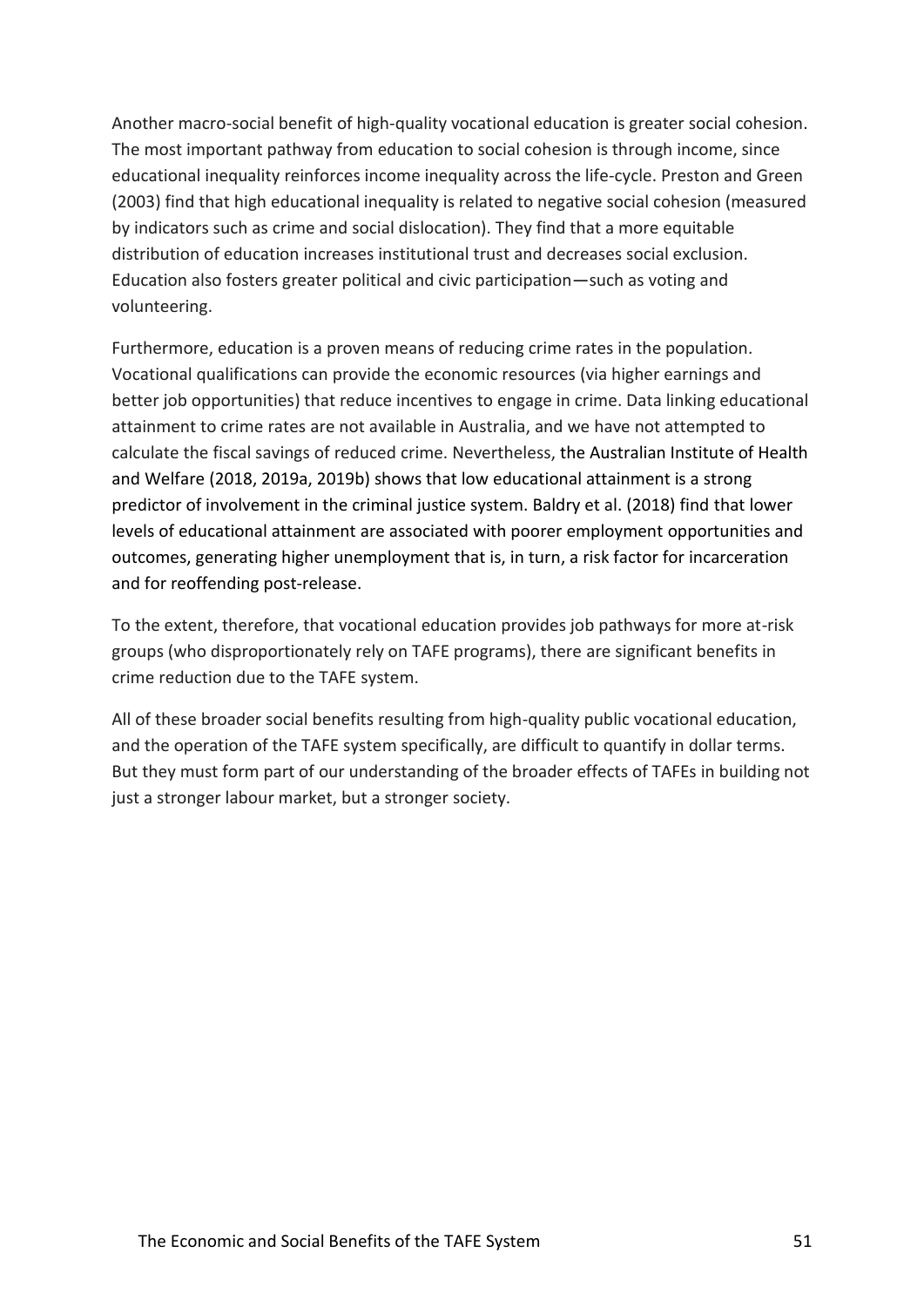## <span id="page-51-0"></span>**Comparing the Costs and Benefits**

Earlier, we reviewed a range of cost-benefit studies that have considered the net economic impacts of education systems. Some of the key findings of these reports include KPMG's finding (2018a, 2018b) find that the TAFE system returns \$2.55 value to the Queensland economy for every \$1 invested there, and \$2.19 to the Victoria economy for every \$1 investment there. The broader adult and community education sector is found to yield a net benefit to the community and individuals exceeding \$3 billion per year (Birch et al., 2003). For every \$1 spent on early childhood education, an additional \$2 in economic benefits is generated (The Front Project, 2019). Finally, apprenticeships in the UK and schools in Canada were also found to deliver major net benefits to those national economies.

Table 14 summarises the economic benefits we have estimated, through the various 'streams' of economic impacts. As discussed earlier, TAFE institutes generate \$6.1 billion per year in direct spending on their operations and associated upstream and downstream impacts across the broader national and regional economies: including direct value-added, supply chain purchases, and downstream consumer spending. The TAFE-trained workforce also generates \$84.9 billion per year in ongoing labour market benefits from TAFE – consisting of higher earnings for VET-qualified workers, increased productivity and profits for employers, and higher tax revenues to government. We also trace important fiscal savings to government resulting from a more engaged and healthier TAFE-trained workforce, valued at \$1.5 billion per year. Across these three streams alone, and not counting the other, hard-to-quantity social impacts discussed above, we argue that Australia's current and historical investments in TAFE-provided vocational education are supporting a massive annual flow of economic benefits, worth some \$92.5 billion in 2019.

| Table 14<br><b>Summary of Economic Benefits</b>                       |                                  |  |  |  |  |
|-----------------------------------------------------------------------|----------------------------------|--|--|--|--|
| <b>Economic Benefits of TAFE Production</b>                           | \$6.1 billion                    |  |  |  |  |
| <b>Higher Earnings &amp; Productivity</b><br>-Additional Tax Revenues | \$84.9 billion<br>(\$25 billion) |  |  |  |  |
| Lower Welfare and Health Spending                                     | \$1.5 billion                    |  |  |  |  |
| <b>Total Benefit</b>                                                  | \$92.5 billion                   |  |  |  |  |

Over Australia's post-war history, the TAFE system made by far the largest contribution to VET: we estimate that 72.5% of Australia's current VET-qualified workforce obtained their qualification from a TAFE institute. There is no doubt that the labour market benefits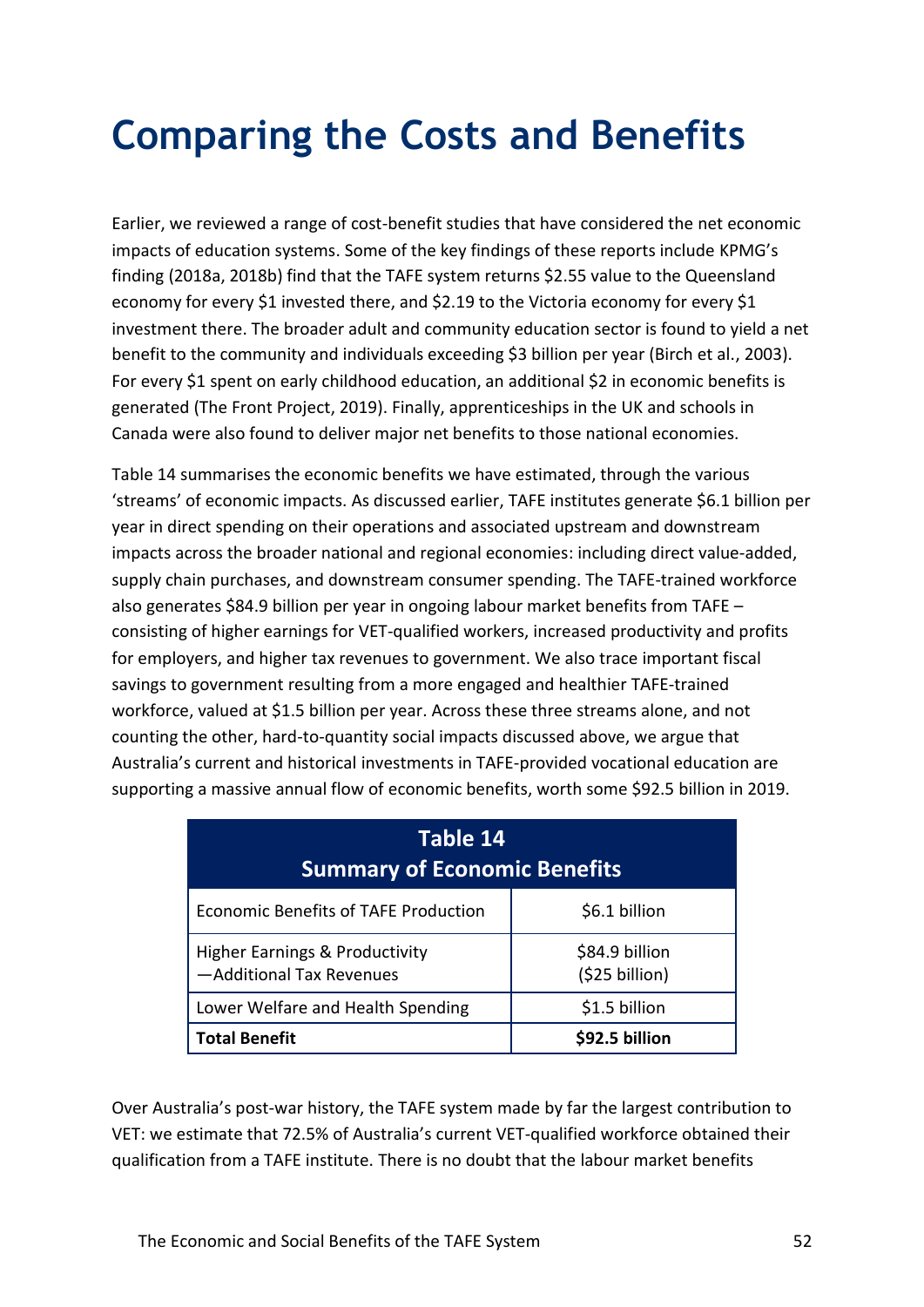resulting from this accrued stockpile of TAFE-educated workers make an outsized and continuing contribution to our national prosperity, despite the neglect and mismanagement which have characterised governments' approach to the TAFE system more recently.

Our historic investment in high-quality TAFE education supports an ongoing flow of economic benefits that were worth \$92.5 billion to the Australian economy in 2019. Combined economic benefits generated by the TAFE system are broadly shared by many sectors: workers, employers, government and communities. As described above, some of these benefits are received by employees, including \$49.3 billion in higher wages per year, while some are received by employers through superior productivity valued at \$35.6 billion per year. In addition, government avoids \$1.2 billion in annual welfare expenditures and \$289 million in healthcare costs. We estimate that the TAFE system has increased employment among its graduates by around 486,000, and reduced unemployment by 65,000 (both compared to workers with no post-school qualifications). 52

On balance, these economic benefits generated by Australia's historic investments in TAFE education – and received by individuals, employers, the government and wider society – far outweigh the ongoing costs of maintaining the TAFE system, that we also outlined earlier in this paper. The total combined costs for delivering VET through TAFE institutes in 2018 were modest—only \$5.7 billion, just one-quarter of 1% of Australia's annual GDP. In other words, the ongoing flow of economic benefits generated by the TAFE system are some 16 times greater than the annual 'maintenance' costs which Australia is currently reinvesting in the TAFE system. The incremental taxation revenues generated as a result of the superior productivity and incomes of TAFE graduates alone are worth \$25 billion per year: 4.4 times more than the amount currently allocated to the costs of running the TAFE system.

However, that current rate of investment in TAFE is clearly inadequate to maintain the stock of high-quality TAFE-trained skilled workers. As documented above, the TAFE system is in crisis because of fiscal austerity, privatisation, and other policy failures. Without urgent action to repair and rebuild the system, that massive ongoing flow of benefits will quickly erode – as the current population of TAFE-trained skilled workers reaches retirement age, and is not fully replaced by cohorts of younger graduates. In that regard, the costs of inaction in repairing the TAFEs, as part of a broader reorganisation and repair of VET policy more broadly, will quickly escalate.

There is an obvious analogy to other situations in which a person or community reaps ongoing benefits from a prudent previous investment – but then neglects to adequately maintain the value of that asset, and hence ultimately forgoes the value that it could

 $52$  As discussed above, the increase in employment among TAFE graduates is much larger than the reduction in unemployment, because the main source of improved employability among TAFE graduates is via their much higher rates of labour force participation (supplemented by a more modest reduction in unemployment among those in the labour force).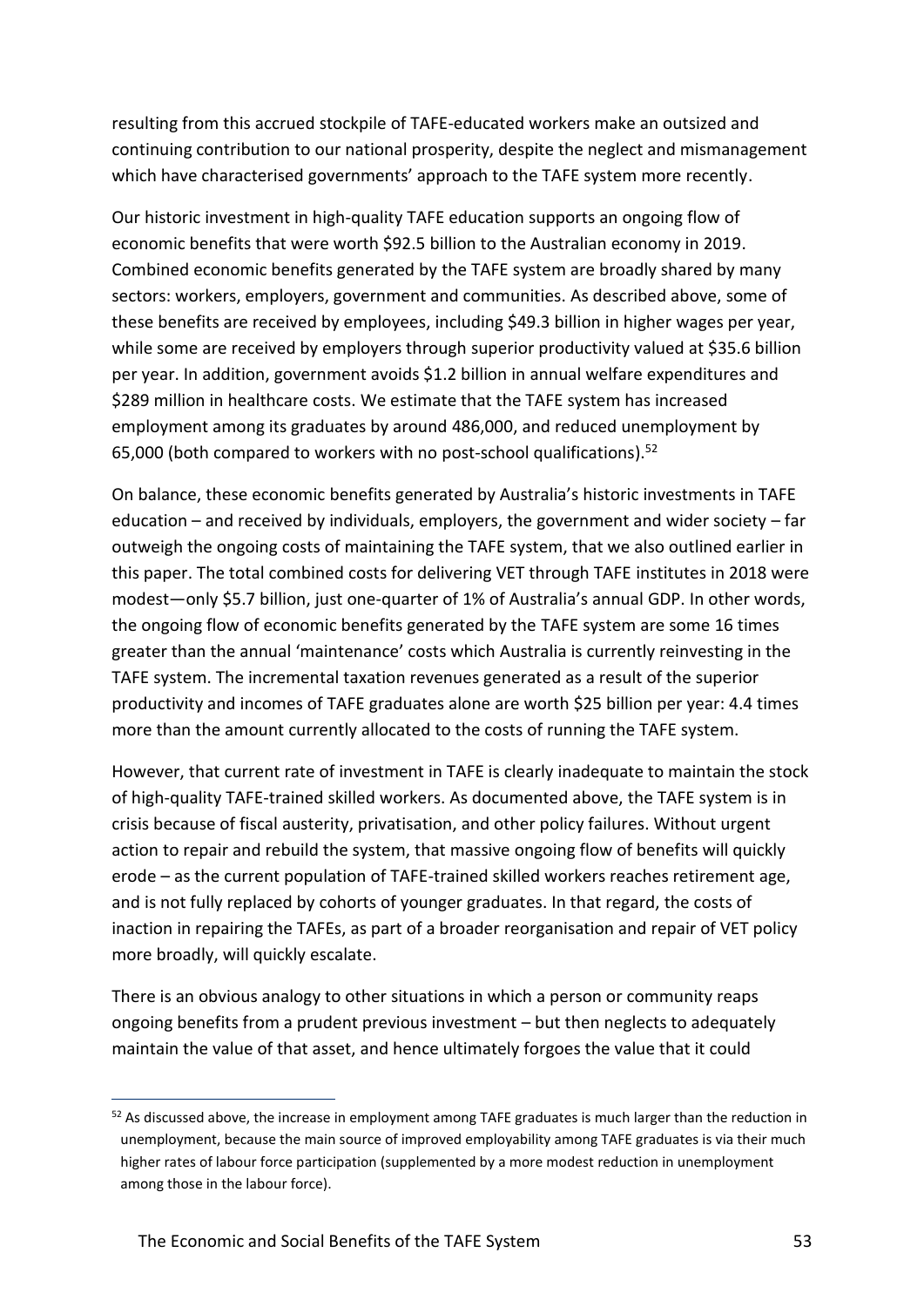otherwise produce. Imagine a house: a family makes a major investment to purchase it, and then enjoys a flow of benefits (resulting from its usefulness as a residence, or perhaps even its value as a rental property). If that house is not maintained, then it will gradually become incapable of continuing to provide those benefits. The wealth-generating potential of what was once a productive asset is squandered.

In this case, the productive 'asset' is the stock of TAFE-trained workers, with their superior employability, productivity, incomes and tax payments. The 'house' that TAFE institutes built in past decades, through high-quality, trusted vocational training, is crumbling. If Australia wants to continue to reap the benefits of those workers, and the next generations of skilled workers who must eventually take their places, then we must restore and repair the 'house'.

In other words, Australia must quickly step up its collective investments in the TAFE system to maintain the benefits of a well-skilled technical workforce, and to ensure that that ongoing \$92.5 billion flow of annual quantifiable benefits (let alone the other, broader social gains) continues. We are not investing enough to maintain the productive capacity of the TAFE-trained workforce we need; we will pay a steep price for that failure in many ways, including worsening skills shortages, reduced participation and employability, stagnant productivity, and stagnant earnings. Indeed, all those signs of labour market dysfunction, and more, are readily visible in Australia today.

Public investments in the TAFE system must therefore be expanded well beyond their current, depressed scale. Previous funding cuts and the privatisation of so much VET activity are already clearly undermining the ongoing flow of the benefits described above – as evidenced by the downsizing of TAFE institutes and staff, the loss of hundreds of thousands of apprenticeships and traineeships, and the historic plunge in the overall rate of VET participation. As Australia confronts the urgent task of rebuilding the VET system in the wake of the COVID-19 pandemic and resulting recession, it is essential that we repair and expand the TAFEs, as the reliable centrepiece of a renewed and modernised vocational education system – lest we 'kill the goose that lays the golden egg'.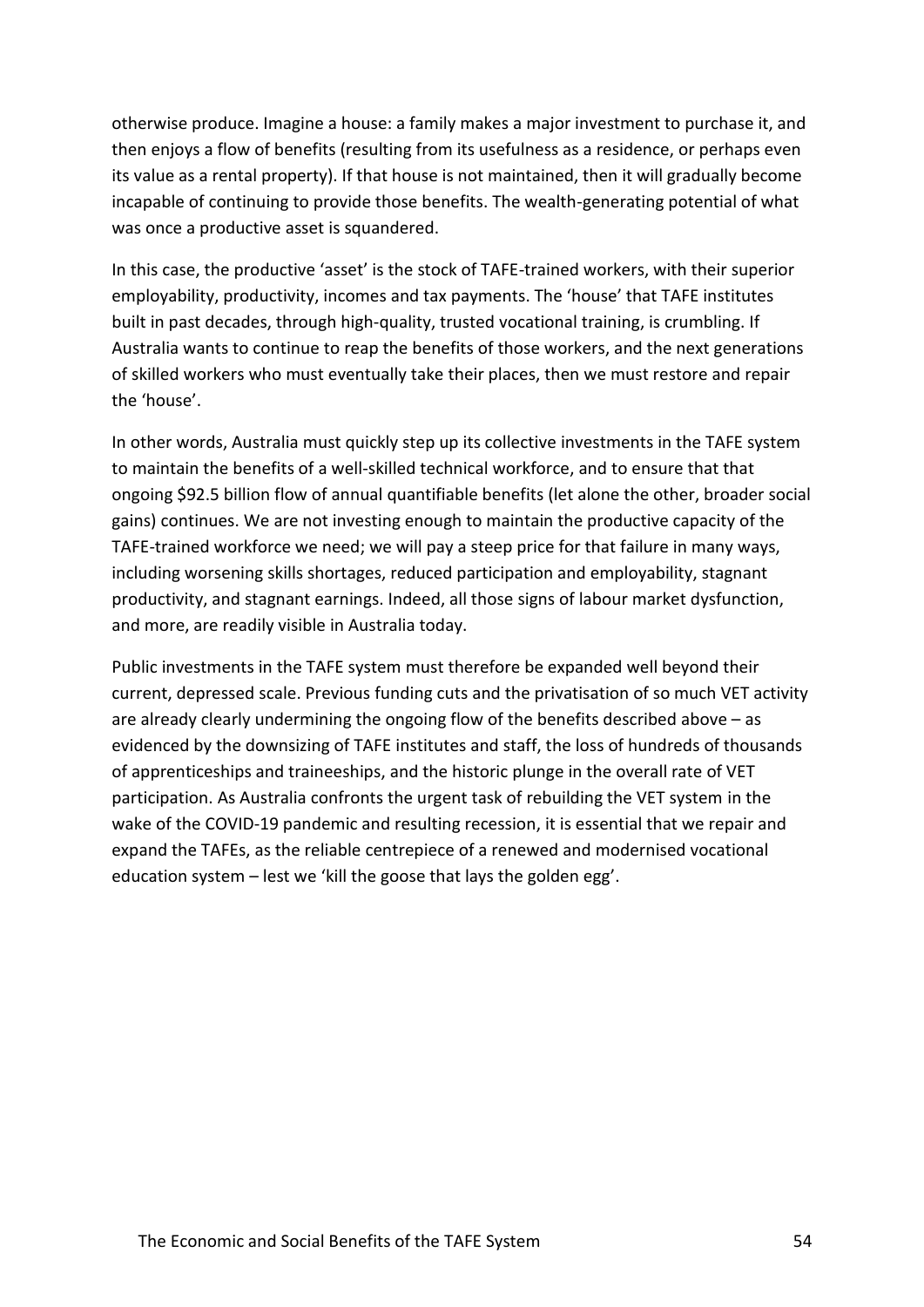## <span id="page-54-0"></span>**Conclusion and Recommendations**

The COVID-19 pandemic and resulting economic crisis presents the most significant economic and social challenge to Australia in decades. Australia needs a comprehensive, public-led national reconstruction program that dramatically expands our productive capacity, the number of good jobs, and quality public services like the TAFE system. Mass public investment in the skills and earning capabilities of Australian workers will pave our post-COVID road to recovery.

This report affirms the necessity of moving ahead quickly with the fundamental repair of the overall VET system in Australia. That rebuilding task must start with repairing and revitalising TAFE, as the trusted, accountable and accessible anchor institutions of Australia's vocational training infrastructure. Despite years of funding cuts, the TAFE system continues to make a strong and disproportionate economic and social contribution to the Australian economy. The combined economic and social benefits arising from both the direct activity of TAFE and the larger skilled higher-earning workforce that it creates are enormous. We estimate the total economic benefits arising from just some of the channels we have considered at \$92.5 billion per year. There are other important but nonquantifiable social benefits (including accessibility, regional economic development, and social cohesion) that also must be kept in mind.

We make the following recommendations for specific actions to resolve the broader crisis in vocational education, and to allow the TAFEs to once again play their full, critical role in the reconstruction of the national economy after COVID-19:

- The government should re-establish an adequately funded and stable TAFE system as the centrepiece of a revitalised Australian VET sector. Disruption to the VET skills pipeline caused by the expansion of unaccountable private providers has deeply damaged employer and public confidence in the system. As the longest-serving, most experienced and trusted VET delivery system in Australia, the TAFE institutes are best positioned to rebuild the VET skills pipeline and support the mass labour market transitions precipitated by the COVID-19 economic crisis. Fulfilling its critical role as the major provider of vocational education requires that a minimum 70% of total VET public funding be provided to TAFE institutes, rather than funnelled (directly or indirectly) to private providers.
- We need a new model of VET funding to end the clear disjuncture between universities and the VET system – whereby prospective students face clear fiscal incentives to choose university education over VET training, regardless of whether that is most appropriate for their personal attributes or career prospects. This disjuncture underpins ongoing failures to undertake long-term, coherent planning in the overall tertiary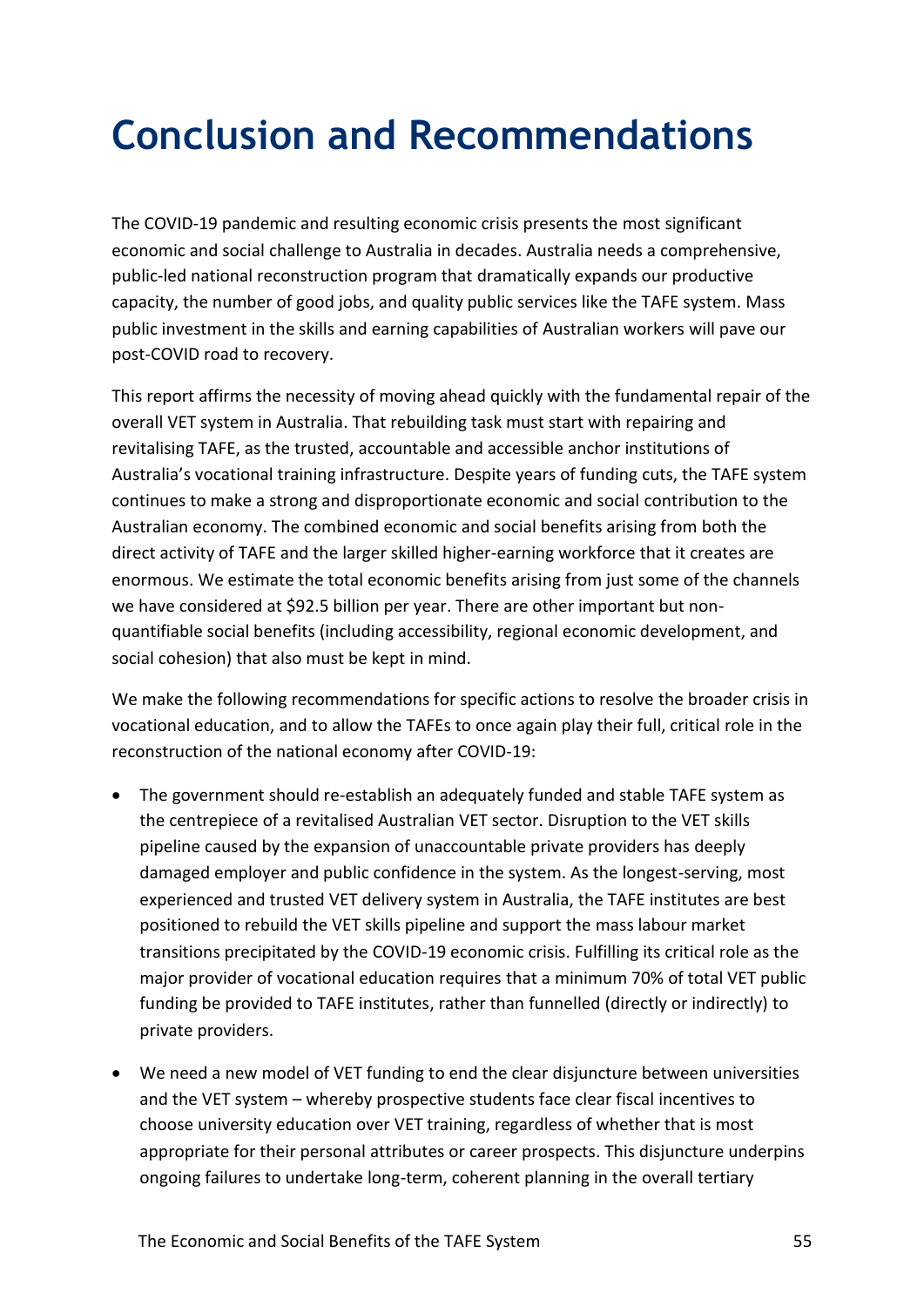education sector. The new model of funding should reverse declining VET participation trends and create a more cohesive and coordinated post-school education system.

- Mass youth unemployment requires additional long-term, sustained investments in repairing jobs pathways for youth. The Commonwealth Government should undertake a new free TAFE program to provide free TAFE courses in priority areas. This program would include Commonwealth support for existing free TAFE programs in Victoria and NSW. A program supporting 300,000 public-paid TAFE positions per year would cost around \$2 billion per year.
- Public-supported apprenticeships and traineeships should be dramatically expanded, coordinated through TAFE institutes. To support the uptake of apprentices in employment, the Commonwealth Government should offer a 50% wage subsidy for employed apprentices, on the condition that they are still employed with their host employer one year after program completion. A program supporting 100,000 subsidised apprenticeships would cost about \$2.5 billion per year.
- Since the VET sector will be 'rudderless' when it comes to establishing future skills frameworks until governments develop a long-term industry policy agenda, TAFE institutes should be engaged as active and central stakeholders in developing and implementing a new generation of industry policy. Strategic, advanced, innovative and high-value industries must be identified and nurtured to renew productivity growth, improve export quality and boost research and innovation (which has perversely diminished in Australia in recent years). Integration of skills and active sectoral development policies can help turn back the clock on declining employer investment in education and training, and it can also encourage partnerships on customised joint training initiatives between specific TAFE institutes and firms or groups of firms. The TAFE system can also serve as a source of high-quality employment opportunities for VET graduates.
- Stronger regulation and quality assurance should determine the sustainability and quality of existing publicly subsidised private providers. It should not be possible for new additional private VET providers to be registered within this already-crowded, uncoordinated sector.
- A comprehensive assessment of the post-school system should be undertaken. The absence of integrated policy coordination across the two post-secondary education systems has disrupted skills pathways for many young Australians. Prospective students should be encouraged to consider VET study in the TAFE system alongside traditional academic alternatives.

Rebuilding the economy after COVID-19 will take many years, but that historic challenge will take even longer without a strong, coordinated, public-funded VET system to facilitate job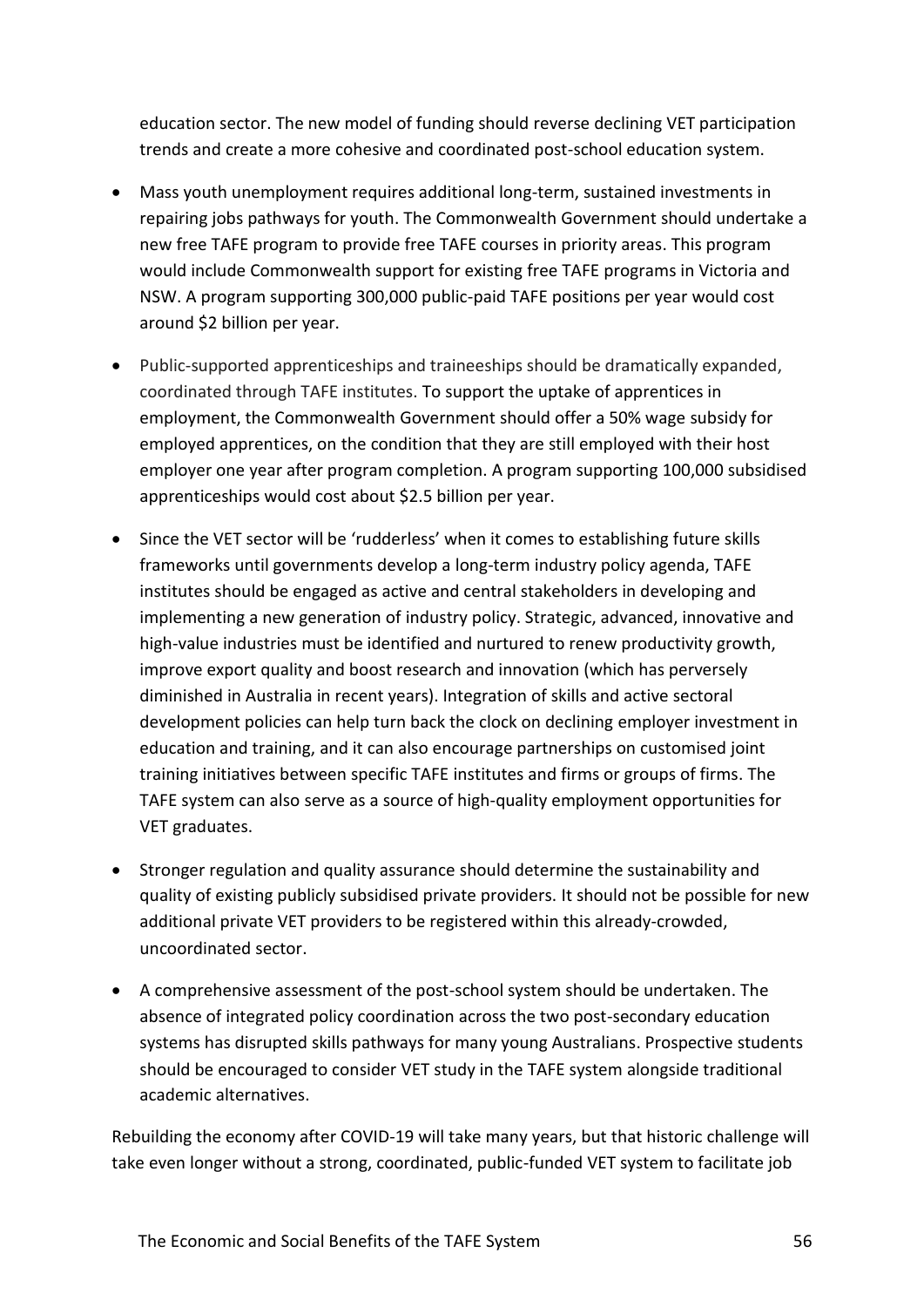transitions and open opportunities for young workers. Billions of dollars in public funding have been wasted trying to build an inefficient, uncoordinated private VET training market that has failed workers, business and government alike. The TAFE system is the most experienced, reliable and high-quality national-level vocational training infrastructure, and it is therefore best positioned to lead the VET sector response to skills system reconstruction.

This study has demonstrated that accumulated public investments in the TAFE system continue to deliver significant economic, fiscal and social benefits to the nation. Australia must now protect and extend these investments. Our recommendations are aimed at rebuilding a VET system anchored by public-funded TAFE institutes, thus putting Australia in the best possible position on its turbulent journey to skills system reconstruction.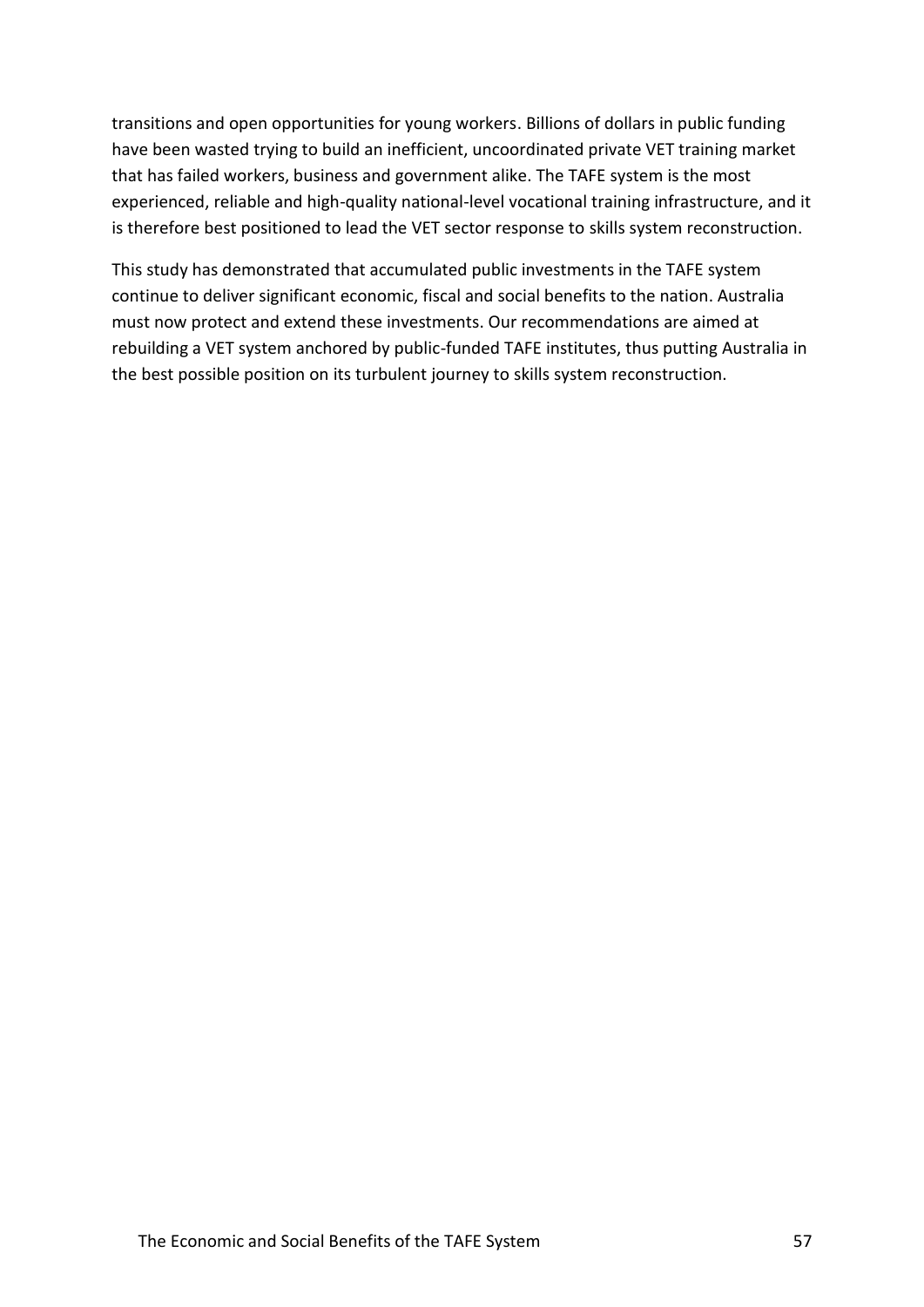## <span id="page-57-0"></span>**Appendix**

This Appendix provides more detail on the methodology and data sources utilised in the benefit calculations described in this report.

## <span id="page-57-1"></span>**DERIVING TAFE'S SHARE OF VET-QUALIFIED WORKERS**

In some cases, the labour market benefits accruing to workers (and their employers) holding VET qualifications are not disaggregated statistically according to the specific source of that credential (that is, whether it came from TAFE or some other form of institution).

We have therefore adopted the following methodology to estimate the proportion of VET graduates currently in the Australian labour force, who received their qualifications from a TAFE institute. Data were obtained on the total flow of VET students by year from 1981 through to 2018.<sup>53</sup> For the period after 1995, VET enrolment data describe the proportion of VET students who are enrolled in TAFEs and other government-funded institutions. For the period prior to 1995, we assume that this proportion averaged 85%.<sup>54</sup> We adjust the flow of VET students in each year by the labour force participation rate corresponding to their present age (from ABS Catalogue 6291.0.55.001, Table 1).

We also adjust the annual flow of VET students by a survival rate (obtained from the ABS life expectancy tables, Catalogue 3302.0.55.001) to reflect the proportion of VET students in each year who have survived to the present.<sup>55</sup> For this step, we use the life expectancy table for 2001 (approximately the mid-point of the timeframe covered by our sample; using yearspecific life-tables would make very little difference to the estimate). From this annual flow of surviving, participating VET graduates (disaggregated into TAFE and non-TAFE qualifications), we cumulate an estimated stock of VET graduates (again disaggregated into TAFE and non-TAFE categories).

The estimated proportion of TAFE-qualified VET students in that overall cumulative stock of VET-qualified workers is 72.5%. We use that parameter to scale the number of currently employed Australian workers with VET qualifications, to estimate the proportion who received their qualifications from a TAFE institute or another government-funded body.

<sup>53</sup> The labour force participation rate of people who graduated from VET prior to 1981 is low, and so we do not include that group. This is a conservative assumption in terms of the likely share of TAFE graduates, since VET prior to 1981 was dominated by TAFEs.

<sup>54</sup> In 1996, TAFEs accounted for 83% of VET students. That proportion was higher in earlier years, when TAFEs dominated vocational education in Australia. This assumption is conservative, and it likely understates the proportion of TAFE students in those earlier years.

<sup>&</sup>lt;sup>55</sup> This adjustment is only important for VET graduates from the very early years of our analysis.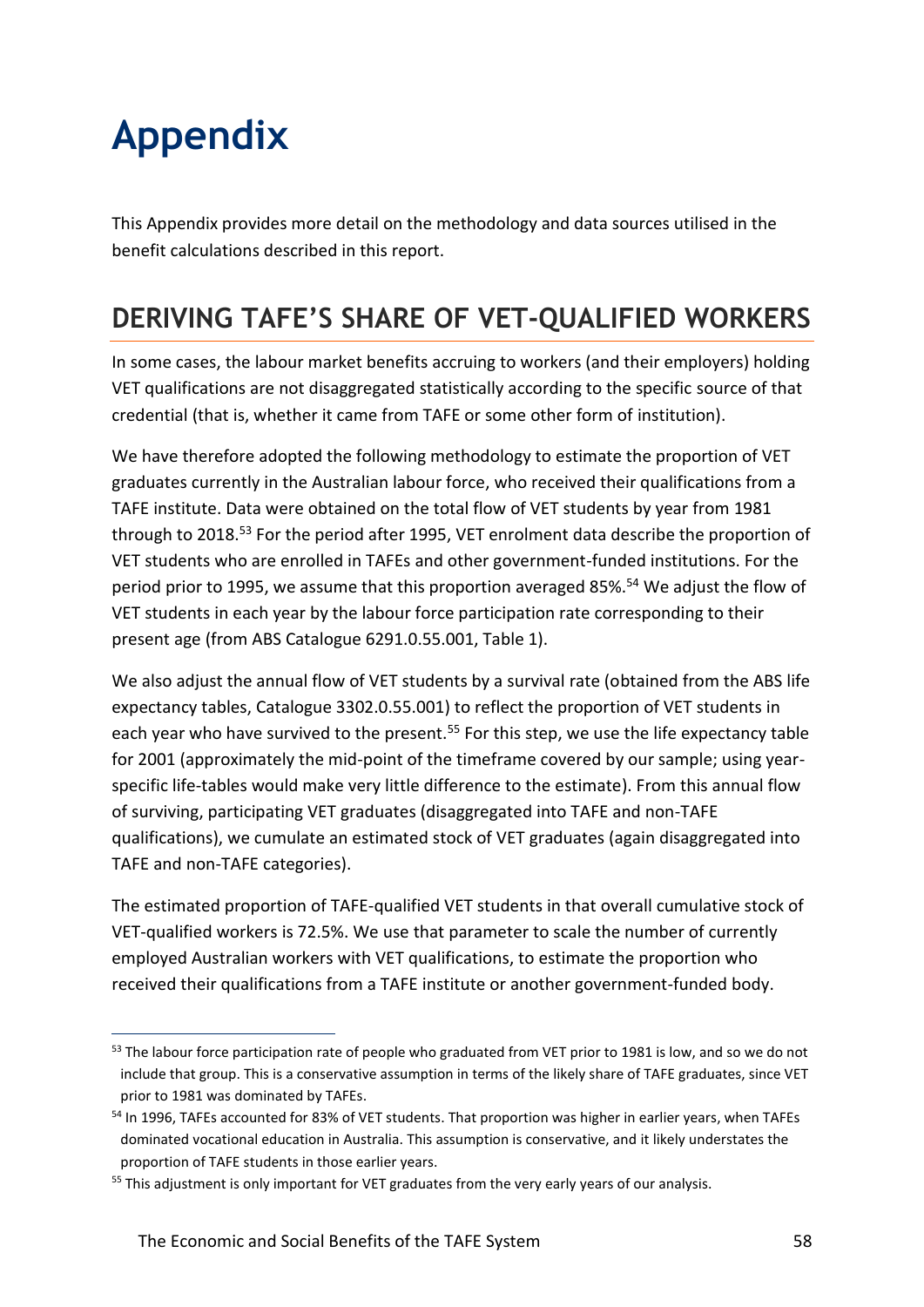TAFE institutes are the dominant provider of government-funded VET (comprising 92% of all public-funded students in 2018) with a smaller number of other government providers including community education providers. This estimate takes account of the changing flow of total VET activity over time, the changing importance of TAFE versus non-TAFE providers, and variability in both longevity and labour force participation for various age cohorts.

For the various reasons described above, this approach likely underestimates the true proportion of TAFE graduates in all VET qualification-holders—and hence underestimates the current economic benefits arising from past TAFE education activity.

## <span id="page-58-0"></span>**CALCULATING UNEMPLOYMENT & BENEFIT PAYMENTS**

We use the following method to calculate the reduction in unemployment resulting from workers receiving VET qualifications. Unemployment rates for highest education attainment level are provided by ABS labour force data.<sup>56</sup> An unemployment rate for VET-qualified workers is calculated by adding up those with Advanced Diplomas, Diplomas and Certificates III/IV. An unemployment rate for those with no post-school qualifications is similarly calculated as the sum of all workers with Year 12 equivalent or below. No data are available for Certificate I/II level VET qualifications, so they are not considered in the comparison.<sup>57</sup>

| <b>Table A1</b><br><b>Actual and Counterfactual Unemployment by Qualification</b><br>(2019)          |                                 |                              |                                    |                                                      |                            |  |
|------------------------------------------------------------------------------------------------------|---------------------------------|------------------------------|------------------------------------|------------------------------------------------------|----------------------------|--|
|                                                                                                      | Labour<br><b>Force</b><br>(000) | <b>Unemployment</b><br>(000) | <b>Unemployment</b><br>Rate<br>(%) | <b>Unemployment at No-</b><br>Post-School Rate (000) | <b>Difference</b><br>(000) |  |
| VET-Qualified                                                                                        | 3831.5                          | 159.9                        | 4.17%                              | 249.4                                                | 89.5                       |  |
| No Post-<br>School<br>Qualification                                                                  | 3645.6                          | 237.3                        | 6.51%                              |                                                      |                            |  |
| <b>TAFE</b>                                                                                          |                                 |                              |                                    |                                                      | 64.9                       |  |
| Source: Author's calculations from ABS Catalogue 6291.0.55.003, Table 24b. Includes ages 20-64 only. |                                 |                              |                                    |                                                      |                            |  |

We assume that if workers with an Advanced Diploma, Diploma or Certificate III/IV did not have that qualification, they would face a higher unemployment rate on par with those without post-school qualifications. Their achievement of VET qualifications has thus reduced

<sup>56</sup> ABS Catalogue 6291.0.55.003*,* Table 24b. Includes ages 20–64 only.

<sup>&</sup>lt;sup>57</sup> Most research indicates that there is little difference in employment and earnings outcomes between workers holding Certificates I/II and those without post-school qualifications.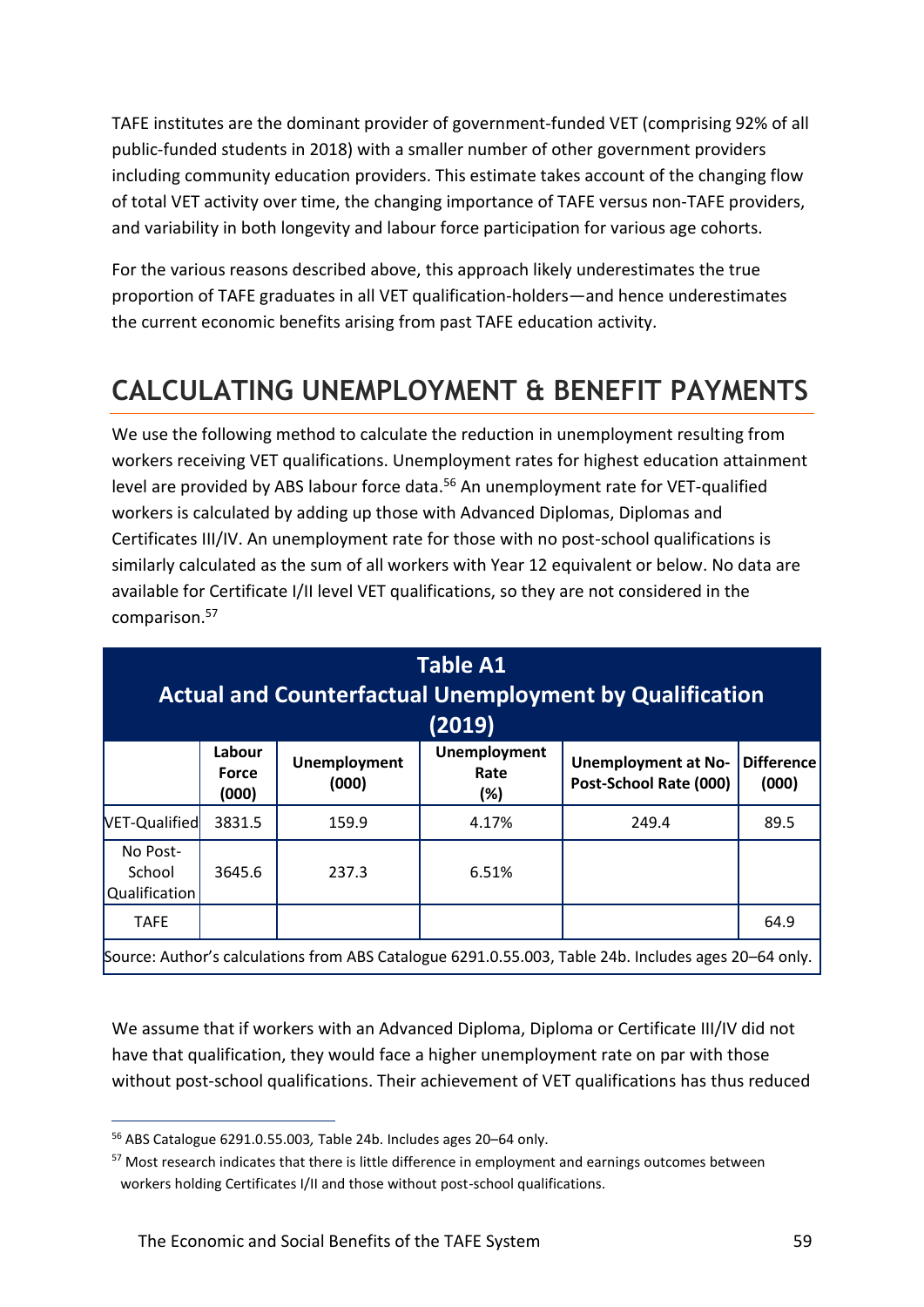unemployment by a total of 89,500 in 2019 (see Table A1). As explained above, only a portion (72.5%) of that reduction in unemployment is attributable to TAFE training (since some VET-qualified workers received their training through other streams). The total reduction in unemployment attributed to TAFE is 64,880.

We then consider the rates of unemployment support payments. At the time of writing, this payment was Newstart Allowance, however, the payment was renamed 'JobSeeker' and an additional Coronavirus Supplement payment was introduced as part of the Commonwealth government's COVID-19 response. We estimate the value of a reduction in welfare payments based on the pre-crisis Newstart base rate (i.e. not including the Coronavirus Supplement). However, we include other additional supplementary payments received by almost all (99%) recipients of Newstart Allowance pre-crisis (including the Carer Payment, Remote Area Allowance, transport allowances and the Energy Supplement).

Table A2 presents the schedule of Newstart Allowance and related payments for unemployed people, and estimates the total number of recipients receiving each tier of benefits (based on information provided by government during June 2017 Senate Estimates; see Henriques-Gomez, 2019). In addition to the basic Newstart Allowance, 52% of recipients received an additional weekly payment of \$7.30 through the Clean Energy Supplement; 28% received an additional \$55.18 per week through both the Clean Energy Supplement and Rent Assistance payments; and around 20% received an additional \$240 per week through Family Tax Benefit and other supplements.

Departmental data for July 2019 record 710,000 Newstart Allowance recipients (similar to the 2017 level). Therefore, we apply the 2017 results for both the number of Newstart Allowance recipients receiving benefits today and the proportion of all recipients receiving additional payments to 2019. Since the loaded Newstart Allowance rates obtained from the 2017 Senate Estimates process are a composite average arising from a combination of nonspecified supplementary payments, we increase all loaded Newstart Allowance payments by CPI (to account for indexation of benefits between 2017 and 2019).<sup>58</sup> Newstart Allowanceonly rates were obtained from the Department of Social Services (2020).

We then take the number of potential unemployed persons scaled for TAFE and apply the different loaded benefit rates depending on the proportion of overall Newstart Allowance recipients who receive those additional payments. From this we can calculate an annual cost saving representing the reduced flow of unemployment benefits to TAFE-trained workers. We estimate that 64,880 fewer people who were unemployed in 2019 because of their TAFE qualification, and this generated a total annual saving of \$1.2 billion to government in reduced welfare benefit costs.

<sup>58</sup> Newstart Allowance is indexed to prices.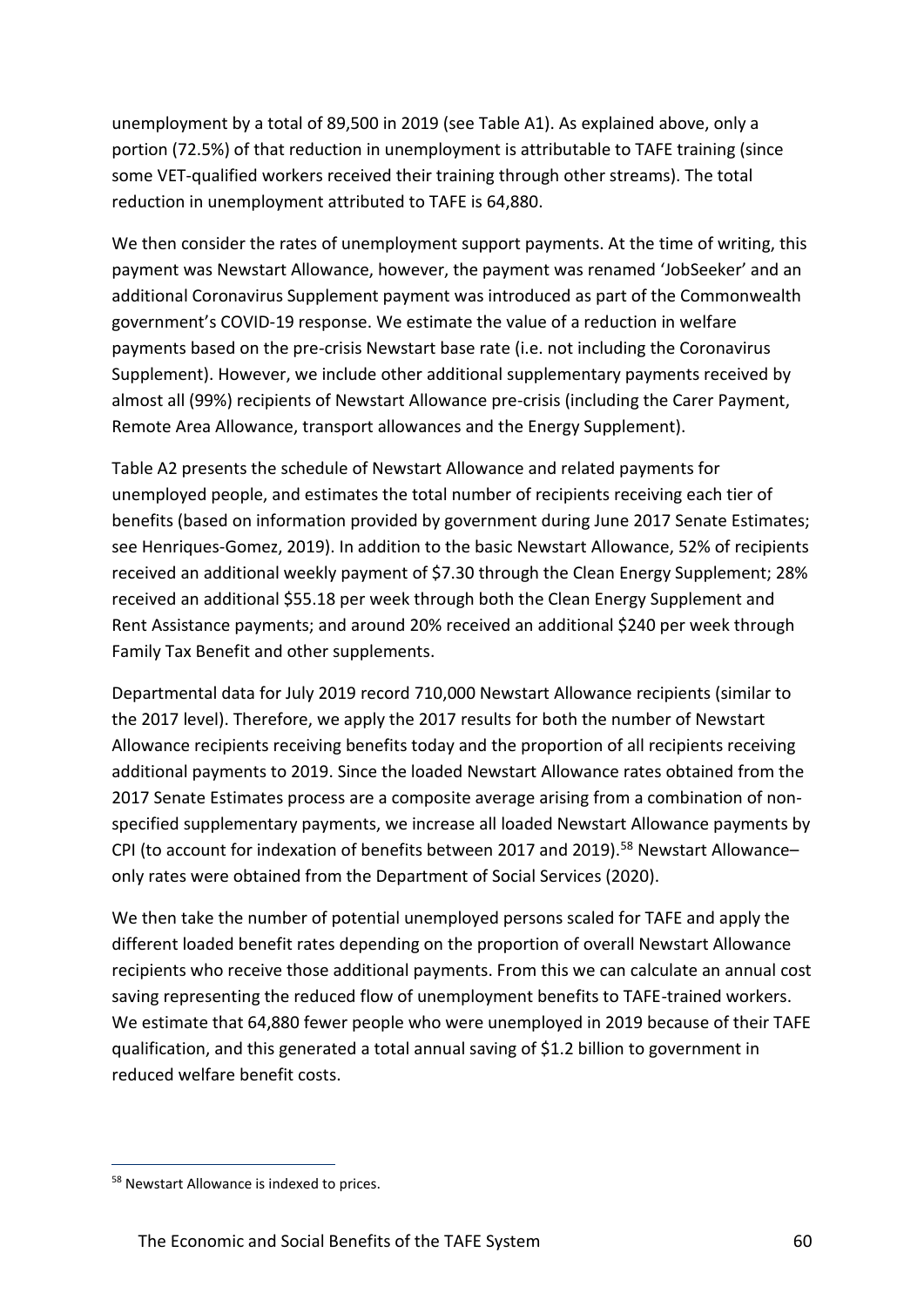| <b>Table A2</b><br><b>Unemployment Benefit Recipients by Additional Payments</b>          |                                                               |                                                                   |                                                                        |                                        |                                                                       |                                                          |  |
|-------------------------------------------------------------------------------------------|---------------------------------------------------------------|-------------------------------------------------------------------|------------------------------------------------------------------------|----------------------------------------|-----------------------------------------------------------------------|----------------------------------------------------------|--|
|                                                                                           | <b>Estimated</b><br><b>Total</b><br><b>Recipients</b><br>2019 | <b>Average</b><br>Cost of<br><b>Additional</b><br><b>Payments</b> | % of Total<br><b>Newstart</b><br><b>Allowance</b><br><b>Recipients</b> | Payment<br>per<br>Recipient<br>(52019) | <b>Estimate of</b><br># of Below-<br><b>TAFE</b><br><b>Recipients</b> | Annual<br>Cost<br><b>Savings</b><br>( \$2019<br>million) |  |
| Newstart<br>Only                                                                          | 5000                                                          |                                                                   | 1%                                                                     | \$279.5                                | 649                                                                   | \$9.5                                                    |  |
| Newstart and<br>Supplement<br>Payments                                                    | 380,544                                                       | \$11.4                                                            | 52%                                                                    | \$290.9                                | 33,738                                                                | \$511.7                                                  |  |
| Newstart,<br>Supplement<br>Payments<br>and Rent<br>Assistance                             | 207,852                                                       | \$52.98                                                           | 28%                                                                    | \$338.8                                | 18,166                                                                | \$320.9                                                  |  |
| Newstart,<br><b>Family Tax</b><br>Benefit and<br>Other<br>Supplements<br>and<br>Payments* | 138,508                                                       | \$244.1                                                           | 19%                                                                    | \$523.6                                | 12,327                                                                | \$336.5                                                  |  |
| <b>Total TAFE</b>                                                                         |                                                               |                                                                   |                                                                        |                                        | 64,880                                                                | \$1178.6                                                 |  |

Source: Newstart Allowance and additional payments data in Henriques-Gomez (2019). Department of Social Services (2020) for 2019 payment rates. Single, no children rate \$279.50 per week; single with dependent children rate used for Family Tax Benefit recipients of \$302.35 per week. All additional payments increased by CPI. 'Supplement payments' cover a range of payments including Carer Payment, Remote Area Allowance, transport allowances and the Energy Supplement. Annual cost assumed payments received all year (52.14 weeks). TAFE proportion of total VET welfare benefit saving estimated at 72.5%.

\*'Other supplements and payments' represent the average of Rent Assistance and supplementary payment recipients also receiving Family Tax Benefit.

## <span id="page-60-0"></span>**CALCULATING HEALTHCARE SAVINGS BENEFITS**

To calculate government savings on healthcare spending due to the improved health outcomes of TAFE graduates, we estimate the number of people with VET post-school qualifications who otherwise would be likely to have long-term health conditions if they had not attained that further education. Mitchell Institute research finds that 42% of male and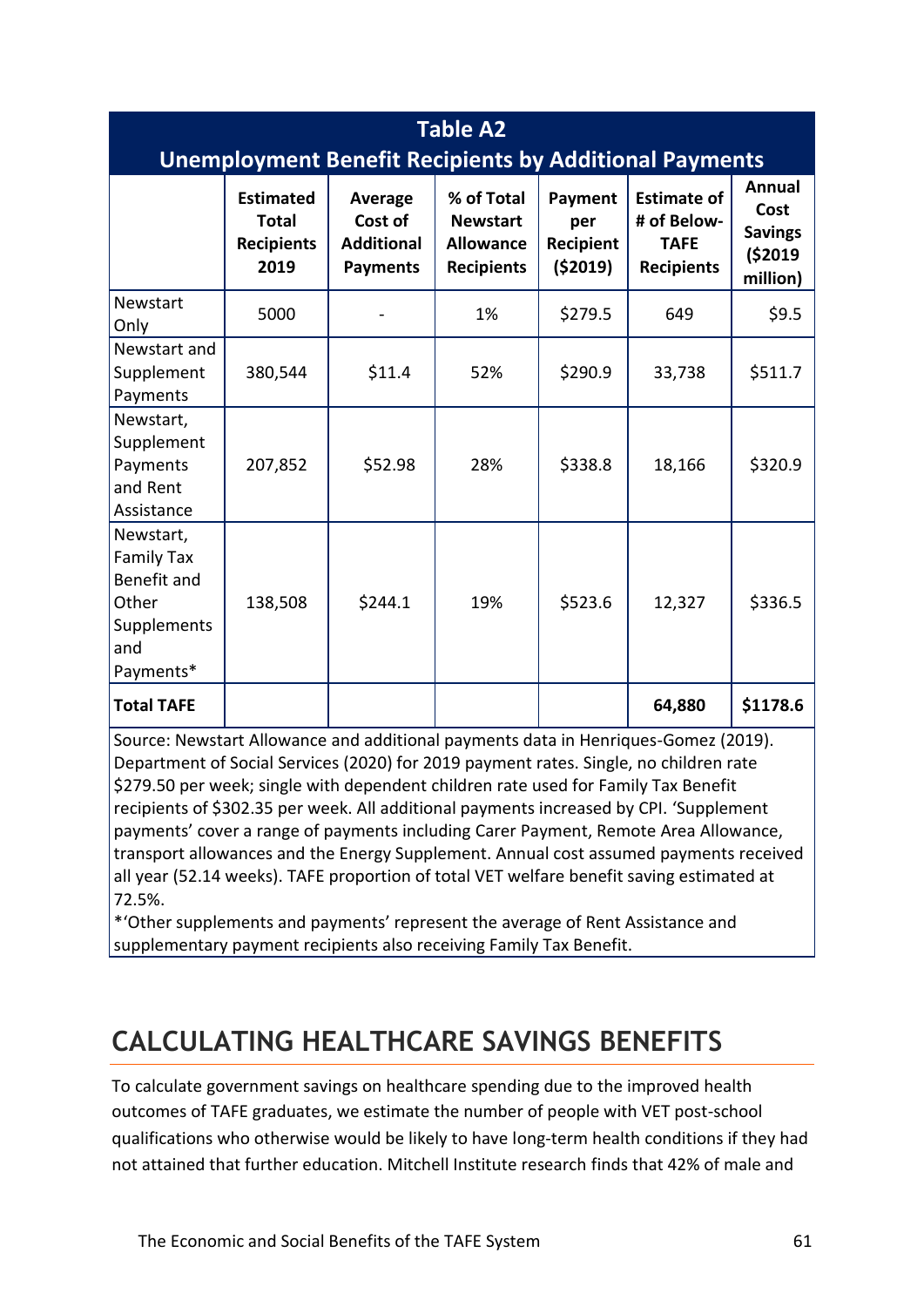female school leavers in the working-age population have a long-term health condition, compared to only 26% of the general working-age population (Lamb & Huo, 2017). The authors do not report a long-term health condition rate for workers with educational attainment above school leavers. Since the 26% rate for the general population also includes school leavers, the 16% difference likely understates the true health advantages of holding a VET qualification over school leavers.

To calculate the number of VET-qualified workers who would have had a long-term health condition had they not attained Year 12 or other post-school qualifications, we use Census 2016 (most recent) population data, since the positive effects of attaining VET qualifications (such as higher lifetime earnings) continue to impact the health outcomes of people well after working life. We estimate that around 750,000 additional workers with VET qualifications would have a long-term health condition if they had not attained Year 12 or any post-school qualifications. Given the absence of information about the average costs of long-term health conditions to healthcare budgets (and the multitude of health outcomes), we do not calculate the costs of a typical long-term health condition.

Instead, we calculate the cost of long-term health conditions based on the average number of annual GP visits. This method is informed by a UK study by Windmeijer and Santos Silva (1997), who find that individuals with higher vocational degrees were less likely to visit their GP than individuals with no post-school qualifications. We use publicly available Medicare rebate data to estimate the value of reduced demand to access public-subsidised (or bulkbilled) GPs. The national public healthcare system—Medicare—provides rebates to GPs for 100% of the Schedule fee per consultation. The Schedule fee was \$38.20 per consultation in 2019, including 1.5% indexation (Department of Health, 2018). Many doctors charge more than the Schedule fee, with additional 'gap fees' passed onto patients. In both cases, where clinics bulk-bill patients (with no additional fees) or where they charge gap fees, the Schedule fee represents the full cost of each GP visit to government. Public health data indicate that the average Australian visits the GP six times per year.<sup>59</sup> We assume that persons with long-term health conditions present to GPs 50% more often than the working population average (total of nine visits per year).

We estimate the healthcare cost saving based on *both* an increase in the number of people presenting to GPs, and an increase in number of GP visits for that group. We then scale the total fiscal saving benefit by the estimated percentage of all employees holding VET qualifications who received those qualifications from TAFE (72.5%). The total annual reduction in health-related costs arising from TAFE qualifications is thus estimated at \$289 million. More detail of the annual healthcare savings is provided in Table A3.

<sup>59</sup> Independent Hospital Pricing Authority (2019*), National Hospital Cost Data Collection Report; Public Sector, Round 21* (Financial Year 2016–17), Table 4. Average cost per episode. Average GP visit data from The Australia Institute of Health and Welfare (2019a).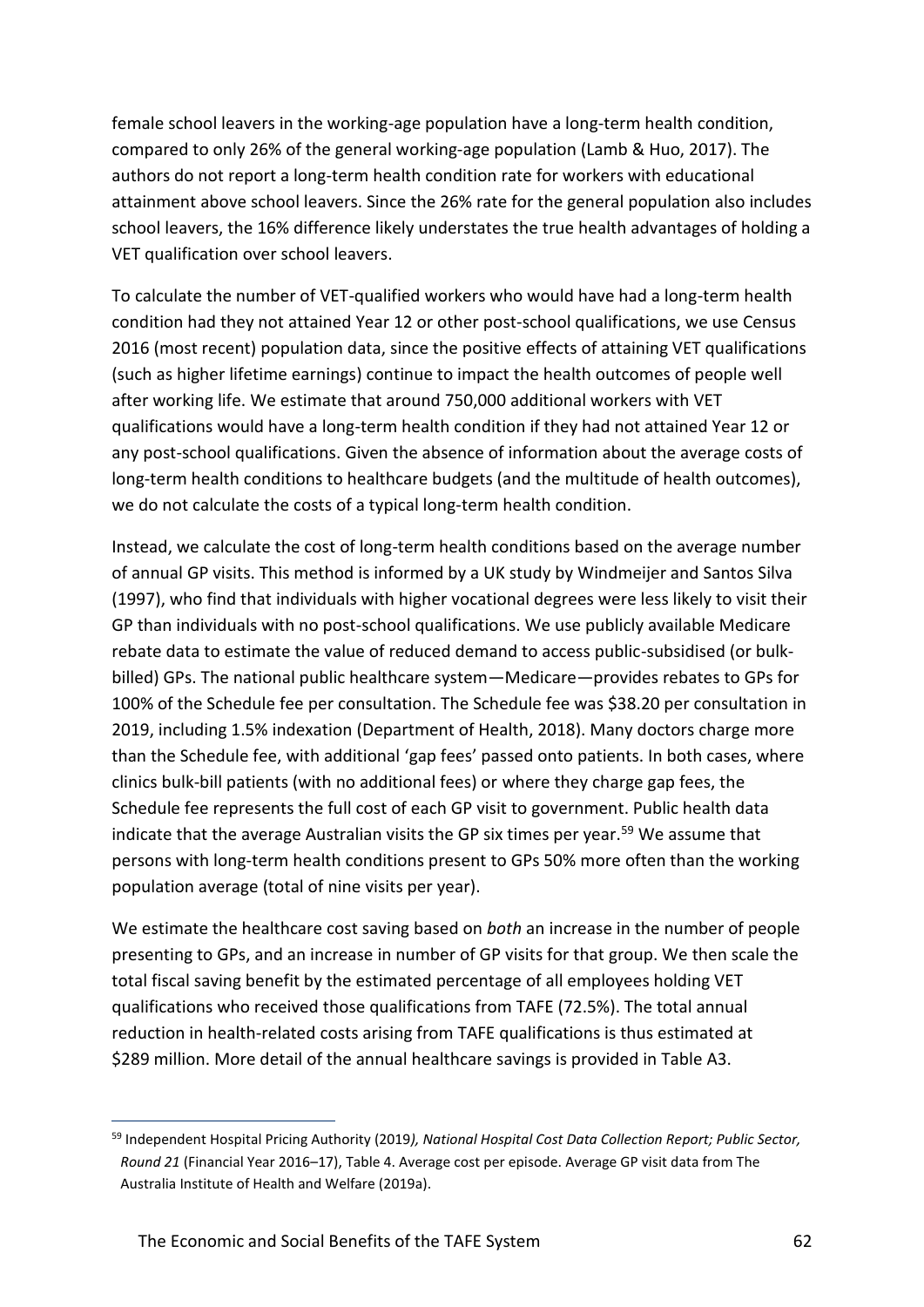| <b>Table A3</b><br><b>Annual Healthcare Savings</b>                                                                                                                                                                                                                                                                      |                     |                                                                                         |                                                                                                             |                                                             |                                                        |                                                                        |                                                                     |                                                            |
|--------------------------------------------------------------------------------------------------------------------------------------------------------------------------------------------------------------------------------------------------------------------------------------------------------------------------|---------------------|-----------------------------------------------------------------------------------------|-------------------------------------------------------------------------------------------------------------|-------------------------------------------------------------|--------------------------------------------------------|------------------------------------------------------------------------|---------------------------------------------------------------------|------------------------------------------------------------|
|                                                                                                                                                                                                                                                                                                                          | Total<br>Population | <b>Total</b><br><b>Population with</b><br>Long-Term<br><b>Health</b><br>Condition (26%) | <b>Number of VET</b><br>People with<br>Long-Term<br><b>Health</b><br><b>Condition if</b><br><b>42% Rate</b> | <b>Total</b><br>People in<br><b>Better</b><br><b>Health</b> | <b>GP Visits at</b><br><b>26% Rate</b><br>(6 per year) | <b>GP Visits at</b><br><b>42% Rate</b><br>(9 <sub>per</sub> )<br>year) | <b>Total</b><br><b>Annual GP</b><br><b>Visits</b><br><b>Reduced</b> | <b>Total</b><br>Annual<br><b>Saving</b><br>(\$<br>Million) |
| Certificate I and II Level                                                                                                                                                                                                                                                                                               | 16,196              | 4211                                                                                    | 6802                                                                                                        | 2591                                                        | 25,266                                                 | 61,221                                                                 | 35,955                                                              | 1.4                                                        |
| Advanced Diploma and<br>Diploma Level                                                                                                                                                                                                                                                                                    | 15,462              | 4020                                                                                    | 6494                                                                                                        | 2474                                                        | 24,121                                                 | 58,446                                                                 | 34,326                                                              | 1.3                                                        |
| Advanced Diploma and<br>Associate Degree Level                                                                                                                                                                                                                                                                           | 721,054             | 187,474                                                                                 | 302,843                                                                                                     | 115,369                                                     | 1,124,844                                              | 2,725,584                                                              | 1,600,740                                                           | 61.1                                                       |
| Diploma Level                                                                                                                                                                                                                                                                                                            | 951,406             | 247,366                                                                                 | 399,591                                                                                                     | 152,225                                                     | 1,484,193                                              | 3,596,315                                                              | 2,112,121                                                           | 80.7                                                       |
| Certificate III and IV<br>Level                                                                                                                                                                                                                                                                                          | 2,995,132           | 778,734                                                                                 | 1,257,955                                                                                                   | 479,221                                                     | 4,672,406                                              | 11,321,599                                                             | 6,649,193                                                           | 254.0                                                      |
| <b>Total</b>                                                                                                                                                                                                                                                                                                             | 4,699,250           | 1,221,805                                                                               |                                                                                                             | 751,880                                                     | 7,330,830                                              | 17,763,165                                                             | 10,432,335                                                          | 398.5                                                      |
| Scaled for TAFE (72.5%)                                                                                                                                                                                                                                                                                                  | 3,406,956           |                                                                                         |                                                                                                             |                                                             |                                                        |                                                                        |                                                                     | 288.9                                                      |
| Source: Population by highest educational attainment from ABS Census (2016). Cost of 'GP visits' set at \$38.20 as per Department of Health<br>(2018) Indexation of Medicare Benefits Schedule (MBS) items from 1 July 2018. Annual average GP visit data from The Australia Institute of Health<br>and Welfare (2019a). |                     |                                                                                         |                                                                                                             |                                                             |                                                        |                                                                        |                                                                     |                                                            |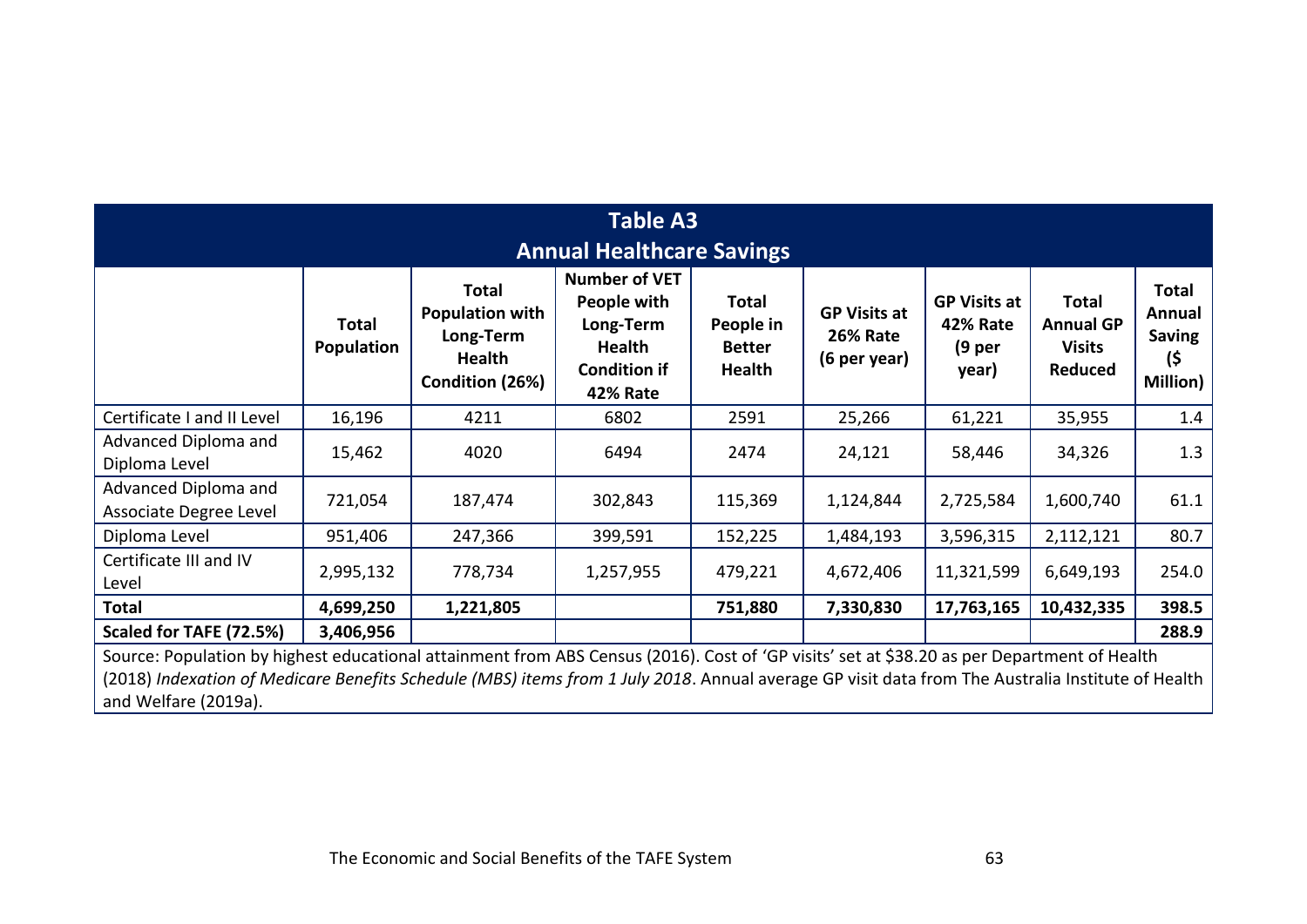## <span id="page-63-0"></span>**References**

Australian Education Union (2020). *National Survey Reveals Budget-cut Impact to TAFE* (Available at: http://www.aeufederal.org.au/news-media/mediareleases/2020/jul/090720).

Australian Industry Group (2004). *Australia's Skills Gap: Costly, Wasteful and Widespread* (Sydney: Australian Industry Group).

Australian Industry Group (2018). *Skilling: A National Imperative*, Survey report (Sydney: Australian Industry Group).

Australian Institute of Health and Welfare (2018). *Australia's Health* (Canberra: Commonwealth Government).

Australia Institute of Health and Welfare (2019a). *Healthy Community Indicators* (Available at: https://www.aihw.gov.au/reports-data/indicators/healthy-communityindicators).

Australian Institute of Health and Welfare (2019b). *The Health of Australia's Prisoners 2018* (Canberra: Commonwealth Government).

Auwalin, I., N. Alick, and K. Siwaporn (2019). 'Labour Supply and Skills Shortages in Australia', *The 2nd International Conference on Islamic Economics, Business, and Philanthropy* (ICIEBP), KnE Social Sciences, pp. 1249–65.

Baldry, E., D. Bright, J. Cale, A. Day, L. Dowse, and M. Giles (2018). *A Future Beyond the Wall: Improving Post-Release Employment Outcomes For People Leaving Prison: Final Report* (Sydney: UNSW Sydney).

Birch, E., P. Kenyon, P. Koshy, and N. Wills-Johnson (2003). *Exploring the social and economic impacts of adult and community education* (National Centre for Vocational Education Research (NCVER)).

Borland, J. (2020). 'COVID‐19 and the Australian Labour Market: What Do the Data Tell Us Happened between March and April?', Labour market snapshot #60, Department of Economics, University of Melbourne.

Burke, G. (2018). *Changes in Funding in Australian Vocational Education and their Effects* (Melbourne: L.H. Martin Institute, University of Melbourne).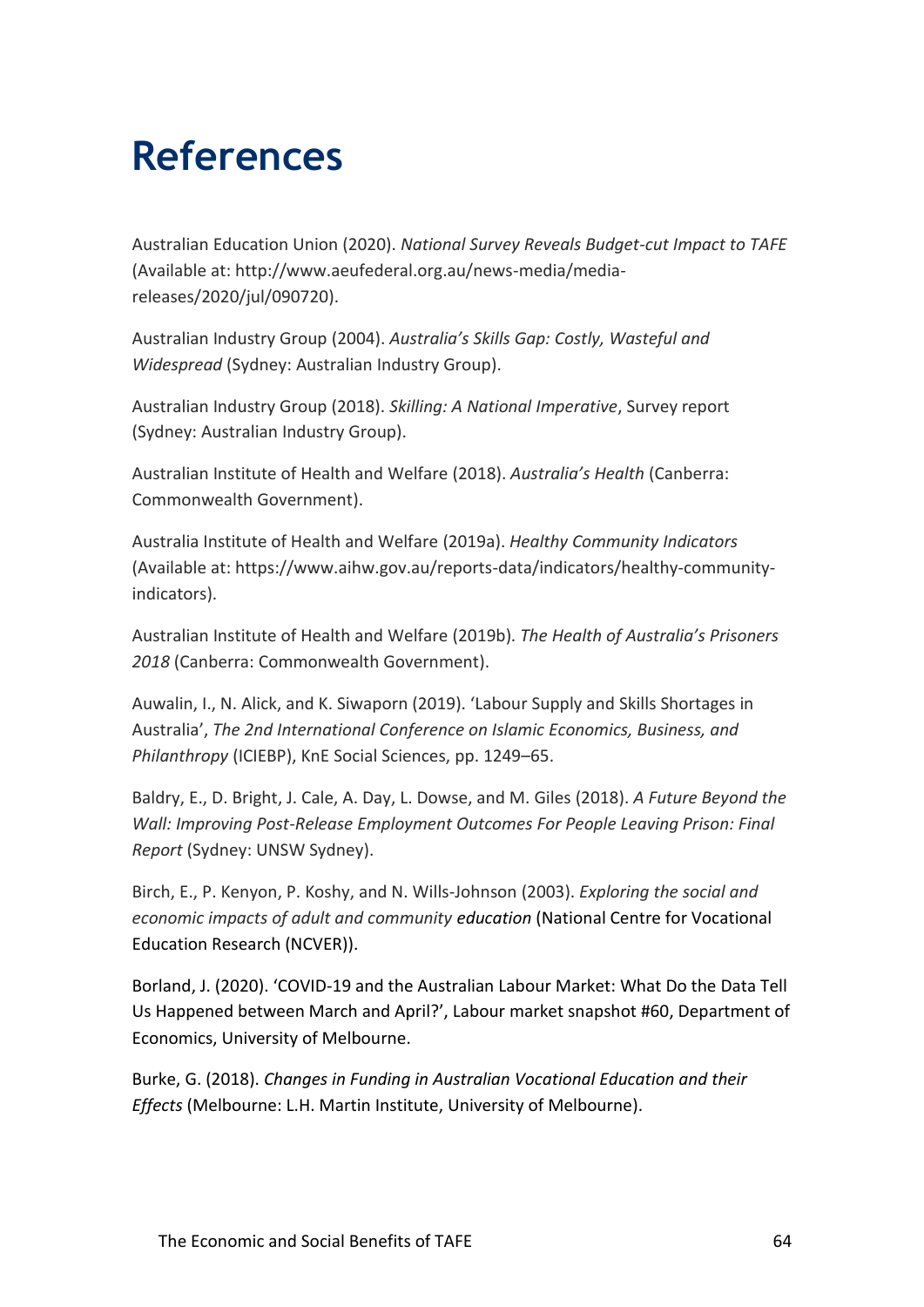Centre for Economics and Business Research (CEBR) (2014). *Economic Impact of Apprenticeships: A CEBR Report for the Skills Funding Agency* (London: CEBR).

City & Guilds Group (2015). *The Economic Benefits of Vocational Education and Training in the UK*.

Commonwealth Government (2019). *Financial Support for Australian Apprentices*  (Available at: [https://www.australianapprenticeships.gov.au/aus-apprenticeships](https://www.australianapprenticeships.gov.au/aus-apprenticeships-incentives)[incentives\)](https://www.australianapprenticeships.gov.au/aus-apprenticeships-incentives).

Conference Board of Canada (2019). 'The Economic Case for Investing in Education', prepared for Ontario Secondary School Teachers' Federation, June.

Conlon, G., and P. Patrignani (2013)*. A Disaggregated Analysis of the Long Run Impact of Vocational Qualifications,* BIS Research Paper Number 106.

Dearden, L., H. Reed, and J. Van Reenen (2005). 'The Impact of Training on Productivity and Wages: Evidence from British Panel Data', *Economic History Working Papers*, London School of Economics and Political Science, Department of Economic History.

Deloitte Access Economics (2019). *The Path to Prosperity: Why the Future of Work is Human* (Sydney: Deloitte Touché Tohmatsu).

Department of Education (2016). *Redesigning VET FEE-HELP: Discussion Paper* (Canberra: Department of Education).

Department of Education and Training (2015). *Selected Higher Education Statistics— 2015 Student Data* (Canberra: Department of Education and Training).

Department of Education and Training (2017). *Selected Higher Education Statistics— 2017 Student data and uCube* (Canberra: Department of Education and Training).

Department of Education, Skills and Employment (2019). *Historical List of Skill Shortages in Australia* (Canberra: Department of Education, Skills and Employment).

Department of Health (2018). *Indexation of Medicare Benefits Schedule (MBS) Items from 1 July 2018* (Canberra: Australian Government).

Department of Social Services (2016). *Youth Allowance Payment Trends and Profiles Report*—*June 2016* (Canberra: Department of Social Services).

Department of Social Services (2016). *Payment Trends and Profiles Report - June 2016* (Canberra: Department of Social Services).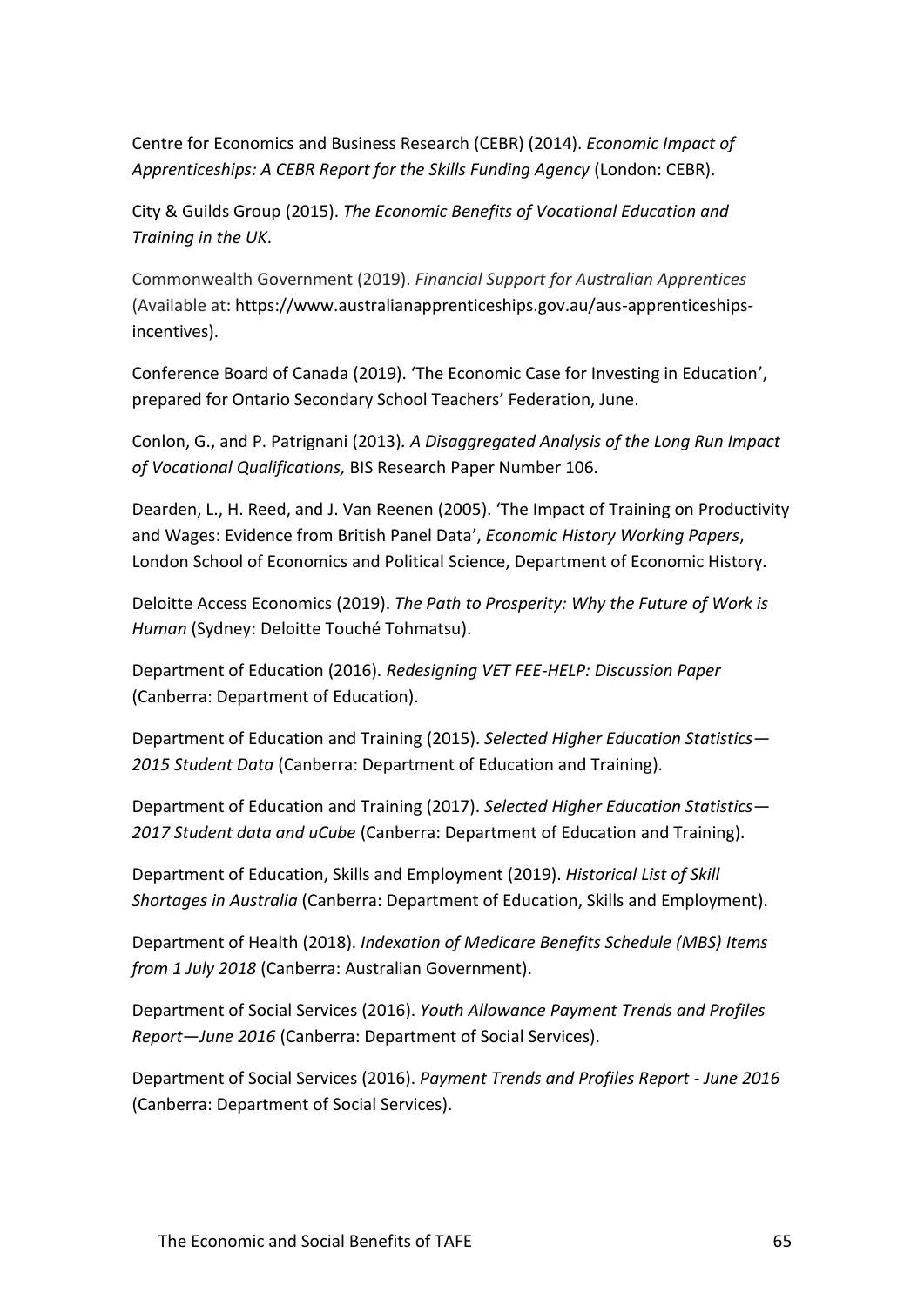Department of Social Services (2020). *How Much Can You Get* (Available at: https://www.servicesaustralia.gov.au/individuals/services/centrelink/newstartallowance/how-much-you-can-get).

Feinstein, L., R. Sabates, T.M. Anderson, A. Sorhaindo, and C. Hammond (2006). 'What are the Effects of Education on Health? Measuring the Effects of Education on Health and Civic Engagement', *Proceedings of The Copenhagen Symposium*, OECD.

Ferguson, H., and M. Harrington (2019). *Education and Training: Budget Review 2019– 20 Index* (Canberra: Parliament of Australia, available at https://www.aph.gov.au/About Parliament/Parliamentary Departments/Parliamenta [ry\\_Library/pubs/rp/BudgetReview201920/EducationTraining\)](https://www.aph.gov.au/About_Parliament/Parliamentary_Departments/Parliamentary_Library/pubs/rp/BudgetReview201920/EducationTraining).

Flanagan, F. and F. Stilwell (2018). "Editorial: Causes and Consequences of Labour's Falling Income Share and Growing Inequality," *Journal of Australian Political Economy* 81, pp. 5-10.

Fortin, P., L. Godbout, and S. St-Cerny (2018). 'Impact of Quebec's Universal Low-Fee Childcare Program on Female Labour Force Participation, Domestic Income, and Government Budget'.

Gong, X., and R. Tanton (2018). *Returns to Education in Australia 2006–2016* (Canberra: National Centre for Social and Economic Modelling (NATSEM), University of Canberra).

Hawke, G. (1998). 'Learning, Workplaces and Public Policy', in J. McIntyre and M. Barrett (Eds.), *VET Research: Influencing Policy and Practice,* Proceedings of the First National Conference of the Australian Vocational Education and Training Research Association, Sydney.

Hayward, H., E. Hunt, and A. Lord (2014)*. The Economic Value of Key Intermediate Qualifications: Estimating the Returns and Lifetime Productivity Gains to GCSEs, A Levels and Apprenticeships*, Research Report, December.

Henriques-Gomez, L. (2019). 'Newstart: What are the Facts about the Unemployment Payment?', *The Guardian,* 15 May.

Independent Hospital Pricing Authority (2019). *National Hospital Cost Data Collection Report; Public Sector, Round 21 (Financial Year 2016–17)* (Available at https://www.ihpa.gov.au/publications/national-hospital-cost-data-collection-reportpublic-sector-round-21-financial-year).

Lamb, S., and S. Huo (2017). *Counting the Costs of Lost Opportunity in Australian Education,* Mitchell Institute Report No. 02/2017.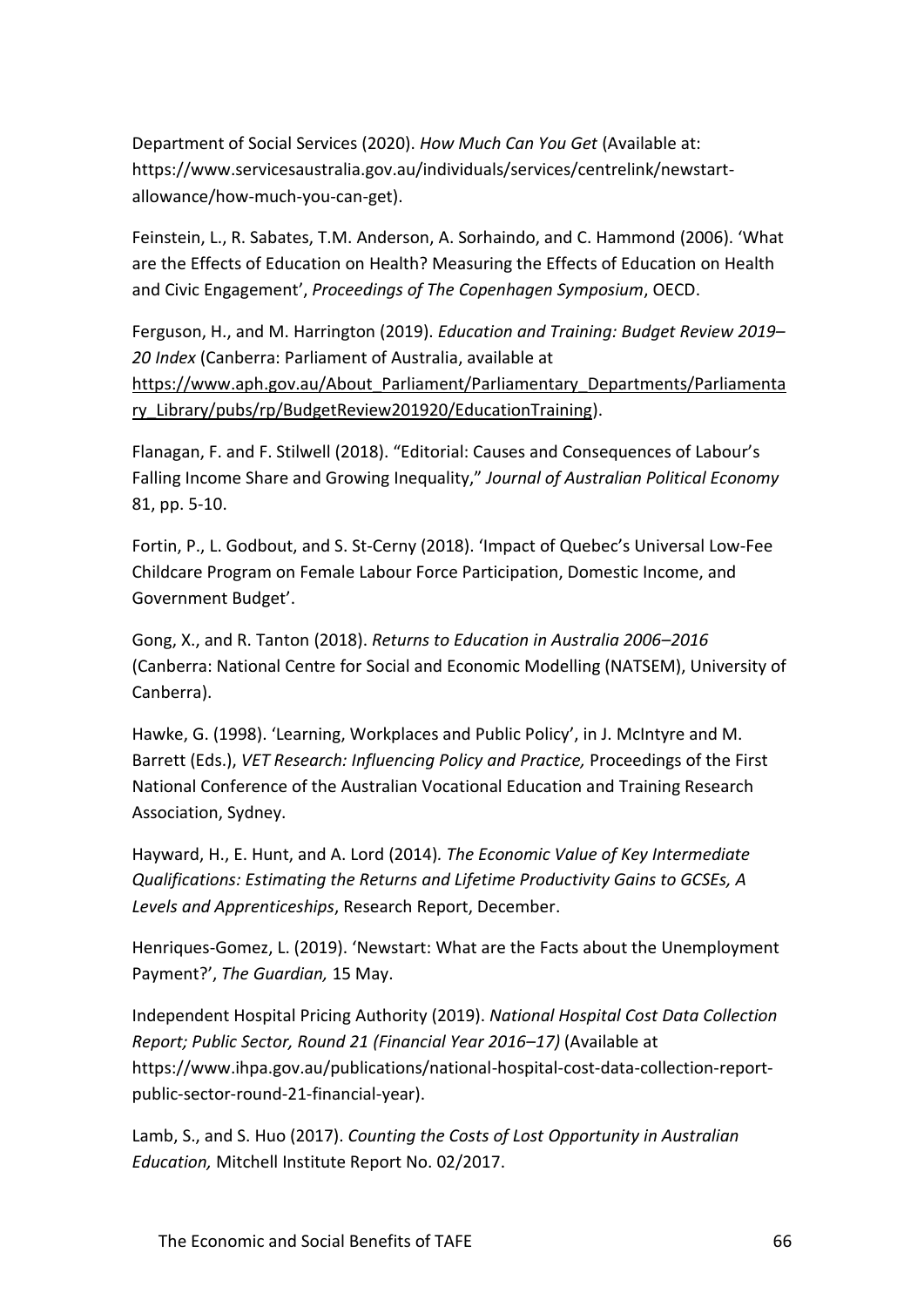Leigh, A. (2008). 'Returns to Education in Australia', *Economic Papers*, vol. 27, no. 3, pp. 233–49.

Long, M., and C. Shah (2008). *Private Returns to Vocational Education and Training Qualifications* (Prepared for National Centre for Vocational Education Research (NCVER). Centre for the Economics of Education and Training, Monash University).

Knight, G., I. White, and P. Granfield (2020). *Understanding the Australian Vocational Education and Training Workforce* (National Centre for Vocational Education Research).

KPMG (2018a). *The Importance of TAFE Queensland to Queensland's Prosperity. November* (Melbourne: KPMG).

KPMG (2018b)*. The Importance of TAFE to Victoria's Prosperity* (Melbourne: KPMG).

Lanvin, B., and F. Monteivo (2020). *Global Talent Competitiveness Index 2020: Global Talent in the Age of Artificial Intelligence* (Report prepared on behalf of Insead, Google & Adecco).

Leal, H. (2019). 'Firm-level Insights into Skills Shortages and Wages Growth', *RBA Bulletin*, Reserve Bank of Australia, March.

Macintyre, S. (2015). *Australia's Boldest Experiment: War and Reconstruction in the 1940s* (Sydney: NewSouth Publishing).

Maxwell. R. (2018). *How Employers Can Play A Role in Averting Australia's Skills Shortage* (Bathurst: Verto).

Mitchell Institute (2020). 'New Modelling Warns Youth Unemployment to Skyrocket as Apprenticeships Disappear', Mitchell Institute (available at http://www.mitchellinstitute.org.au/news/new-modelling-warns-youthunemployment-to-skyrocket-as-apprenticeships-disappear/).

National Australia Bank (NAB) (2017). 'Skills Shortage Holding Back Australian Business', National Australia Bank, 5 September.

National Centre for Vocational Education Research (NCVER) (2018). *Historical Time Series of Government-Funded Vocational Education and Training From 1981 to 2018*  (Adelaide: NCVER).

National Centre for Vocational Education Research (NCVER) (2019a). *Total VET Students and Courses 2018* (Adelaide: NCVER).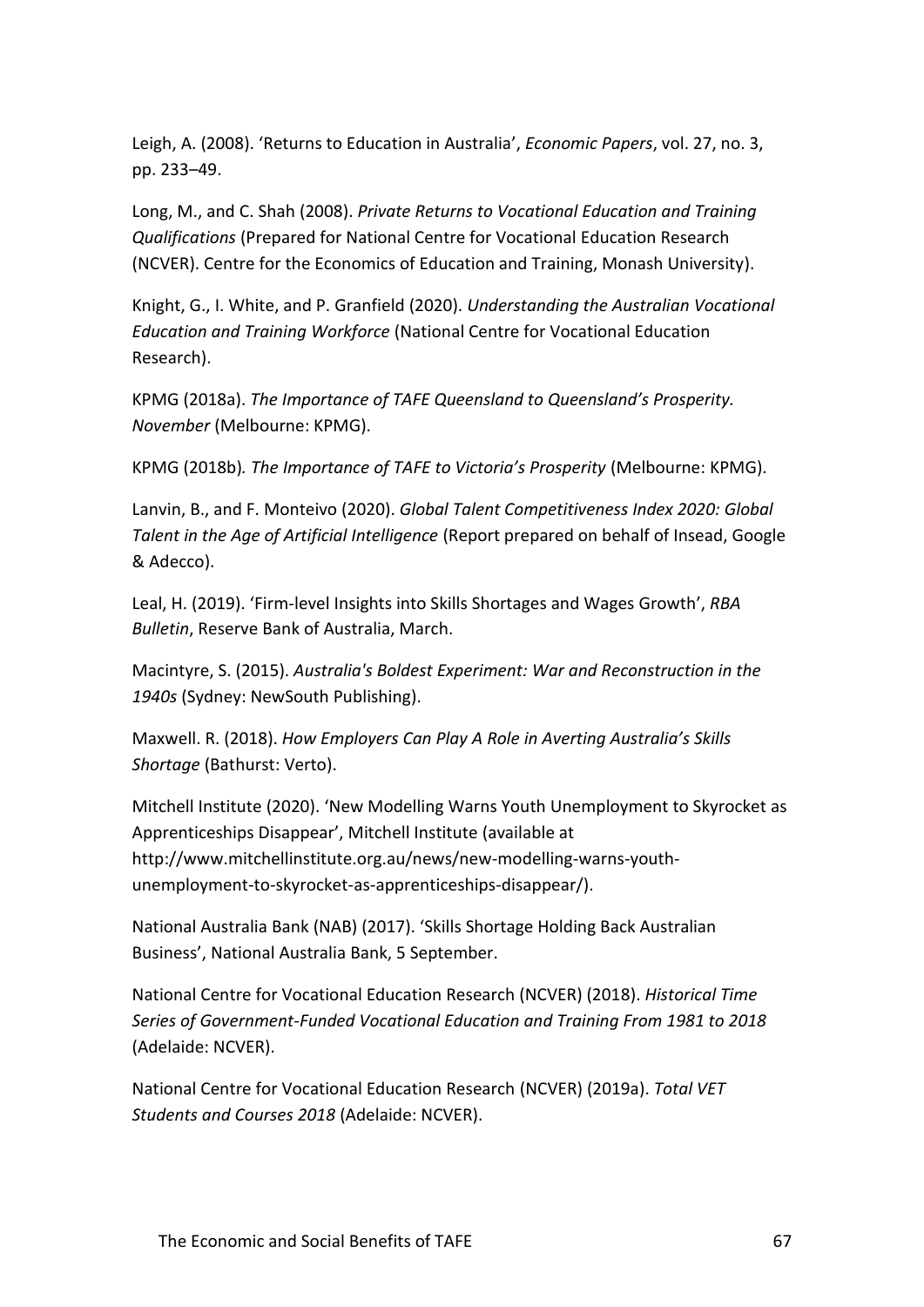National Centre for Vocational Education Research (NCVER) (2019b). *VET Student Outcomes* (Adelaide: NCVER).

National Centre for Vocational Education Research (NCVER) (2019c). *Australian Vocational Education and Training Statistics: Government Funding of VET 2018*—*Data*  (Adelaide: NCVER).

Noonan, P. (2016). *VET Funding in Australia: Background, Trends and Future Directions* (Melbourne: Mitchell Institute).

Noonan, P., and S. Pilcher (2018). *Participation in Tertiary Education in Australia: Modelling and Scenario Analysis* (Melbourne: Mitchell Institute).

O'Dwyer, L., and I. White (2019). *The Dynamics of Qualifications: Implications for VET* (Adelaide: National Centre for Vocational Education Research).

Organisation for Economic Co-operation and Development (OECD) (2010). *Learning for Jobs* (available at: [http://www.oecd.org/education/skills-beyond](http://www.oecd.org/education/skills-beyond-school/Learning%20for%20Jobs%20book.pdf)[school/Learning%20for%20Jobs%20book.pdf\)](http://www.oecd.org/education/skills-beyond-school/Learning%20for%20Jobs%20book.pdf).

Organisation for Economic Co-operation and Development (OECD) (2016). 'Investing in Youth: Australia', *Investing in Youth* (Paris: OECD Publishing).

Organisation for Economic Co-operation and Development (OECD) (2020). 'Youth Not in Employment, Education or Training (NEET)', indicator.

Pilcher, S., and K. Torii (2017). *Expenditure on Education and Training in Australia 2017*, Report No. 05/2017 (Mitchell Institute, Victoria University).

Preston, J., and A. Green (2003). *The Macro-Social Benefits of Education, Training and Skills in Comparative Perspective*, Wider Benefits of Learning Research Report No. 9 (Centre for Research on the Wider Benefits of Learning).

Prime Minister of Australia (2020). 'JobTrainer Skills Package for Economic Recovery and Growth,' 16 July (Available at: [https://www.pm.gov.au/media/jobtrainer-skills](https://www.pm.gov.au/media/jobtrainer-skills-package-economic-recovery-and-growth)[package-economic-recovery-and-growth\)](https://www.pm.gov.au/media/jobtrainer-skills-package-economic-recovery-and-growth).

Productivity Commission (2011). *Vocational Education and Training Workforce* (Canberra: Productivity Commission).

Productivity Commission (2020a). *Report on Government Services 2020* (Canberra: Productivity Commission).

Productivity Commission (2020b). *National Agreement for Skills and Workforce Development Review* (Canberra: Productivity Commission).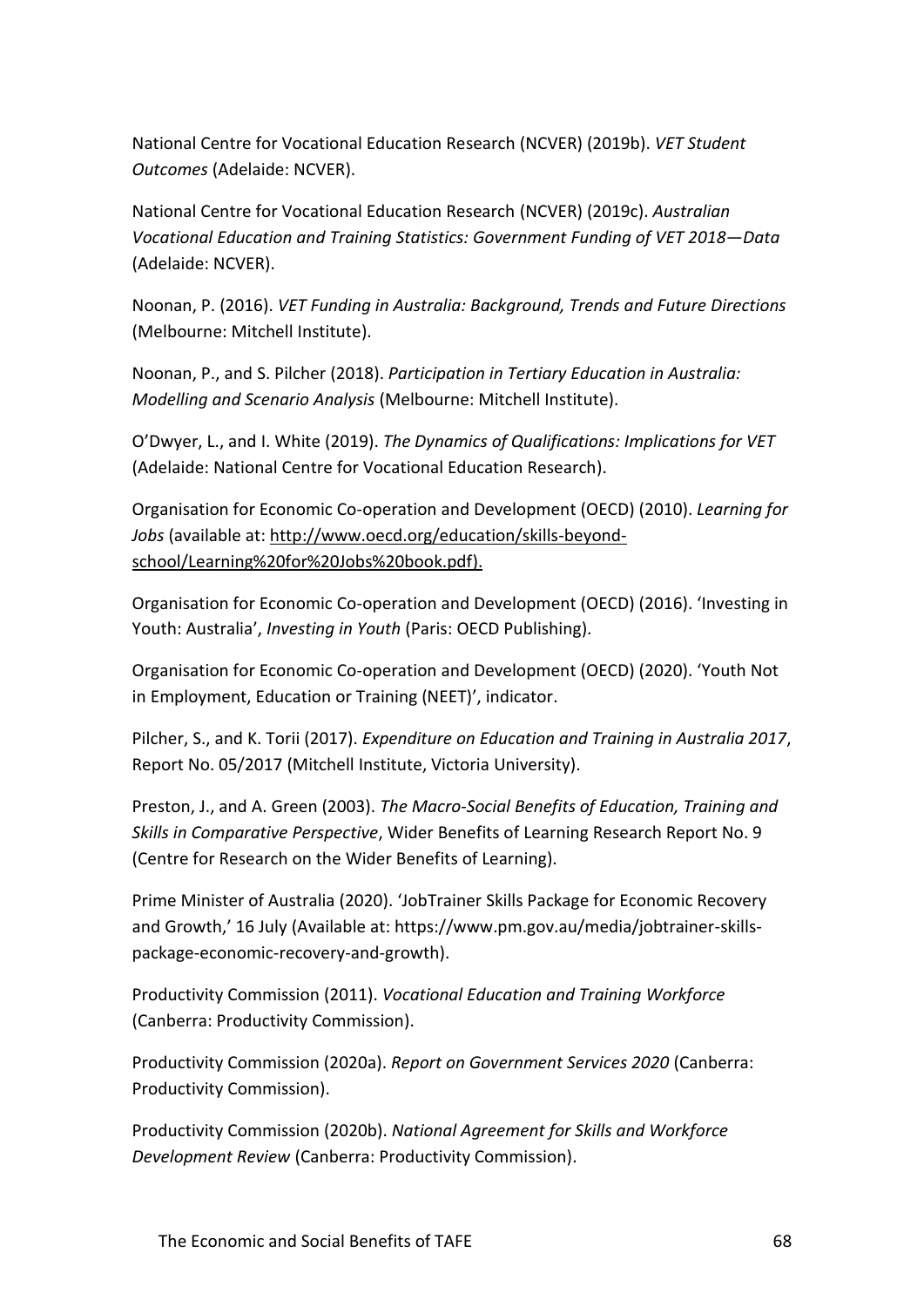Quality Indicators for Learning and Teaching (2019). *2019 Graduate Outcomes Survey.*

Quiggan, J. (2018). 'The Failure of Vocational Education and Training Policy in Australia', submission to the Senate Education and Employment References Committee Inquiry into Vocational Education and Training in South Australia, January.

Redrup, Y. (2017). 'Skills Shortage Risks \$139b Digital Economy', *Australian Financial Review*, 23 May (Available at: [https://www.afr.com/technology/skills-shortage-risks-](https://www.afr.com/technology/skills-shortage-risks-139b-digital-economy-deloitte-access-economics-and-acs-20170518-gw7hcc)[139b-digital-economy-deloitte-access-economics-and-acs-20170518-gw7hcc\)](https://www.afr.com/technology/skills-shortage-risks-139b-digital-economy-deloitte-access-economics-and-acs-20170518-gw7hcc).

Rice, J.M., D. Edwards, and J. McMillan (2019). *Education Expenditure in Australia* (Canberra: Australian Council for Education Research).

Richardson, S. (2007). *What Is A Skill Shortage?* (Adelaide: National Centre for Vocational Education Research).

Ryan, C.A. (2002). *Individual Returns to Vocational Education and Training Qualifications: Their Implications for Lifelong Learning* (Adelaide: NCVER).

Stanford, J. (2018). 'The Declining Labour Share in Australia: Definition, Measurement, and International Comparisons', *Journal of Australian Political Economy*, no. 81, pp. 11–32.

Stanwick, J., O. Koon, and T. Karmel (2006). *Vocational Education and Training, Health and Wellbeing: Is There a Relationship?* (National Centre for Vocational Education Research).

TAFE Directors Australia (2019). *VET Reform and Joyce Review* (Available at: [https://staging.tda.edu.au/wp-content/uploads/2020/01/VET-Reform-Joyce-](https://staging.tda.edu.au/wp-content/uploads/2020/01/VET-Reform-Joyce-Review.pdf)[Review.pdf\)](https://staging.tda.edu.au/wp-content/uploads/2020/01/VET-Reform-Joyce-Review.pdf).

Tertiary Education Quality and Standards Agency (TEQSA) (2016). *Key Financial Metrics on Australia's Higher Education Sector—2nd edition* (Melbourne: TEQSA).

Tertiary Education Quality and Standards Agency (TEQSA) (2018). *Key Financial Metrics on Australia's Higher Education Sector—4th edition* (Melbourne: TEQSA).

The Front Project (2019). *A Smart Investment for a Smarter Australia: Economic Analysis of Universal Early Childhood Education in the Year Before School in Australia* (Prepared by PwC), June.

Toner, P (2018). 'A Tale of Mandarins and Lemons: Creating the Market for Vocational Education and Training', in D. Cahill and P. Toner, *Wrong Way: How Privatization and Economic Reform Backfired* (Carlton, Vic: LaTrobe University Press), pp. 59–84.